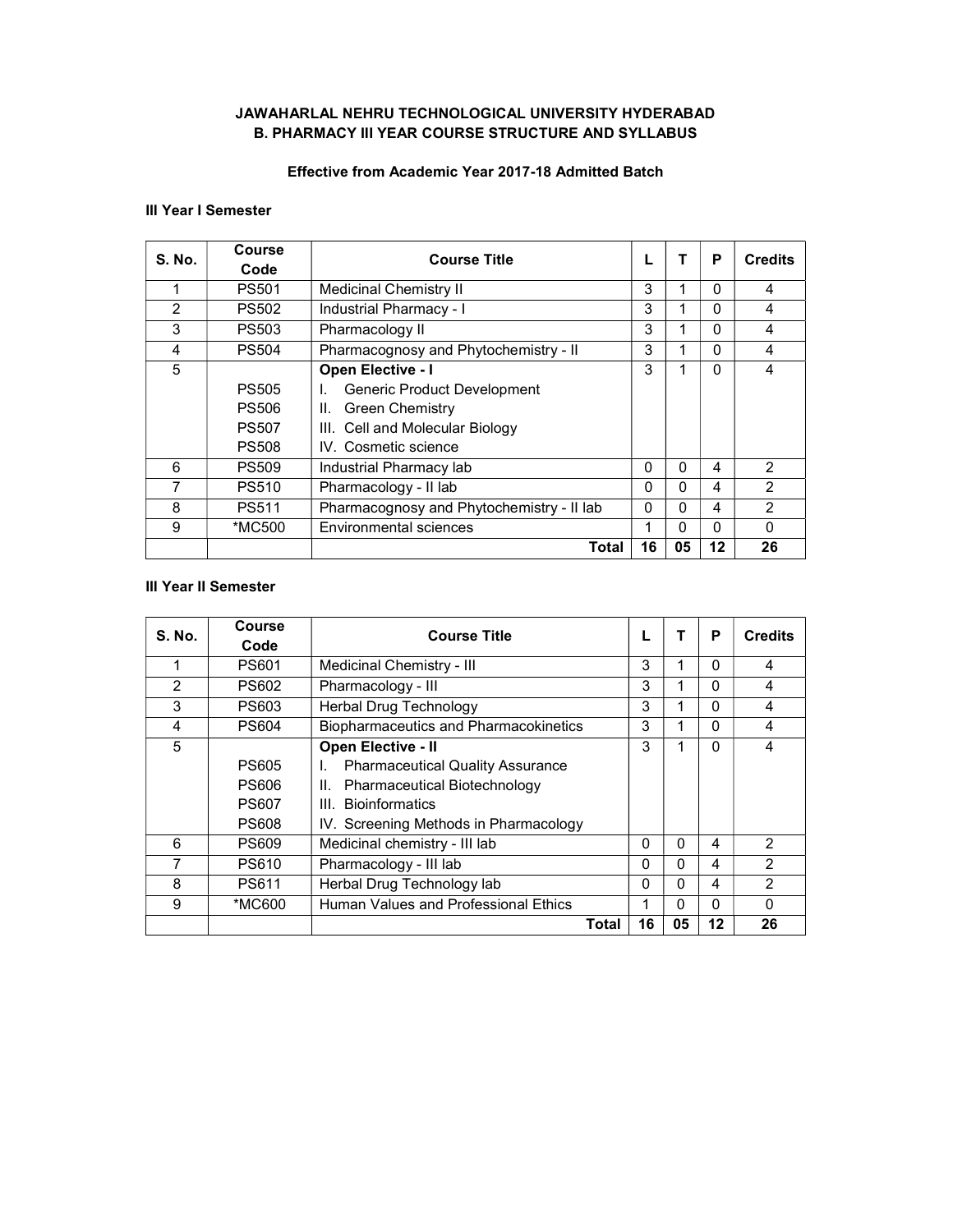### PS501: MEDICINAL CHEMISTRY – II

B.Pharm. III Year I Sem. L T/P/ C

Course Objective: This subject is designed to impart fundamental knowledge on the structure, chemistry and therapeutic value of drugs. The subject emphasizes on structure activity relationships of drugs, importance of physicochemical properties, absorbtion, distribution and metabolism of drugs. The syllabus also emphasizes on chemical synthesis of important drugs under each class.

Course Outcomes: Upon completion of the course the student shall be able to

- 1. Understand the chemistry of drugs with respect to their pharmacological activity
- 2. Understand the drug metabolic pathways, adverse effect and therapeutic value of drugs
- 3. Know the Structural Activity Relationship of different class of drugs
- 4. Study the chemical synthesis of selected drugs

Study of the development of the following classes of drugs, Classification, mechanism of action, uses of drugs mentioned in the course, Structure activity relationship of selective class of drugs as specified in the course and synthesis of drugs superscripted (\*)

### UNIT- I 10 Hours and the United States of the United States of the United States of the United States of the U

Antihistaminic agents: Histamine, receptors and their distribution in the humanbody

H<sub>1</sub>-antagonists: Diphenhydramine hydrochloride<sup>\*</sup>, Dimenhydrinate, Doxylamines succinate, Clemastine fumarate, Diphenylphyraline hydrochloride, Tripelenamine hydrochloride, Chlorcyclizine hydrochloride, Meclizine hydrochloride, Buclizine hydrochloride, Chlorpheniramine maleate, Triprolidine hydrochloride\*, Phenidamine tartarate, Promethazine hydrochloride\*, Trimeprazine tartrate, Cyproheptadine hydrochloride, Azatidine maleate, Astemizole, Loratadine, Cetirizine, Levocetrazine Cromolyn sodium

H<sub>2</sub>-antagonists: Cimetidine\*, Famotidine, Ranitidin.

Gastric Proton pump inhibitors: Omeprazole, Lansoprazole, Rabeprazole, Pantoprazole Anti-neoplastic agents:

Alkylating agents: Meclorethamine\*, Cyclophosphamide, Melphalan, Chlorambucil, Busulfan, **Thiotepa** 

Antimetabolites: Mercaptopurine\*, Thioguanine, Fluorouracil, Floxuridine, Cytarabine, Methotrexate\*, Azathioprine

Antibiotics: Dactinomycin, Daunorubicin, Doxorubicin, Bleomycin

Plant products: Etoposide, Vinblastin sulphate, Vincristin sulphate Miscellaneous: Cisplatin, Mitotane.

# UNIT – II 10 Hours

Anti-anginal:

Vasodilators: Amyl nitrite, Nitroglycerin\*, Pentaerythritol tetranitrate, Isosorbide dinitrite\*, Dipyridamole.

Calcium channel blockers: Verapamil, Bepridil hydrochloride, Diltiazem hydrochloride, Nifedipine, Amlodipine, Felodipine, Nicardipine, Nimodipine.

# Diuretics:

Carbonic anhydrase inhibitors: Acetazolamide\*, Methazolamide, Dichlorphenamide.

Thiazides: Chlorthiazide\*, Hydrochlorothiazide, Hydroflumethiazide, Cyclothiazide,

Loop diuretics: Furosemide\*, Bumetanide, Ethacrynic acid.

Potassium sparing Diuretics: Spironolactone, Triamterene, Amiloride.

Osmotic Diuretics: Mannitol

Anti-hypertensive Agents: Timolol, Captopril, Lisinopril, Enalapril, Benazepril hydrochloride, Quinapril

 $3 \frac{1}{0}$  1/0/ 4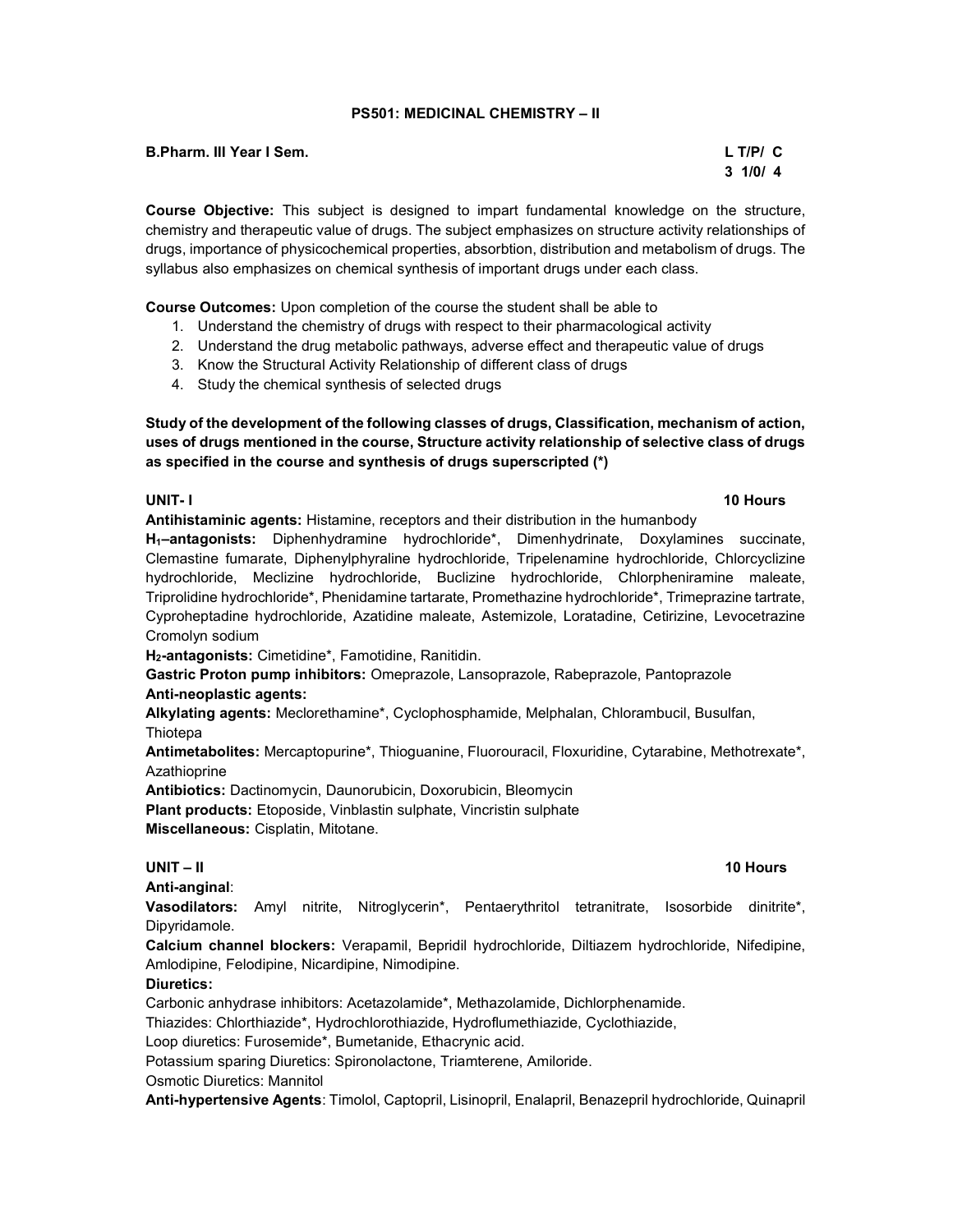hydrochloride, Methyldopate hydrochloride,\* Clonidine hydrochloride, Guanethidine monosulphate, Guanabenz acetate, Sodium nitroprusside, Diazoxide, Minoxidil, Reserpine, Hydralazine hydrochloride.

# UNIT - III 10 Hours and the United States of the United States of the United States of the United States of the

Anti-arrhythmic Drugs: Quinidine sulphate, Procainamide hydrochloride, Disopyramide phosphate\*, Phenytoin sodium, Lidocaine hydrochloride, Tocainide hydrochloride, Mexiletine hydrochloride, Lorcainide hydrochloride, Amiodarone, Sotalol.

Anti-hyperlipidemic agents: Clofibrate, Lovastatin, Cholesteramine and Cholestipol Coagulant & Anticoagulants: Menadione, Acetomenadione, Warfarin\*, Anisindione, clopidogrel Drugs **used in Congestive Heart Failure:** Digoxin, Digitoxin, Nesiritide Bosentan, Tezosentan.

# UNIT - IV 08 Hours

Drugs acting on Endocrine system

Nomenclature, Stereochemistry and metabolism of steroids

Sex hormones: Testosterone, Nandralone, Progestrones, Oestriol, Oestradiol, Oestrione, Diethyl stilbestrol.

Drugs for erectile dysfunction: Sildenafil, Tadalafil.

Oral contraceptives: Mifepristone, Norgestril, Levonorgestrol

Corticosteroids: Cortisone, Hydrocortisone, Prednisolone, Betamethasone, Dexamethasone Thyroid and antithyroid drugs: L-Thyroxine, L-Thyronine, Propylthiouracil, Methimazole.

#### Antidiabetic agents:

Insulin and its preparations

Sulfonyl ureas: Tolbutamide\*, Chlorpropamide, Glipizide, Glimepiride.

Biguanides: Metformin.

Thiazolidinediones: Pioglitazone, Rosiglitazone.

Meglitinides: Repaglinide, Nateglinide.

Glucosidase inhibitors: Acarbose, Voglibose.

Local Anesthetics: SAR of Local anesthetics

Benzoic Acid derivatives; Cocaine, Hexylcaine, Meprylcaine, Cyclomethycaine, Piperocaine. Amino Benzoic acid derivatives: Benzocaine\*, Butamben, Procaine\*, Butacaine, Propoxycaine,

Tetracaine, Benoxinate.

Lidocaine/Anilide derivatives: Lignocaine, Mepivacaine, Prilocaine, Etidocaine. Miscellaneous: Phenacaine, Diperodon, Dibucaine.\*

# Recommended Books (Latest Editions)

- 1. Wilson and Giswold's Organic medicinal and Pharmaceutical Chemistry.
- 2. Foye's Principles of Medicinal Chemistry.
- 3. Burger's Medicinal Chemistry, Vol I to IV.
- 4. Introduction to principles of drug design- Smith and Williams.
- 5. Remington's Pharmaceutical Sciences.
- 6. Martindale's extra pharmacopoeia.
- 7. Organic Chemistry by I.L. Finar, Vol. II.
- 8. The Organic Chemistry of Drug Synthesis by Lednicer, Vol. 1to 5.
- 9. Indian Pharmacopoeia.
- 10. Text book of practical organic chemistry- A.I.Vogel.

UNIT – V 07 Hours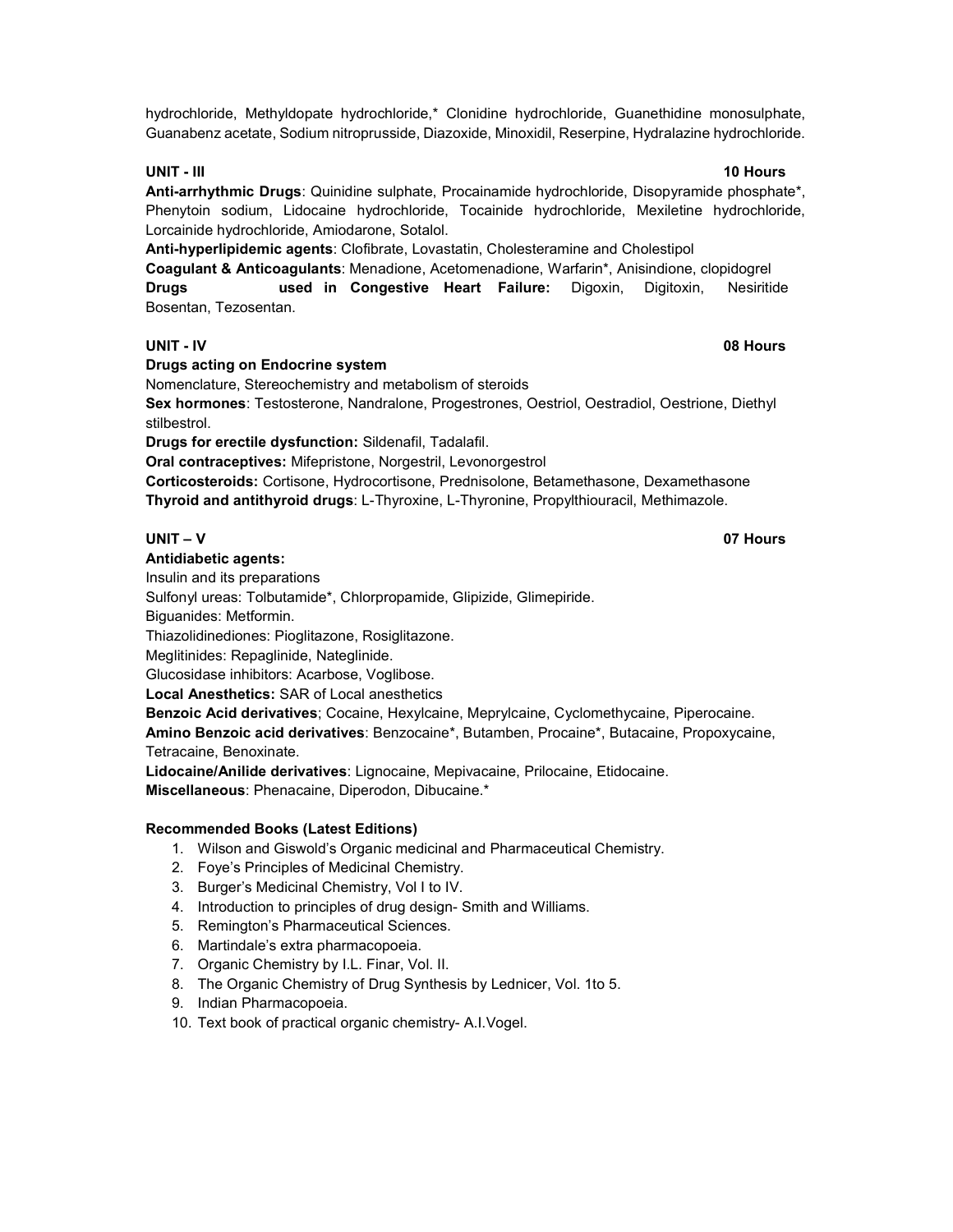### PS502: INDUSTRIAL PHARMACY - I

| B.Pharm. III Year I Sem. | $L$ T/P/ $C$ |
|--------------------------|--------------|
|                          | 3 1/0/4      |

Course Objective: Course enables the student to understand and appreciate the influence of pharmaceutical additives and various pharmaceutical dosage forms on the performance of the drug product.

Course Outcomes: Upon completion of the course the student shall be able to

- Know the various pharmaceutical dosage forms and their manufacturing techniques.
- Know various considerations in development of pharmaceutical dosage forms
- Formulate solid, liquid and semisolid dosage forms and evaluate them for their quality

Preformulation Studies: Introduction to preformulation, goals and objectives, study of physicochemical characteristics of drug substances.

a. Physical properties: Physical form (Crystalline and amorphous forms: Concepts of polymorphism and its significance in industrial setup), particle size, shape, flow properties, solubility profile (pKa, pH, partition coefficient).

b. Chemical Properties: Hydrolysis, oxidation, reduction, racemisation, polymerization BCS classification of drugs

Application of preformulation considerations in the development of solid, liquid oral and parenteral dosage forms and its impact on stability of dosage forms.

#### UNIT - II 10 Hours Tablets:

- a. Introduction, ideal characteristics of tablets, classification of tablets. Excipients, Formulation of tablets, granulation methods, compression and processing problems. Equipments and tablet tooling.
- b. Tablet coating: Types of coating, coating materials, formulation of coating composition, methods of coating, equipment employed and defects in coating.
- c. Quality control tests: In process and finished product tests

Liquid orals: Formulation and manufacturing consideration of solutions, suspensions and emulsions; Filling and packaging; evaluation of liquid orals official in pharmacopoeia

# UNIT – III 08 Hours

# Capsules:

- a. Hard gelatin capsules: Introduction, Extraction of gelatin and production of hard gelatin capsule shells. size of capsules, Filling, finishing and special techniques of formulation of hard gelatin capsules. In process and final product quality control tests for capsules.
- b. Soft gelatin capsules: Nature of shell and capsule content, size of capsules,importance of base adsorption and minimum/gram factors, production, in process and final product quality control tests. Packing, storage and stability testing of soft gelatin capsules

Pellets: Introduction, formulation requirements, pelletization process, equipments for manufacture of pellets, Fluidised bed coater(FBC).

# Parenteral Products:

- a. Definition, types, advantages and limitations. Preformulation factors and essential requirements, vehicles, additives, importance of isotonicity
- b. Production procedure, production facilities and controls.

# UNIT - IV 10 Hours

# UNIT - I 07 Hours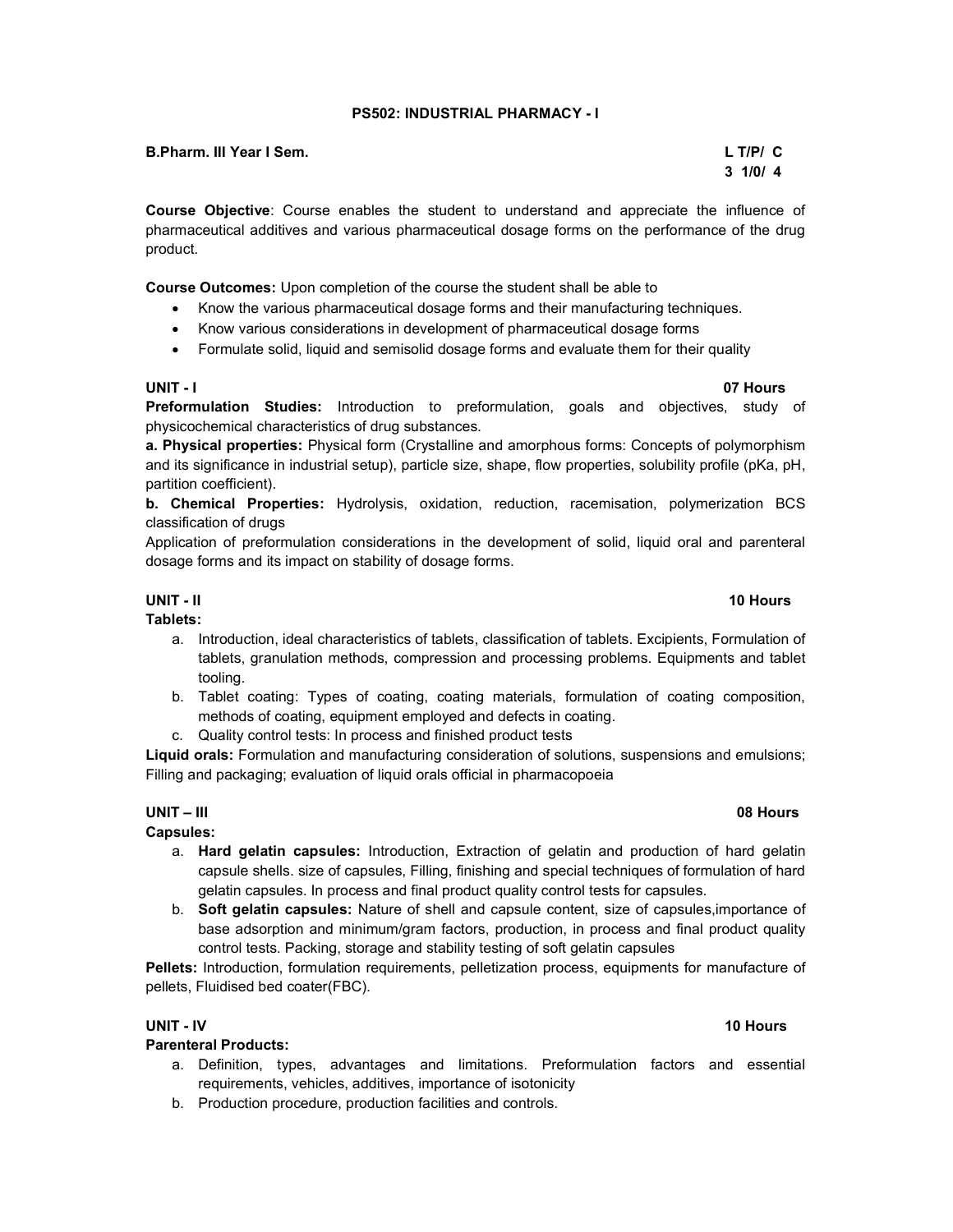- c. Formulation of injections, sterile powders, emulsions, suspensions, large volume parenterals and lyophilized products, Sterilization.
- d. Containers and closures selection, filling and sealing of ampoules, vials and infusion fluids. Quality control tests.

Ophthalmic Preparations: Introduction, formulation considerations; formulation of eye drops, eye ointments and eye lotions; methods of preparation; labeling, containers; evaluation of ophthalmic preparations

### UNIT – V 10 Hours

Cosmetics: Formulation and preparation of the following cosmetic preparations: lipsticks, shampoos, cold cream and vanishing cream, tooth pastes, hair dyes and sunscreens.

Pharmaceutical Aerosols: Definition, propellants, containers, valves, types of aerosol systems; formulation and manufacture of aerosols; Evaluation of aerosols; Quality control and stability studies. **Packaging Materials Science:** Materials used for packaging of pharmaceutical products, factors influencing choice of containers, legal and official requirements for containers, stability aspects of packaging materials, quality control tests.

# TEXT BOOKS: (Latest Editions)

- 1. Pharmaceutical dosage forms Tablets, volume 1 -3 by H. A. Liberman, Leon Lachman & J. B. **Schwartz**
- 2. Pharmaceutical dosage form Parenteral medication vol- 1&2 by Liberman & Lachman
- 3. Pharmaceutical dosage form disperse system VOL-1 by Liberman & Lachman
- 4. Modern Pharmaceutics by Gilbert S. Banker & C.T. Rhodes, 3rd Edition
- 5. Remington: The Science and Practice of Pharmacy, 20th edition Pharmaceutical Science (RPS)
- 6. Theory and Practice of Industrial Pharmacy by Liberman & Lachman
- 7. Pharmaceutics- The science of dosage form design by M.E. Aulton, Churchill livingstone, Latest edition
- 8. Introduction to Pharmaceutical Dosage Forms by H. C. Ansel, Lea & Febiger, Philadelphia, 5<sup>th</sup> edition, 2005
- 9. Drug stability Principles and practice by Cartensen & C.J. Rhodes, 3rd Edition, Marcel Dekker Series, Vol 107.
- 10. Pharmaceutical Technology 1 &11 BY Gaurav Agarwal CBS Publishers
- 11. Pharmaceutics Basic principles and Formulations by D.K. Tripati Pharma med press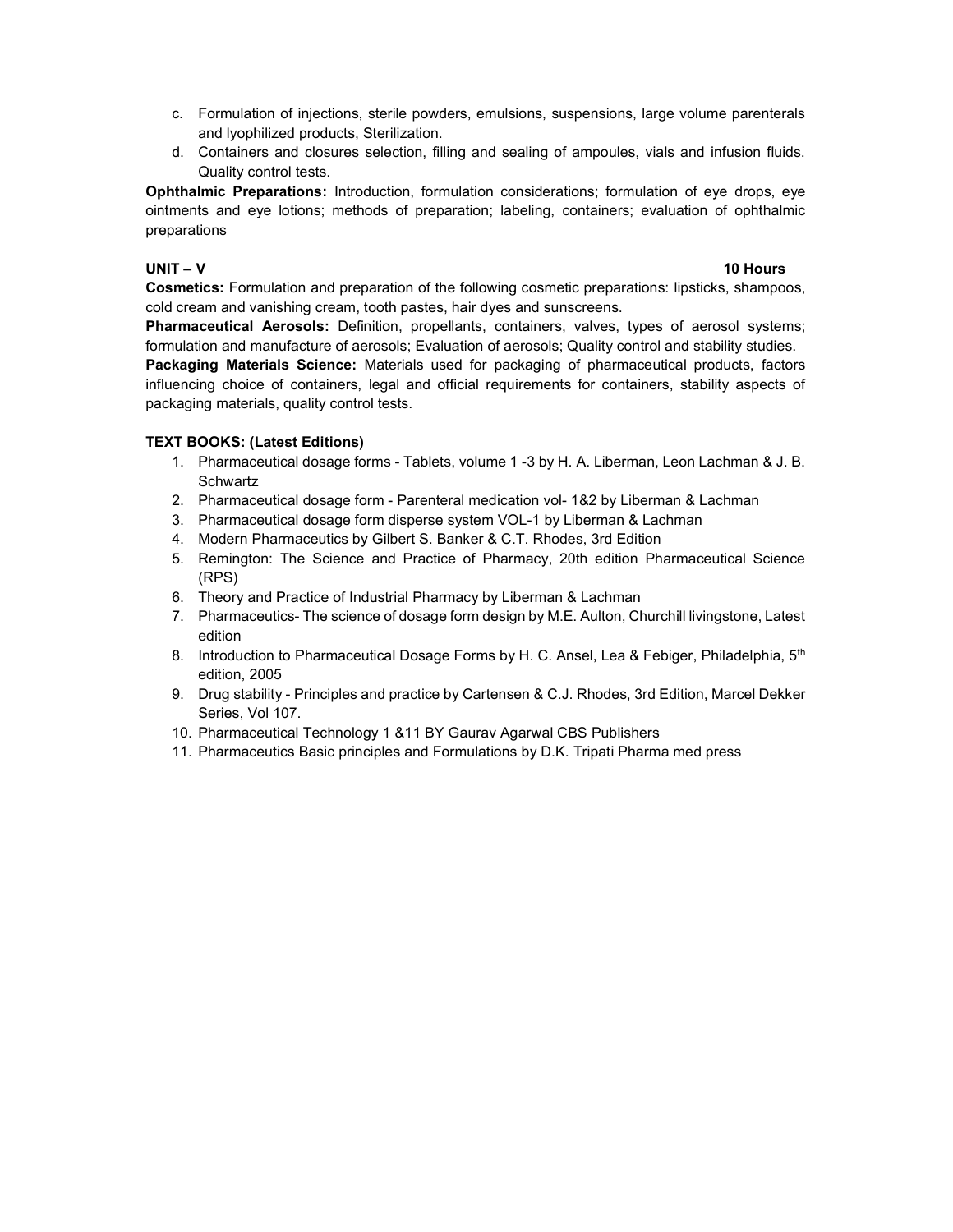## PS503: PHARMACOLOGY - II

| <b>B.Pharm. III Year I Sem.</b> | $L$ T/P/ $C$      |
|---------------------------------|-------------------|
|                                 | $3 \frac{1}{0}$ 4 |

Course Objective: This subject is intended to impart the fundamental knowledge on various aspects (classification, mechanism of action, therapeutic effects, clinical uses, side effects and contraindications) of drugs acting on different systems of body and in addition, emphasis on the basic concepts of bioassay.

Course Outcomes: Upon completion of this course the student should be able to

- Understand the mechanism of drug action and its relevance in the treatment of different diseases
- Demonstrate isolation of different organs/tissues from the laboratory animals by simulated experiments
- Demonstrate the various receptor actions using isolated tissue preparation
- Appreciate correlation of pharmacology with related medical sciences

### UNIT - I 10 hours and the UNIT - I 10 hours and the UNIT - I 10 hours and the UNIT - I

### Pharmacology of drugs acting on cardio vascular system

- a. Introduction to hemodynamic and electrophysiology of heart.
- b. Drugs used in congestive heart failure
- c. Anti-hypertensive drugs.
- d. Anti-anginal drugs.
- e. Anti-arrhythmic drugs.
- f. Anti-hyperlipidemic drugs.

#### UNIT – II 10 hours

#### 1. Pharmacology of drugs acting on cardio vascular system

- a. Drug used in the therapy of shock.
- b. Hematinics, coagulants and anticoagulants.
- c. Fibrinolytics and anti-platelet drugs
- d. Plasma volume expanders

# 2. Pharmacology of drugs acting on urinary system

- a. Diuretics
- b. Anti-diuretics.

#### UNIT - III 10 hours and the contract of the contract of the contract of the contract of the contract of the contract of the contract of the contract of the contract of the contract of the contract of the contract of the co

#### Autocoids and related drugs

- a. Introduction to autacoids and classification
- b. Histamine, 5-HT and their antagonists.
- c. Prostaglandins, Thromboxanes and Leukotrienes.
- d. Angiotensin, Bradykinin and Substance P.
- e. Non-steroidal anti-inflammatory agents
- f. Anti-gout drugs
- g. Antirheumatic drugs

#### UNIT - IV 08 hours

#### Pharmacology of drugs acting on endocrine system

a. Basic concepts in endocrine pharmacology.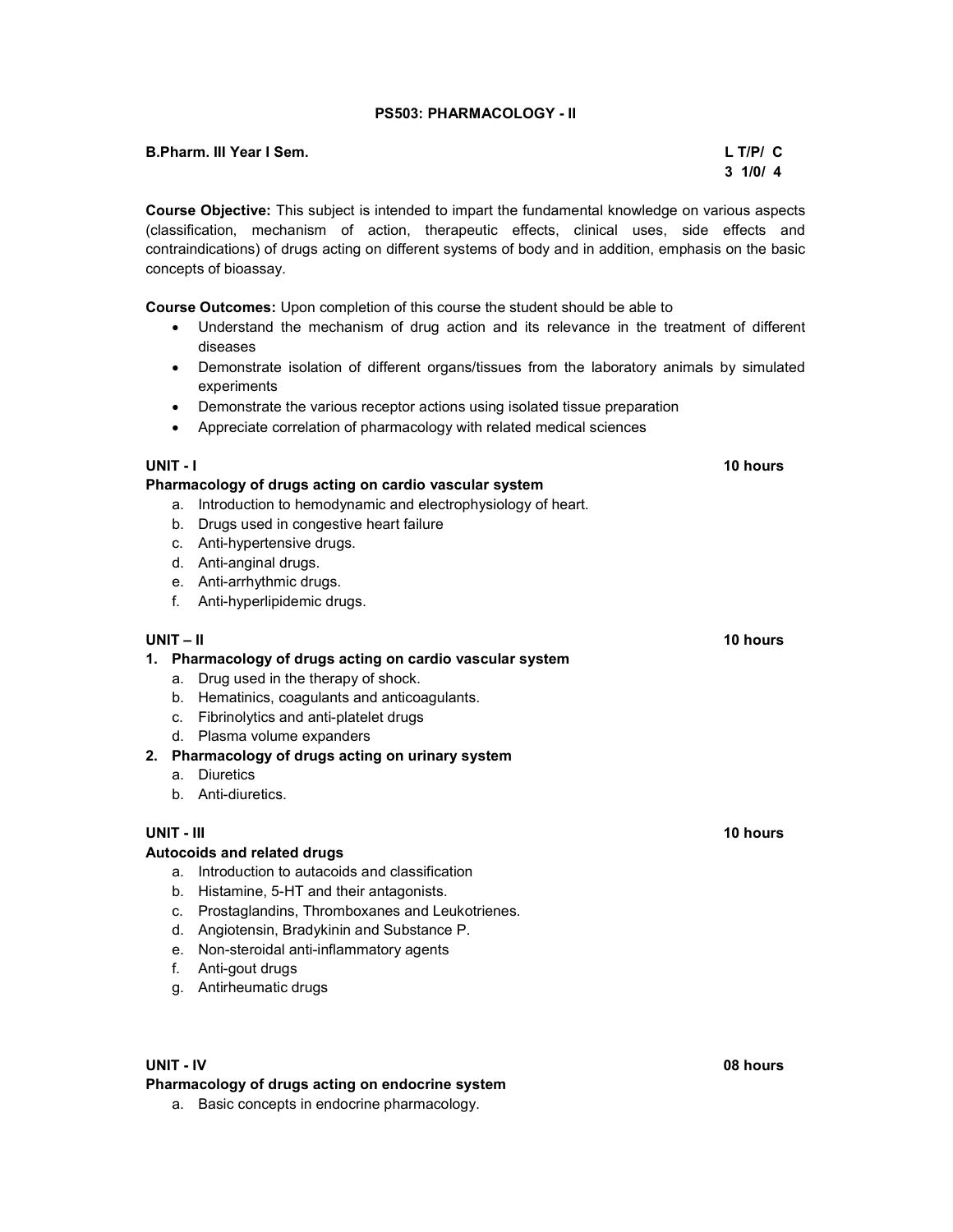- b. Anterior Pituitary hormones- analogues and their inhibitors.
- c. Thyroid hormones- analogues and their inhibitors.
- d. Hormones regulating plasma calcium level- Parathormone, Calcitonin and Vitamin-D.
- e. Insulin, Oral Hypoglycemic agents and glucagon.
- f. ACTH and corticosteroids.

# UNIT - V 07 hours

#### 1. Pharmacology of drugs acting on endocrine system

- a. Androgens and Anabolic steroids.
- b. Estrogens, progesterone and oral contraceptives.
- c. Drugs acting on the uterus.

# 2. Bioassay

- a. Principles and applications of bioassay.
- b. Types of bioassay
- c. Bioassay of insulin, oxytocin, vasopressin, ACTH, d-tubocurarine, digitalis, histamine

# TEXT BOOKS (Latest Editions)

- 1. Rang H. P., Dale M. M., Ritter J. M., Flower R. J., Rang and Dale's Pharmacology,
- 2. Churchil Livingstone Elsevier
- 3. Katzung B. G., Masters S. B., Trevor A. J., Basic and clinical pharmacology, Tata Mc Graw-Hill.
- 4. Goodman and Gilman's, The Pharmacological Basis of Therapeutics
- 5. Marry Anne K. K., Lloyd Yee Y., Brian K. A., Robbin L.C., Joseph G. B., Wayne A. K., Bradley R.W., Applied Therapeutics, The Clinical use of Drugs, The Point Lippincott Williams & Wilkins.
- 6. Mycek M. J, Gelnet S. B and Perper M.M. Lippincott's Illustrated Reviews-Pharmacology.
- 7. K. D. Tripathi. Essentials of Medical Pharmacology, , JAYPEE Brothers Medical Publishers (P) Ltd, New Delhi.
- 8. Sharma H. L., Sharma K. K., Principles of Pharmacology, Paras medical publisher
- 9. Modern Pharmacology with clinical Applications, by Charles R. Craig& Robert.
- 10. Ghosh MN. Fundamentals of Experimental Pharmacology. Hilton & Company, Kolkata.
- 11. Kulkarni SK. Handbook of experimental pharmacology. Vallabh Prakashan.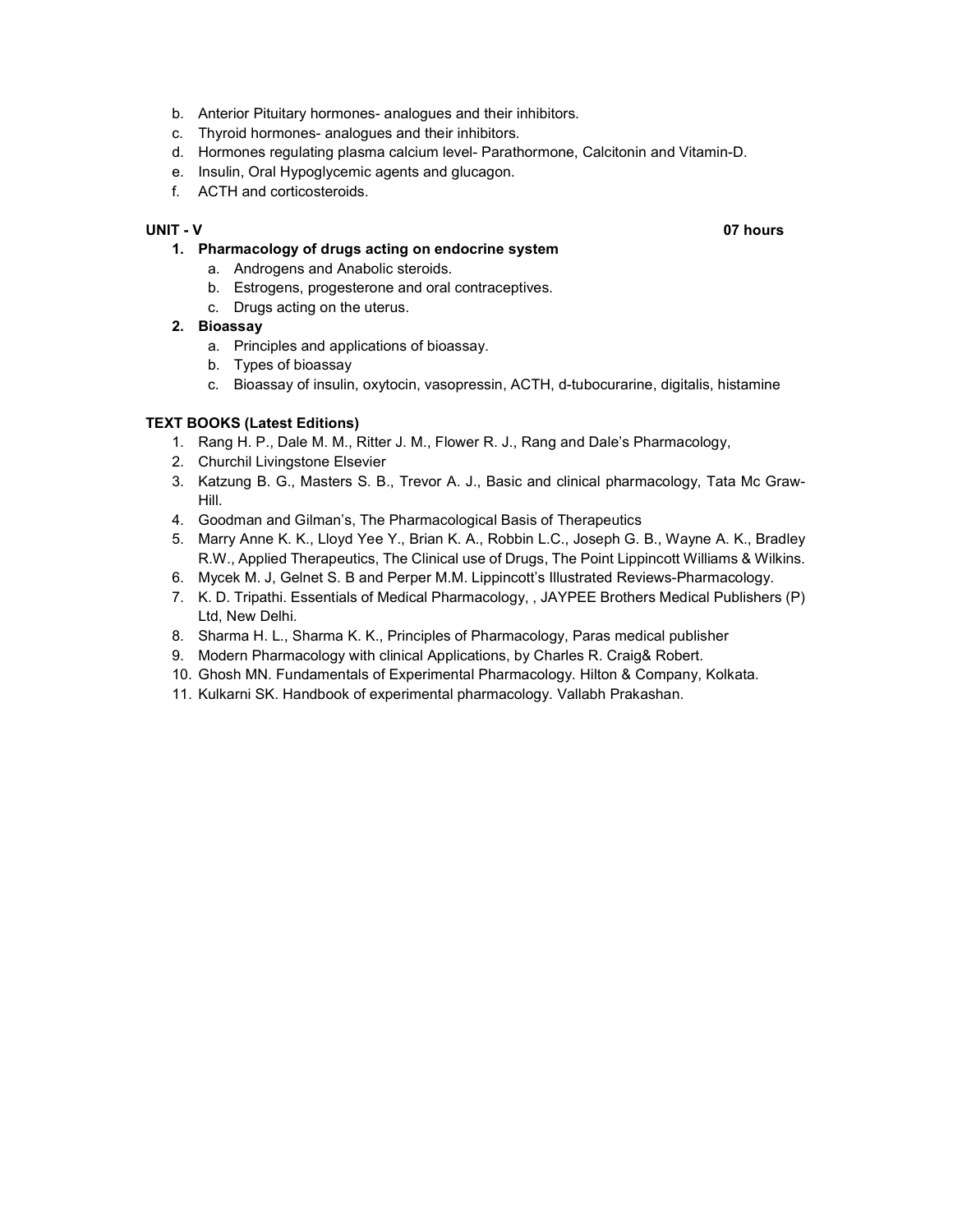# PS504: PHARMACOGNOSY AND PHYTOCHEMISTRY - II

B.Pharm. III Year I Sem. L T/P/ C

Course Objective: The main purpose of subject is to impart the students the knowledge of how the secondary metabolites are produced in the crude drugs, how to isolate and identify and produce them industrially. Also this subject involves the study of producing the plants and phytochemicals through plant tissue culture, drug interactions and basic principles of traditional system of medicine

Course Outcomes: Upon completion of the course, the student shall be able

- To know the modern extraction techniques, characterization and identification of the herbal drugs and phytoconstituents
- To understand the preparation and development of herbal formulation.
- To understand the herbal drug interactions
- To carryout isolation and identification of phytoconstituents

# Metabolic pathways in higher plants and their determination

- Brief study of basic metabolic pathways and formation of different secondary metabolites through these pathways- Shikimic acid pathway, Acetate pathways and Amino acid pathway.
- Study of utilization of radioactive isotopes in the investigation of Biogenetic studies.

### UNIT - II 10 Hours and the United States of the United States of the United States of the United States of the

General introduction, composition, chemistry & chemical classes, general methods of extraction & analysis, biosources, therapeutic uses and commercial applications of following secondary metabolites. Alkaloids: Vinca, Rauwolfia, Belladonna, Opium,

Phenylpropanoids and Flavonoids: Lignans, Tea, Ruta

Steroids, Cardiac Glycosides & Triterpenoids: Liquorice, Dioscorea, Digitalis Volatile oils: Mentha, Clove, Cinnamon, Fennel, Coriander,

# UNIT - III 10 Hours and the United States of the United States of the United States of the United States of the

Tannins: Catechu, Pterocarpus Resins: Benzoin, Guggul, Ginger, Asafoetida, Myrrh, Colophony Glycosides: Senna, Aloes, Bitter Almond Iridoids, Other terpenoids & Naphthaquinones: Gentian, Artemisia, taxus, carotenoids

#### UNIT - IV 10 Hours and the United States of the United States of the United States of the United States of the

# Isolation, Identification and analysis of phytoconstituents

- a. Terpenoids: Menthol, Citral and Artemisin
- b. Glycosides: Glycyrhetinic acid and Rutin
- c. Alkaloids: atropine, Quinine, Reserpine and Caffeine
- d. Resins: Podophyllotoxin and Curcumin

# UNIT - V 8 Hours

Industrial production, estimation and utilization of the following phytoconstituents: Forskolin, Sennoside, Artemisinin, Diosgenin, Digoxin, Atropine, Podophyllotoxin, Caffeine, Taxol, Vincristine and Vinblastine. Modern methods of extraction.

# TEXT BOOKS: (Latest Editions)

1. W. C. Evans, Trease and Evans Pharmacognosy, 16th edition, W.B. Sounders & Co., London, 2009.

# $3 \frac{1}{0}$  1/0/ 4

UNIT - I 7 Hours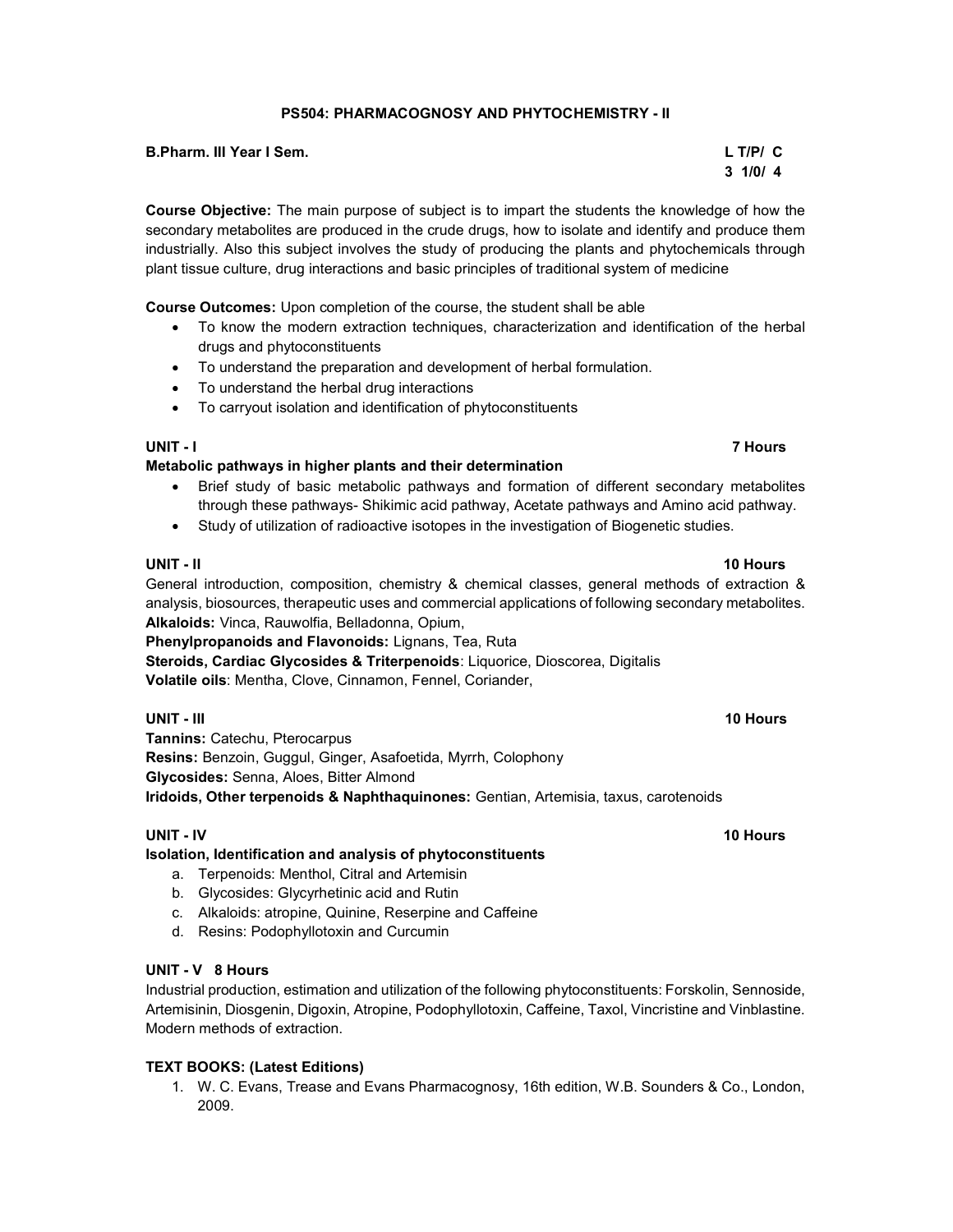- 2. Mohammad Ali. Pharmacognosy and Phytochemistry, CBS Publishers & Distribution, New Delhi.
- 3. Text book of Pharmacognosy by C.K. Kokate, Purohit, Gokhlae (2007), 37th Edition, Nirali Prakashan, New Delhi.
- 4. Herbal drug industry by R.D. Choudhary (1996), I<sup>st</sup> Edn, Eastern Publisher, New Delhi.
- 5. Essentials of Pharmacognosy, Dr. SH. Ansari, IInd edition, Birla publications, New Delhi, 2007
- 6. Herbal Cosmetics by H. Pande, Asia Pacific Business press, Inc, New Delhi.
- 7. A. N. Kalia, Textbook of Industrial Pharmacognosy, CBS Publishers, New Delhi, 2005.
- 8. R Endress, Plant cell Biotechnology, Springer-Verlag, Berlin, 1994.
- 9. Pharmacognosy & Pharmacobiotechnology. James Bobbers, Marilyn KS, VE Tylor.
- 10. The formulation and preparation of cosmetic, fragrances and flavours.
- 11. Remington's Pharmaceutical sciences.
- 12. Text Boo of Biotechnology by Vyas and Dixit.
- 13. Text Book of Biotechnology by R. C. Dubey.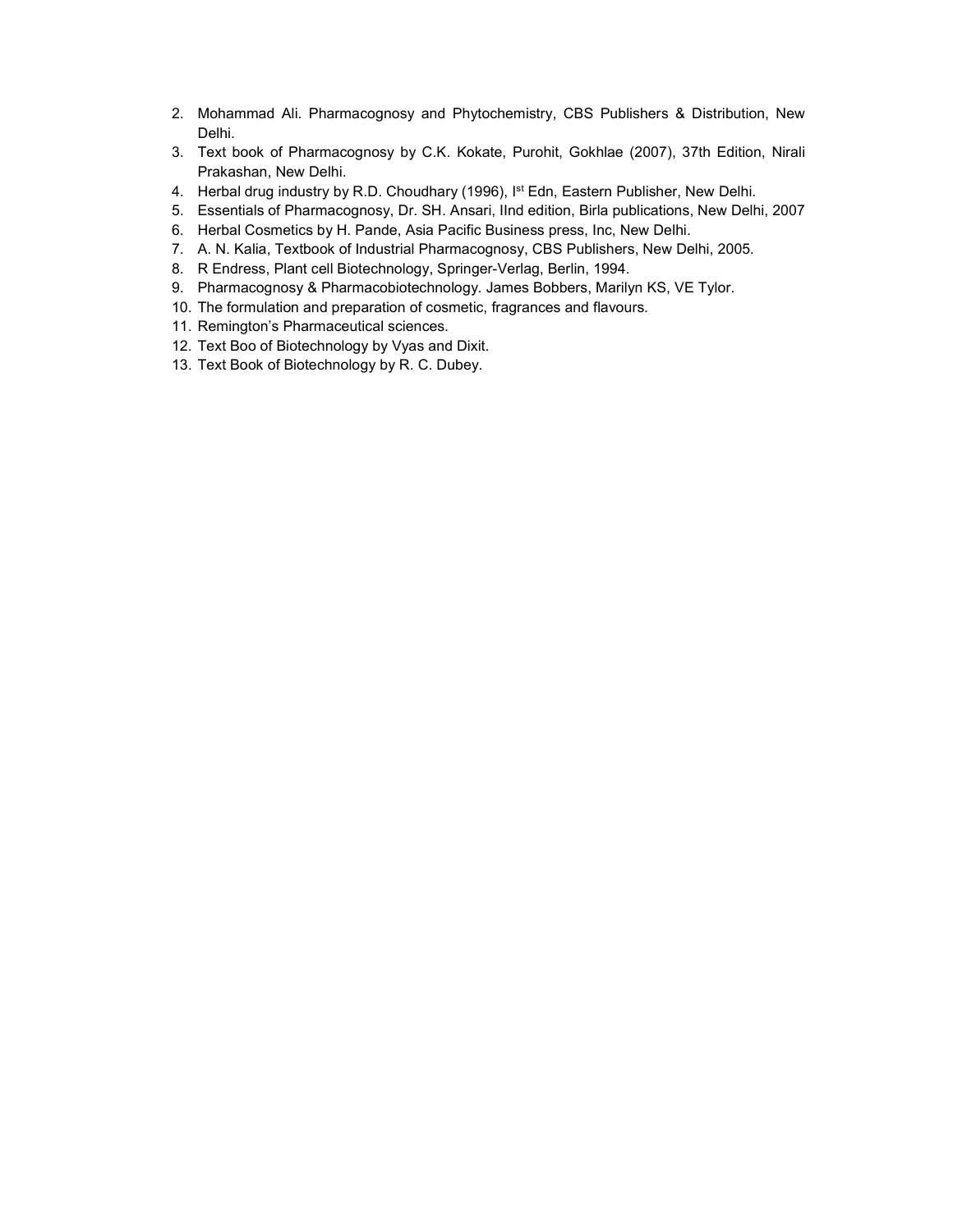# PS505: GENERIC PRODUCT DEVELOPMENT (Open Elective - I)

### B.Pharm. III Year I Sem. L T/P/ C

 $3 \frac{1}{0}$  1/0/ 4

Course Objectives: To learn the generic drug product development process, dosage form design and development, analytical method development and dossier approval process.

Course Outcome: The knowledge of the students is enhanced with the clear information about the generic product development.

### UNIT - I

- a. Concept of generic drug product development, Hatch-Waxman act and its amendments.
- b. History of generic product development in US

#### UNIT - II

Design of dosage form to meet equivalence to reference listed drug, product development steps, formula optimization, process optimization and packaging selection.

### UNIT - III

Analytical method development for verification and validation for active ingredient, in-process samples and finished dosage forms.

### UNIT - IV

- a. Stability studies on active ingredient and finished dosage forms, accelerated stability studies, stability studies at different conditions, determination or expiration date.
- b. Scale up studies to optimize manufacturing process and execution of exhibit batches.

#### UNIT - V

- a. Bioequivalence studies, various designs of bioequivalence studies, bioequivalence criteria and in-vitro tests to ensure bioequivalence of test product.
- b. Introduction to electronic Common Technical Document (eCTD), various modules and the important information in each module.
- c. Drug product approval process in India and US.

# REFERENCE BOOKS

1. Generic Drug product Development: Solid oral dosage forms-Leon Shargel.

2. ICH guidelines.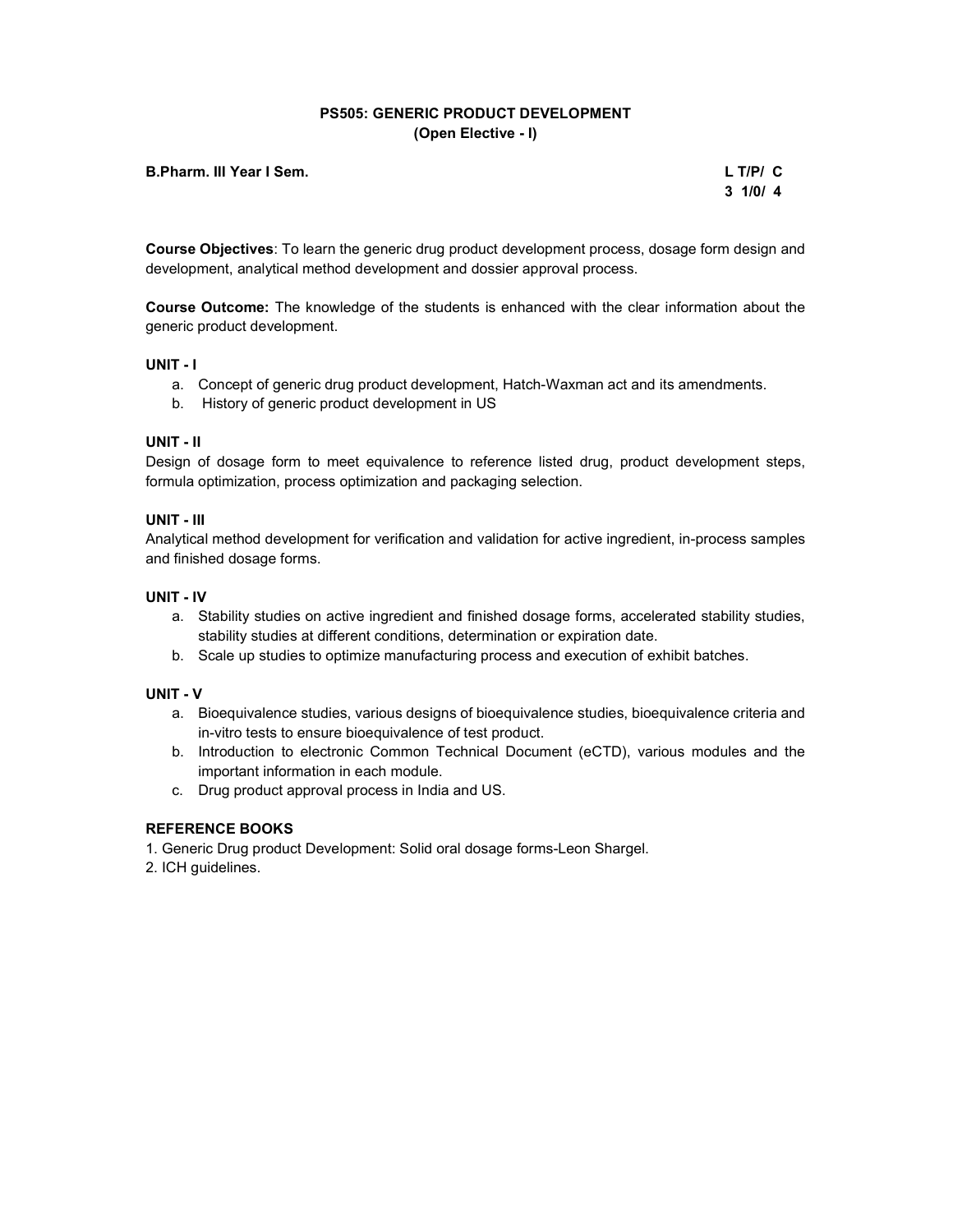## PS506: GREEN CHEMISTRY (Open Elective - I)

| <b>B.Pharm. III Year I Sem.</b> | $L$ T/P/ $C$ |
|---------------------------------|--------------|
|---------------------------------|--------------|

 $3 \frac{1}{0}$  1/0/ 4

Course Objectives: To familiarize students about environment benign chemical synthesis. To make students familiarize with principles and importance of various green chemical synthesis. To provide adequate knowledge regarding green reactions, green solvents and other alternative green approaches. To impart adequate information regarding environment pollution, contributing factors and the concerns.

Course Outcomes: Upon completion of this course, the students should be able to: Explain the environment pollution factors. Understand the different greener approaches along with their principles.

# UNIT - I

# Introduction to green chemistry

Inception of green chemistry: history and development.

Principles of green chemistry: description with examples.

Synthetic approaches of green chemistry: in water, solvent less, microwave, ultrasonic, catalytic and synthesis.

### UNIT - II

## In water and solvent less organic reactions

In water reactions: principle and process involved in the Michael reaction and Wartz synthesis Solvent less organic synthesis:

Alternative solvents used in green chemistry strategies

# UNIT - III

#### Microwave and ultrasonic mediated reactions

Microwave reactions: principles and process involved in the Fries rearrangement, Diels Alder reaction and Metal halide reduction

Ultrasonic reaction: principle and process involved in the Strecker and Reformatsky reactions

### UNIT - IV

#### Catalytic and solid supported reactions

Catalytic reactions: principle and process involved in the reactions catalyzed by metal catalysts, ionic liquids (Knovenegel ondensatin) and bio catalysts (Villeger reaction) Solid supported reactions: principles and process Alternative reagents used in green chemistry strategies.

#### UNIT - V

Greener synthesis of pharmaceuticals: Principle and procedure of the following synthesis Nicotinic acid, Ibuprofen, paracetamol, Aspirin Future trends in Green chemistry

# REFERENCE BOOKS

- 1. Paul T Anastas, John Charles Warmer. Green chemistry: theory and practice. Oxford university Press, 1988
- 2. Alluwalia V.K, Green chemistry : environmentally benign reactions. 2<sup>nd</sup> edn, Ane Books Pvt Ltd, New Delhi, 2012
- 3. Alluwalia V.K, M. Kidwai, New trends in green chemistry. 2<sup>nd</sup> edn, Anamaya Publishers, New delhi, 2004.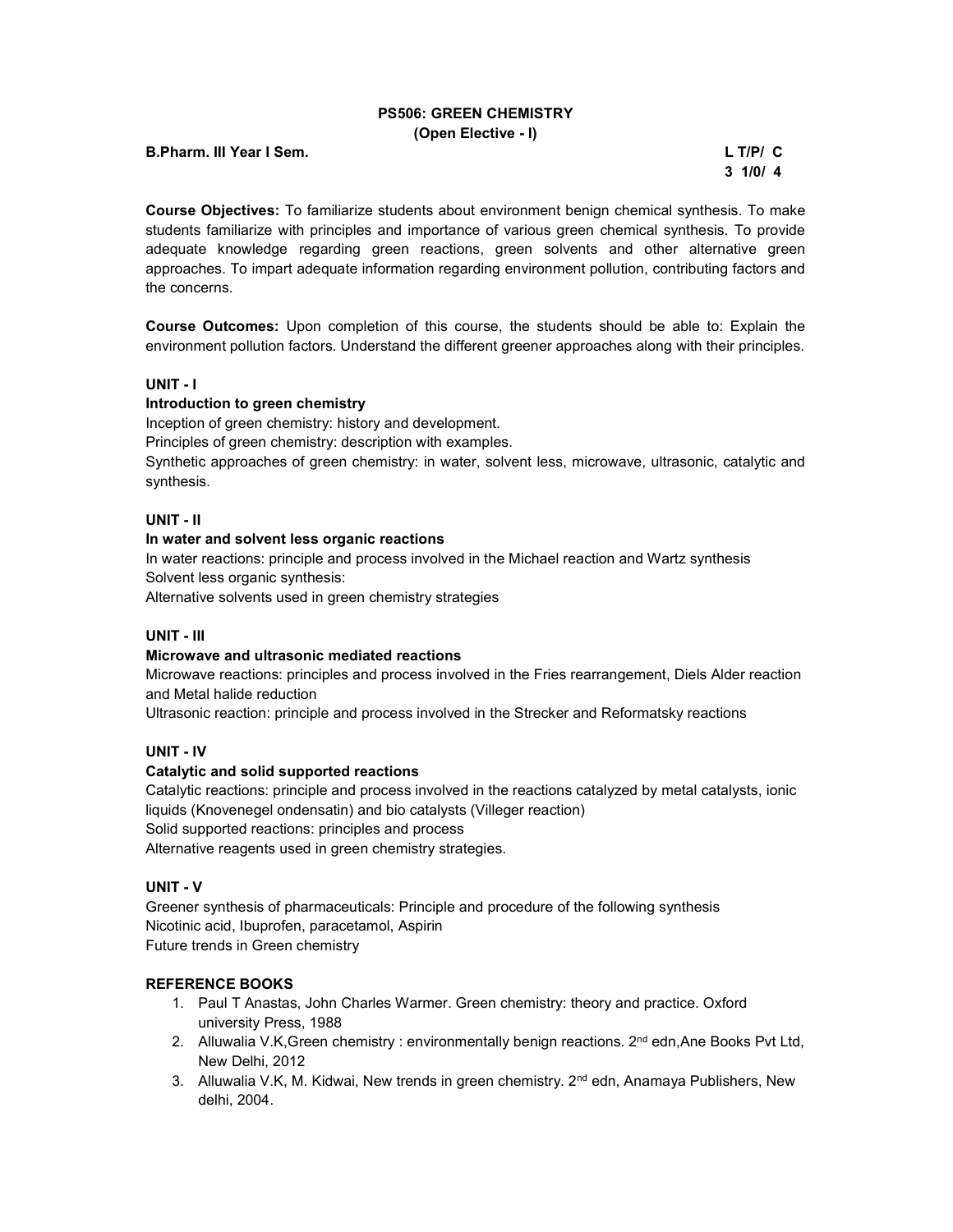# PS507: CELL AND MOLECULAR BIOLOGY (Open Elective - I)

### B.Pharm. III Year I Sem. L T/P/ C

 $3 \frac{1}{0}$  1/0/ 4

Course Objectives: Cell biology is a branch of biology that studies cells – their physiological properties, their structure, the organelles they contain, interactions with their environment, their life cycle, division, death and cell function.

This is done both on a microscopic and molecular level.

Cell biology research encompasses both the great diversity of single-celled organisms like bacteria and protozoa, as well as the many specialized cells in multi-cellular organisms such as humans, plants, and sponges.

Course Outcomes: Upon completion of the subject student shall be able to:

- Summarize cell and molecular biology history.
- Summarize cellular functioning and composition.
- Describe the chemical foundations of cell biology.
- Summarize the DNA properties of cell biology.
- Describe protein structure and function.
- Describe cellular membrane structure and function.
- Describe basic molecular genetic mechanisms.
- Summarize the Cell Cycle

# UNIT – I 10 Hours a. Cell and Molecular Biology: Definitions theory and basics and Applications. b. Cell and Molecular Biology: History and Summation. c. Theory of the Cell? Properties of cells and cell membrane. d. Prokaryotic versus Eukaryotic e. Cellular Reproduction f. Chemical Foundations – an Introduction and Reactions (Types) UNIT – II 10 Hours a. DNA and the Flow of Molecular Structure b. DNA Functioning c. DNA and RNA d. Types of RNA e. Transcription and Translation UNIT – III 10 Hours – 10 Hours – 10 Hours – 10 Hours – 10 Hours – 10 Hours – 10 Hours a. Proteins: Defined and Amino Acids b. Protein Structure c. Regularities in Protein Pathways d. Cellular Processes e. Positive Control and significance of Protein Synthesis UNIT – IV 08 Hours a. Science of Genetics b. Transgenics and Genomic Analysis c. Cell Cycle analysis d. Mitosis and Meiosis

e. Cellular Activities and Checkpoints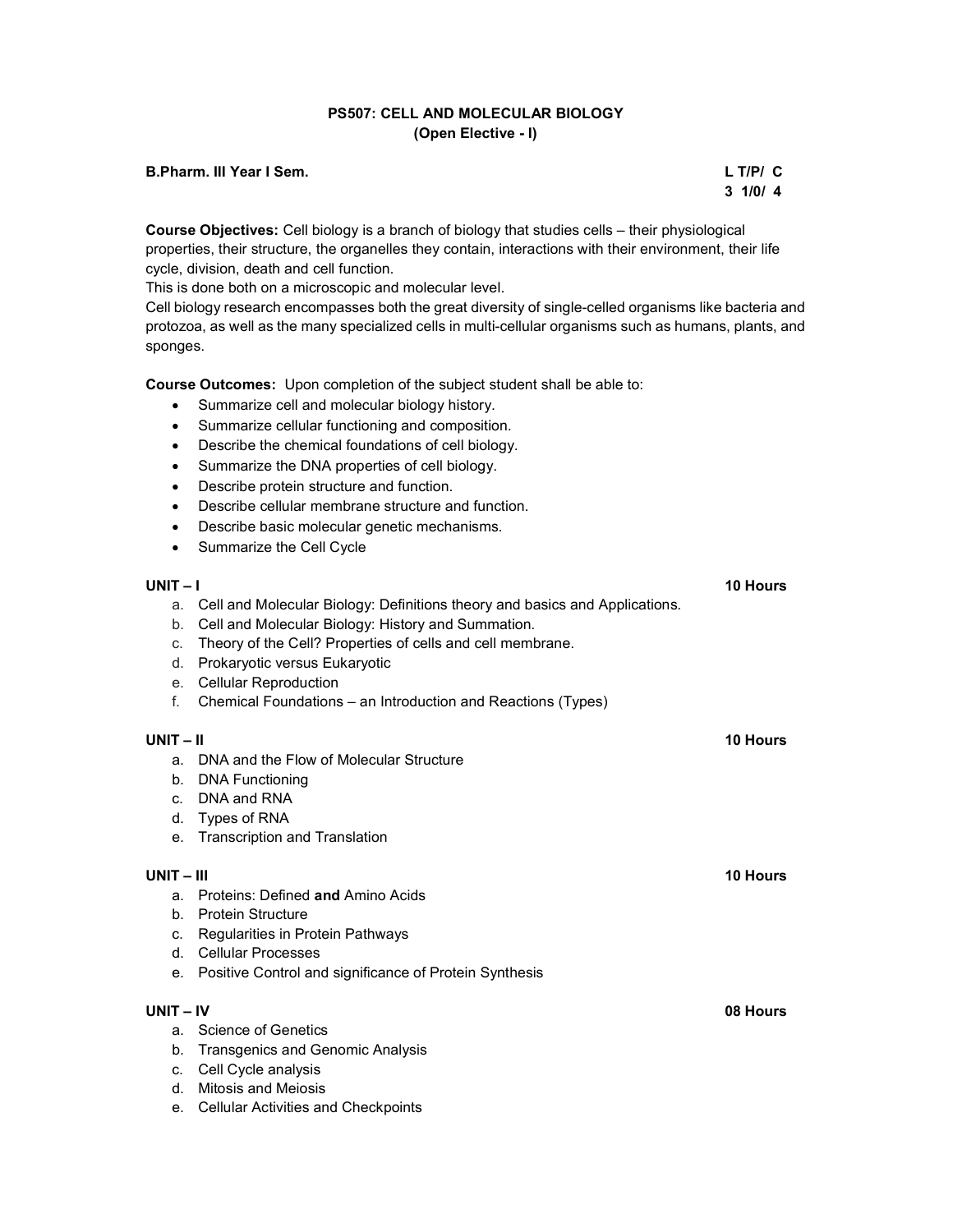## UNIT – V 07 Hours

- a. Cell Signals: Introduction
- b. Receptors for Cell Signals
- c. Signaling Pathways: Overview
- d. Misregulation of Signaling Pathways
- e. Protein-Kinases: Functioning

# Recommended Books (latest edition):

- 1. Ananthanarayana and Panikers, Text book of microbiology, 10<sup>th</sup> edition by universities press.
- 2. W.B. Hugo and A.D. Russel: Pharmaceutical Microbiology, Blackwell Scientific publications, Oxford London.
- 3. Prescott and Dunn., Industrial Microbiology, 4<sup>th</sup> edition, CBS Publishers & Distributors, Delhi.
- 4. Pelczar, Chan Kreig, Microbiology, Tata McGraw Hill edn.
- 5. Malcolm Harris, Balliere Tindall and Cox: Pharmaceutical Microbiology.
- 6. Rose: Industrial Microbiology.
- 7. Probisher, Hinsdill et al: Fundamentals of Microbiology, 9th ed. Japan
- 8. Cooper and Gunn's: Tutorial Pharmacy, CBS Publisher and Distribution.
- 9. Peppler: Microbial Technology.
- 10. Edward: Fundamentals of Microbiology.
- 11. N.K.Jain: Pharmaceutical Microbiology, Vallabh Prakashan, Delhi
- 12. Bergeys manual of systematic bacteriology, Williams and Wilkins- A Waverly company
- 13. B.R. Glick and J.J. Pasternak: Molecular Biotechnology: Principles and Applications of Recombinant DNA: ASM Press Washington D.C.
- 14. RA Goldshy et. al., Kuby Immunology.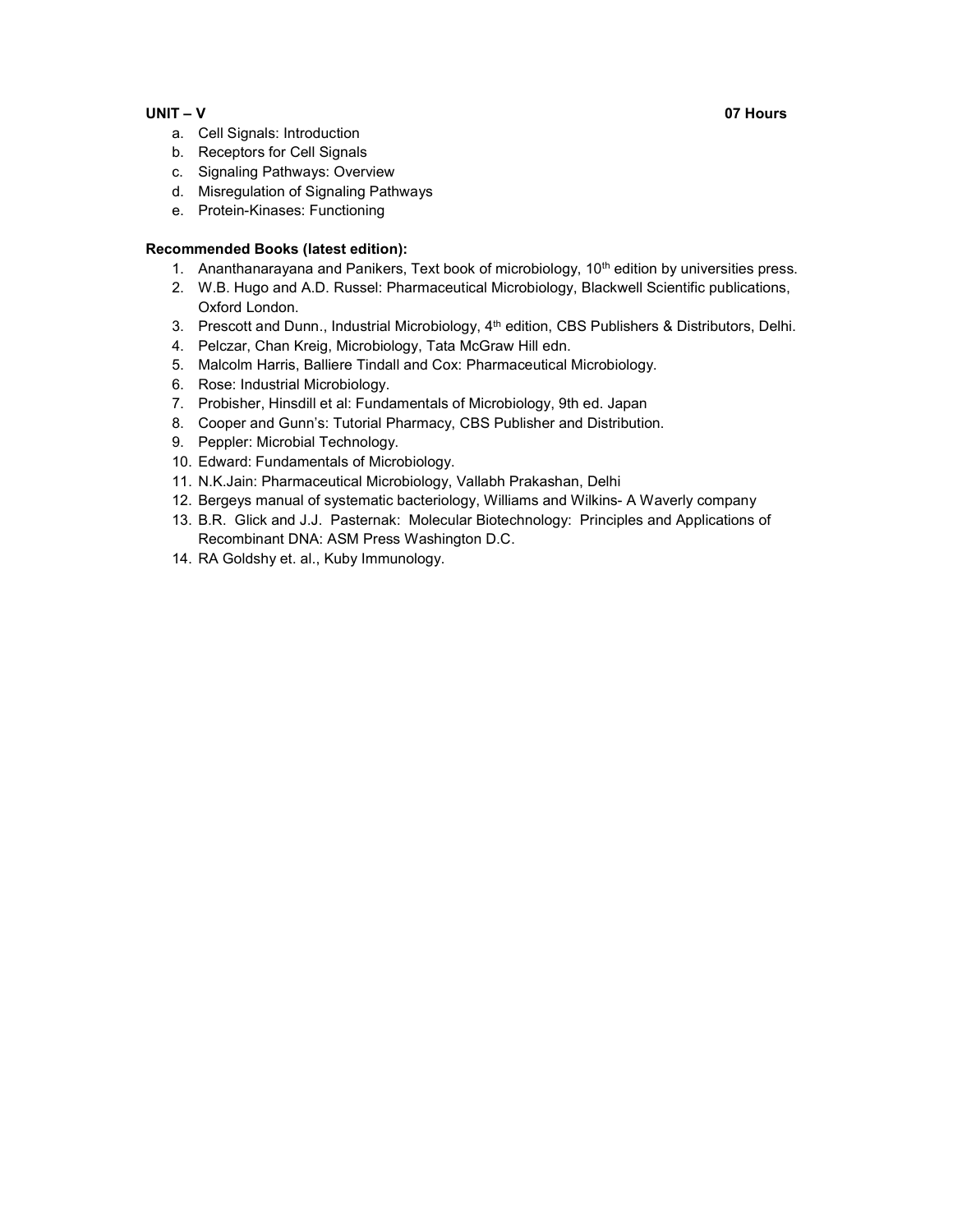# PS508: COSMETIC SCIENCE (Open Elective - I)

#### B.Pharm. III Year I Sem. L T/P/ C

Course Objective: This subject deals with cosmetic products, cosmetic excipients, skin care products and their methods of preparation and evaluations.

#### Course Outcomes:

- Upon completion of the course the student shall be able to know the regulations pertaining to cosmetics and cosmetic excipients.
- They will be knowing the preparations of various skin care products like creams, antiperspirants, deodorants, hair care products etc.
- They also know about the role of herbs in sunscreens.

#### UNIT – I 10 Hours and the United States of the United States of the United States of the United States of the U

Classification of cosmetic and cosmeceutical products

Cosmetic excipients: Surfactants, rheology modifiers, humectants, emollients, preservatives. Classification and application Skin: Basic structure and function of skin.

Hair: Basic structure of hair. Hair growth cycle.

Oral Cavity: Common problem associated with teeth and gums.

#### UNIT – II 10 Hours

# Principles of formulation and building blocks of skin care products:

Face wash,

Moisturizing cream, Cold Cream, Vanishing cream their relative skin sensory, advantages and disadvantages. Application of these products in formulation of cosmecuticals.

Principles of formulation and building blocks of Hair care products:

Conditioning shampoo, Hair conditioners, antidandruff shampoo. Hair oils.

Chemistry and formulation of Para-phylene diamine based hair dye. Principles of formulation and building blocks of oral care products: Toothpaste for bleeding gums, sensitive teeth. Teeth whitening, Mouthwash.

#### UNIT – III 10 Hours 10 Hours 10 Hours 10 Hours 10 Hours 10 Hours 10 Hours 10 Hours

Sun protection, Classification of Sunscreens and SPF.

### Role of herbs in cosmetics:

Skin Care: Aloe and turmeric

Hair care: Henna and amla.

Oral care: Neem and clove

Analytical cosmetics: BIS specification and analytical methods for shampoo, skin-cream and toothpaste.

#### UNIT – IV 08 Hours

Definition of cosmetics as per Indian and EU regulations, Evolution of cosmeceuticals from cosmetics, cosmetics as quasi and OTC drugs.

Principles of Cosmetic Evaluation: Principles of sebumeter, corneometer. Measurement of TEWL, Skin Color, Hair tensile strength, Hair combing properties Soaps, and syndet bars. Evolution and skin benefits.

# $3 \frac{1}{0}$  1/0/ 4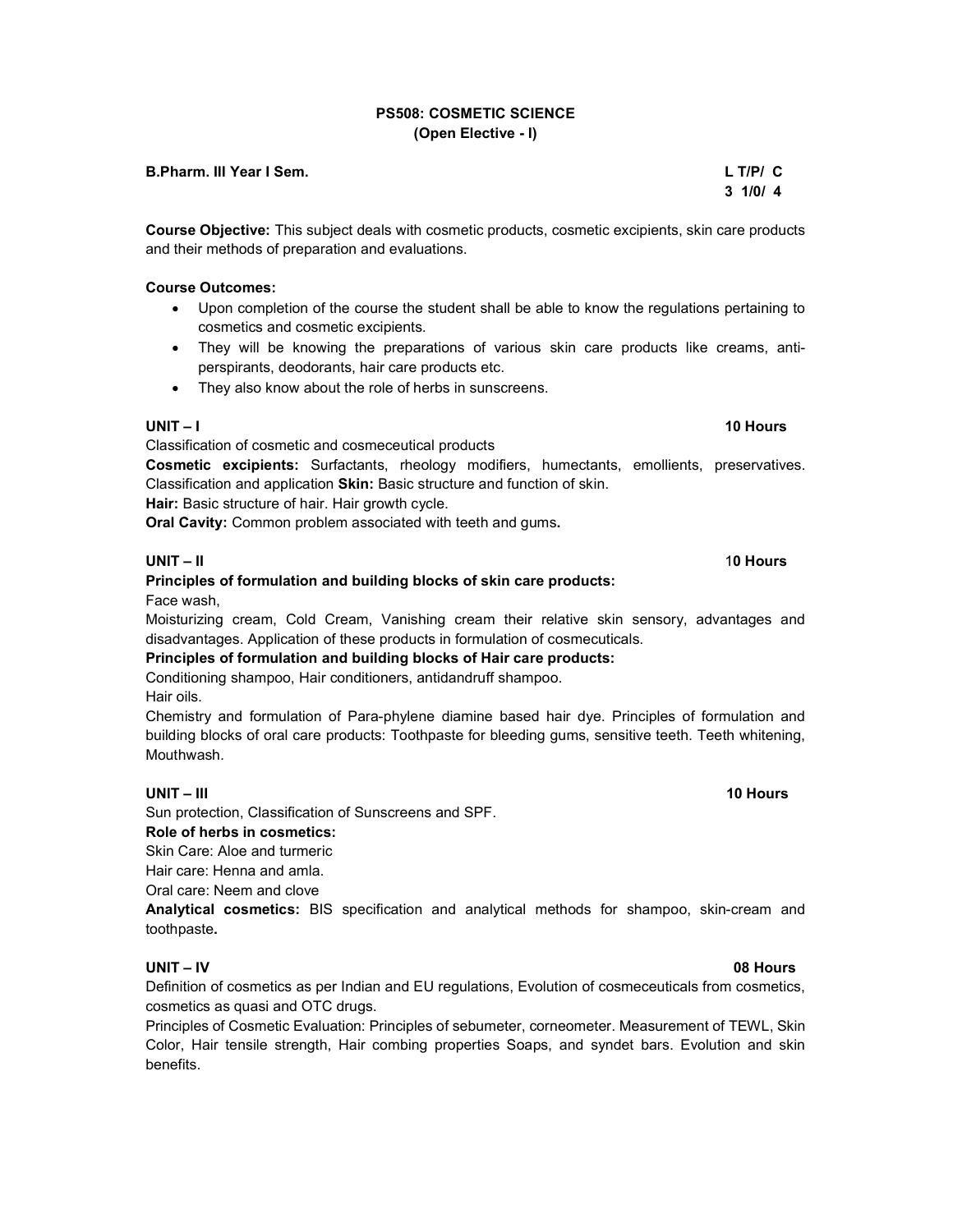# UNIT – V 07 Hours

Oily and dry skin, causes leading to dry skin, skin moisturisation. Basic understanding of the terms Comedogenic, dermatitis.

Cosmetic problems associated with Hair and scalp: Dandruff, Hair fall causes Cosmetic problems associated with skin: blemishes, wrinkles, acne, prickly heat and body odor.

Antiperspirants and Deodorants- Actives and mechanism of action

# REFERENCE BOOKS:

- 1. Harry's Cosmeticology, Wilkinson, Moore, Seventh Edition, George Godwin.
- 2. Cosmetics Formulations, Manufacturing and Quality Control, P.P. Sharma, 4<sup>th</sup> Edition, Vandana Publications Pvt. Ltd., Delhi.
- 3. Textbook of Cosmetics by Rajesh Kumar Nema, Kmal singh Rathore and BK Dubey
- 4. Textbook of Cosmetics by M. Vimaladevi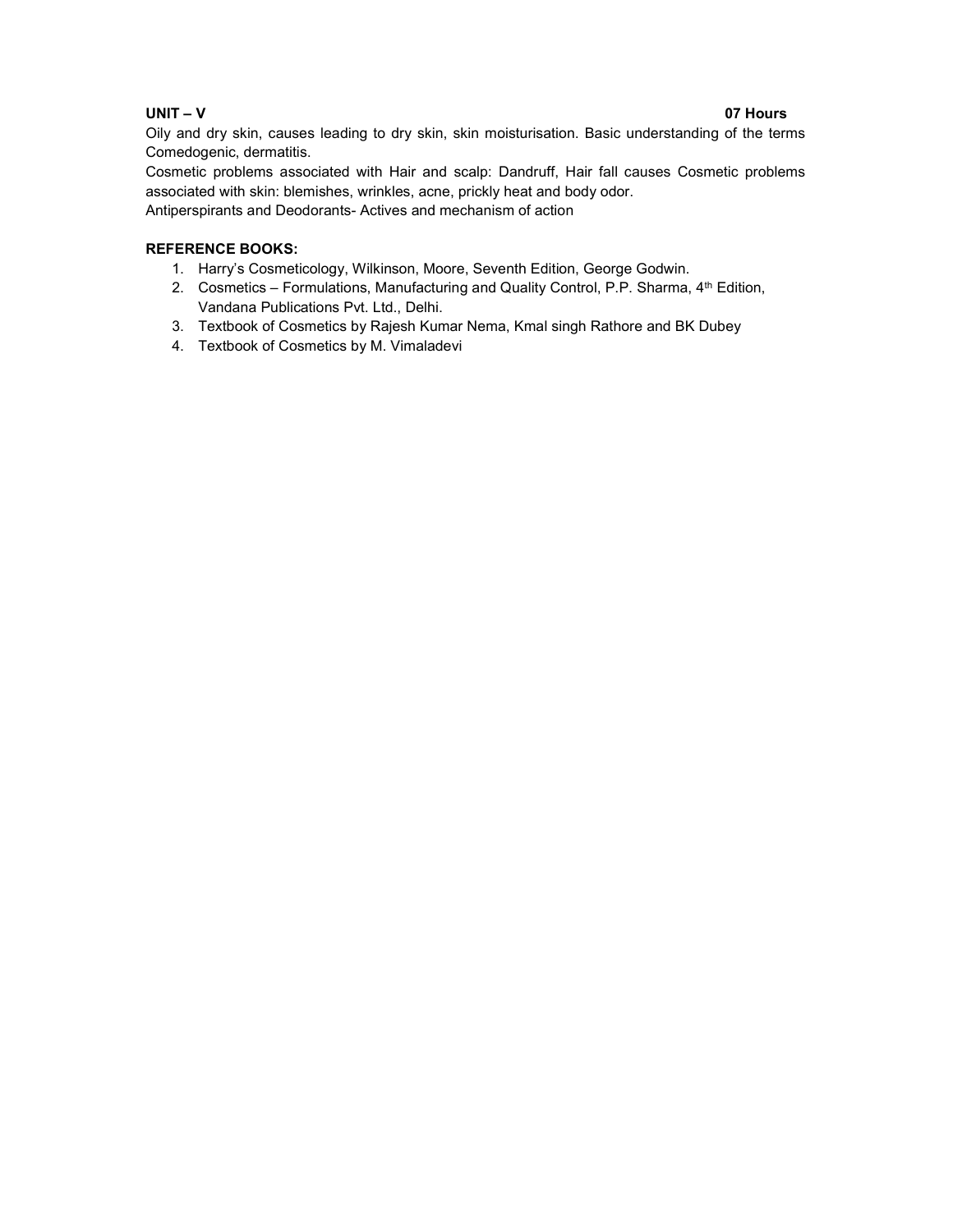# PS509: INDUSTRIAL PHARMACY LAB

#### B.Pharm. III Year I Sem. L T/P/ C

 $0\ 0/4/2$ 

## List of Experiments:

- 1. Preformulation study for prepared granules
- 2. Preparation and evaluation of Paracetamol tablets
- 3. Preparation and evaluation of Aspirin tablets
- 4. Coating of tablets
- 5. Preparation and evaluation of Tetracycline capsules
- 6. Preparation of Calcium Gluconate injection
- 7. Preparation of Ascorbic Acid injection
- 8. Preparation of Paracetamol Syrup
- 9. Preparation of Eye drops
- 10. Preparation of Pellets by extrusion spheronization technique
- 11. Preparation of Creams (cold / vanishing cream)
- 12. Evaluation of Glass containers (As per IP)

### Recommended Books: (Latest Editions)

- 1. Pharmaceutical dosage forms Tablets, volume 1 -3 by H.A. Liberman, Leon Lachman & J. B. **Schwartz**
- 2. Pharmaceutical dosage form Parenteral medication vol- 1&2 by Liberman & Lachman
- 3. Pharmaceutical dosage form disperse system VOL-1 by Liberman & Lachman
- 4. Modern Pharmaceutics by Gilbert S. Banker & C.T. Rhodes, 3rd Edition
- 5. Remington: The Science and Practice of Pharmacy, 20th edition Pharmaceutical Science (RPS)
- 6. Theory and Practice of Industrial Pharmacy by Liberman & Lachman
- 7. Pharmaceutics- The science of dosage form design by M. E. Aulton, Churchill livingstone, Latest edition
- 8. Introduction to Pharmaceutical Dosage Forms by H. C. Ansel, Lea & Febiger, Philadelphia, 5<sup>th</sup> edition, 2005
- 9. Drug stability Principles and practice by Cartensen & C.J. Rhodes, 3rd Edition, Marcel Dekker Series, Vol 107.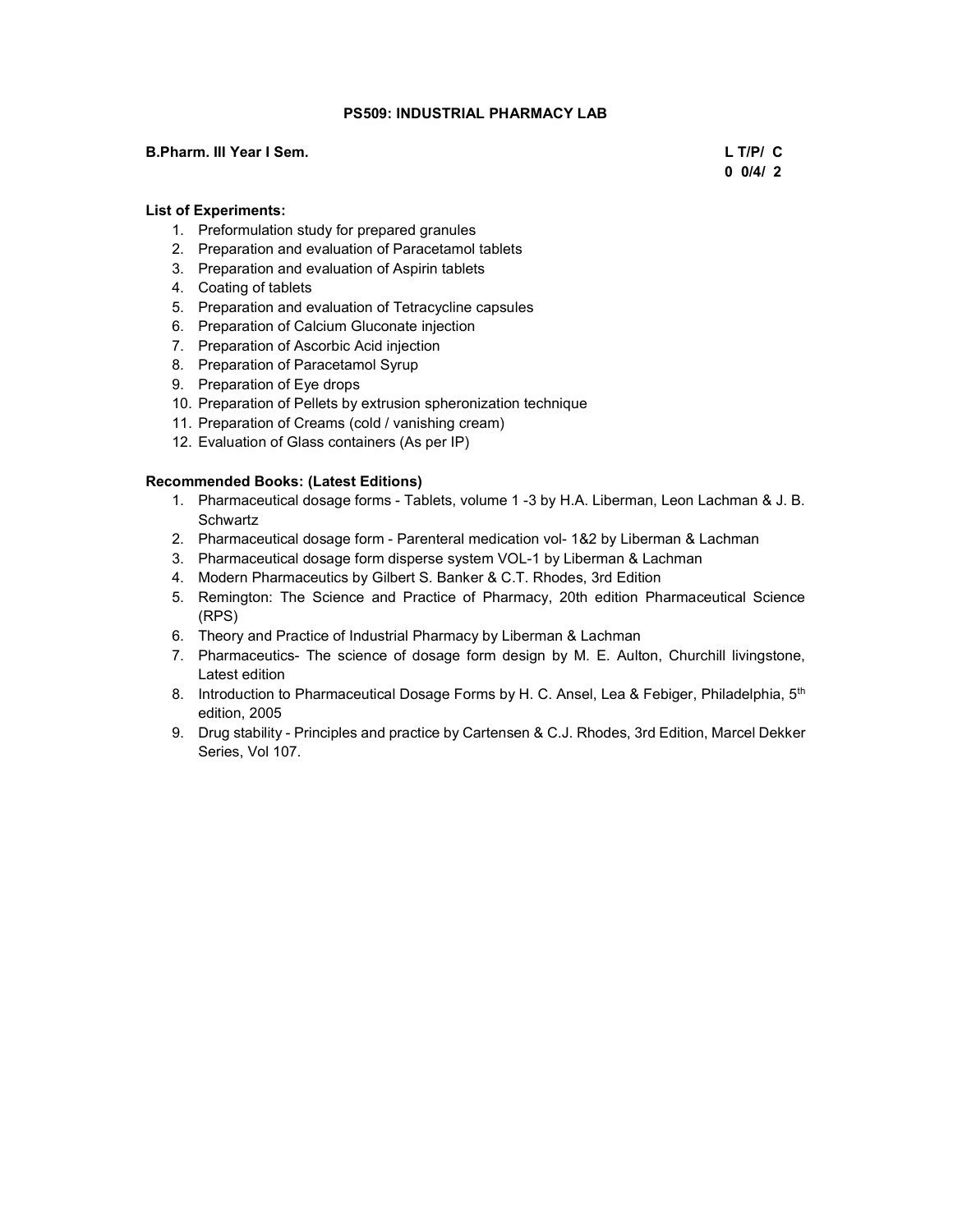### PS510: PHARMACOLOGY - II LAB

#### B.Pharm. III Year I Sem. L T/P/ C

 $0\ 0/4/2$ 

### List of Experiments:

- 1. Introduction to in-vitro pharmacology and physiological salt solutions.
- 2. Effect of drugs on isolated frog heart.
- 3. Effect of drugs on blood pressure and heart rate of dog.
- 4. Study of diuretic activity of drugs using rats/mice.
- 5. DRC of acetylcholine using frog rectus abdominis muscle.
- 6. Effect of physostigmine and atropine on DRC of acetylcholine using frog rectus abdominis muscle and rat ileum respectively.
- 7. Bioassay of histamine using guinea pig ileum by matching method.
- 8. Bioassay of oxytocin using rat uterine horn by interpolation method.
- 9. Bioassay of serotonin using rat fundus strip by three point bioassay.
- 10. Bioassay of acetylcholine using rat ileum/colon by four point bioassay.
- 11. Determination of  $PA<sub>2</sub>$  value of prazosin using rat anococcygeus muscle (by Schilds plot method).
- 12. Determination of  $PD_2$  value using guinea pig ileum.
- 13. Effect of spasmogens and spasmolytics using rabbit jejunum.
- 14. Anti-inflammatory activity of drugs using carrageenan induced paw-edema model.
- 15. Analgesic activity of drug using central and peripheral methods

Note: All laboratory techniques and animal experiments are demonstrated by simulated experiments by softwares and videos

### Recommended Books (Latest Editions)

- 1. Rang H. P., Dale M. M., Ritter J. M., Flower R. J., Rang and Dale's Pharmacology,
- 2. Churchil Livingstone Elsevier
- 3. Katzung B. G., Masters S. B., Trevor A. J., Basic and clinical pharmacology, Tata Mc Graw-Hill.
- 4. Goodman and Gilman's, The Pharmacological Basis of Therapeutics
- 5. Marry Anne K. K., Lloyd Yee Y., Brian K. A., Robbin L.C., Joseph G. B., Wayne A. K., Bradley R.W., Applied Therapeutics, The Clinical use of Drugs, The Point Lippincott Williams & Wilkins.
- 6. Mycek M.J, Gelnet S.B and Perper M.M. Lippincott's Illustrated Reviews-Pharmacology.
- 7. K.D.Tripathi. Essentials of Medical Pharmacology, , JAYPEE Brothers Medical Publishers (P) Ltd, New Delhi.
- 8. Sharma H. L., Sharma K. K., Principles of Pharmacology, Paras medical publisher
- 9. Modern Pharmacology with clinical Applications, by Charles R.Craig& Robert.
- 10. Ghosh MN. Fundamentals of Experimental Pharmacology. Hilton & Company, Kolkata.
- 11. Kulkarni SK. Handbook of experimental pharmacology. Vallabh Prakashan.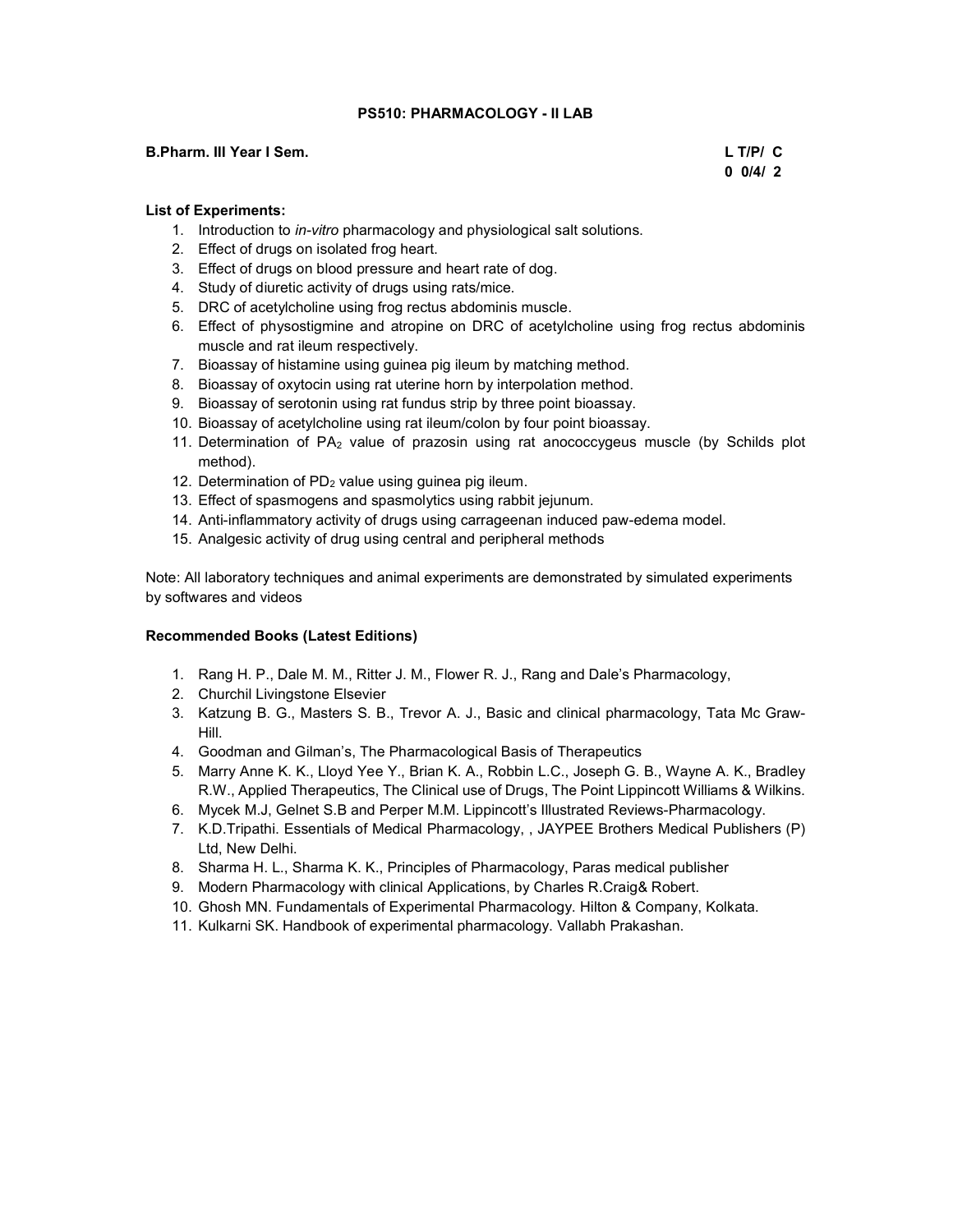## PS511: PHARMACOGNOSY AND PHYTOCHEMISTRY II LAB

#### B.Pharm. III Year I Sem. L T/P/ C

# $0\ 0/4/2$

# List of Experiments:

- (1) Morphology, histology and powder characteristics & extraction & detection of: Cinchona, Cinnamon, Senna, Clove, Ephedra, Fennel and Coriander
- (2) Exercise involving isolation & detection of active principles
	- a. Caffeine from tea dust.
	- b. Diosgenin from Dioscorea
	- c. Atropine from Belladonna
	- d. Sennosides from Senna
- (3) Separation of sugars by Paper chromatography
- (4) TLC of herbal extract
- (5) Distillation of volatile oils and detection of phytoconstitutents by TLC
- (6) Analysis of crude drugs by chemical tests: (i) Asafoetida (ii) Benzoin (iii) Colophony (iv) Aloes (v) Myrrh

# Recommended Books: (Latest Editions)

- 1. W. C. Evans, Trease and Evans Pharmacognosy, 16th edition, W.B. Sounders & Co., London, 2009.
- 2. Mohammad Ali. Pharmacognosy and Phytochemistry, CBS Publishers & Distribution, New Delhi.
- 3. Text book of Pharmacognosy by C. K. Kokate, Purohit, Gokhlae (2007), 37th Edition, Nirali Prakashan, New Delhi.
- 4. Herbal drug industry by R.D. Choudhary (1996), I<sup>st</sup> Edn, Eastern Publisher, New Delhi.
- 5. Essentials of Pharmacognosy, Dr. SH. Ansari, IInd edition, Birla publications, New Delhi, 2007
- 6. Herbal Cosmetics by H. Pande, Asia Pacific Business press, Inc, New Delhi.
- 7. A. N. Kalia, Textbook of Industrial Pharmacognosy, CBS Publishers, New Delhi, 2005.
- 8. R Endress, Plant cell Biotechnology, Springer-Verlag, Berlin, 1994.
- 9. Pharmacognosy & Pharmacobiotechnology. James Bobbers, Marilyn KS, VE Tylor.
- 10. The formulation and preparation of cosmetic, fragrances and flavours.
- 11. Remington's Pharmaceutical sciences.
- 12. Text Book of Biotechnology by Vyas and Dixit.
- 13. Text Book of Biotechnology by R.C. Dubey.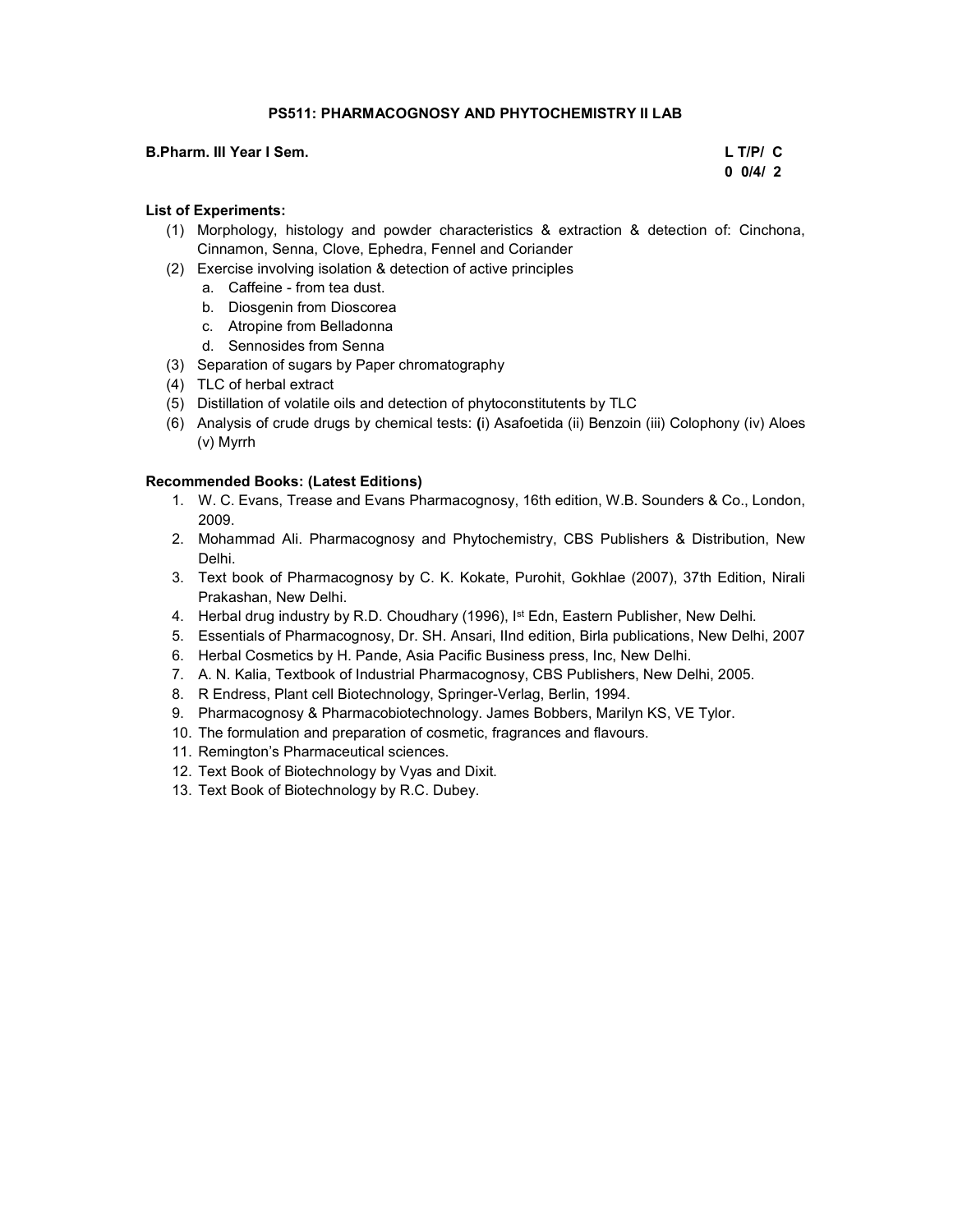# \*MC500: ENVIRONMENTAL SCIENCES

| B.Pharm. III Year I Sem. | $L$ T/P/ $C$ |
|--------------------------|--------------|
|                          | 10/0/0       |

Course Objectives: Environmental Sciences is the scientific study of the environmental system and the status of its inherent or induced changes on organisms. It includes not only the study of physical and biological characters of the environment but also the social and cultural factors and the impact of man on environment.

Course Outcomes: Upon completion of the course the student shall be able to:

- Create the awareness about environmental problems among learners.
- Impart basic knowledge about the environment and its allied problems.
- Develop an attitude of concern for the environment.
- Motivate learner to participate in environment protection and environment improvement.
- Acquire skills to help the concerned individuals in identifying and solving environmental problems.
- Strive to attain harmony with Nature.

# UNIT – I

The Multidisciplinary nature of environmental studies Natural Resources

Renewable and non-renewable resources:

Natural resources and associated problems

a) Forest resources; b) Water resources; c) Mineral resources; d) Food resources; e) Energy resources; f) Land resources: Role of an individual in conservation of natural resources.

# UNIT – II

Ecosystems

Concept of an ecosystem.

Structure and function of an ecosystem.

Introduction, types, characteristic features, structure and function of the ecosystems: Forest ecosystem; Grassland ecosystem; Desert ecosystem; Aquatic ecosystems (ponds, streams, lakes, rivers, oceans, estuaries)

# UNIT – III

Biodiversity and Biotic Resources: Introduction, Definition, genetic, species and ecosystem diversity. Value of biodiversity; consumptive use, productive use, social, ethical, aesthetic and optional values. India as a mega diversity nation, Hot spots of biodiversity. Field visit. Threats to biodiversity: habitat loss, poaching of wildlife, man-wildlife conflicts; conservation of biodiversity: In-Situ and Ex-situ conservation. National Biodiversity act.

# Unit – IV

Environmental Pollution: Air pollution; Water pollution; Soil pollution, Noise Pollution

# UNIT -- V

Environmental Policy, Legislation & EIA: Environmental Protection act, Legal aspects Air Act- 1981, Water Act, Forest Act, Wild life Act.

Towards Sustainable Future: Concept of Sustainable Development, Population and its explosion, Crazy Consumerism, Environmental Education, Urban Sprawl, Human health, Environmental Ethics, Concept of Green Building, Ecological Foot Print, Life Cycle assessment (LCA), Low carbon life style.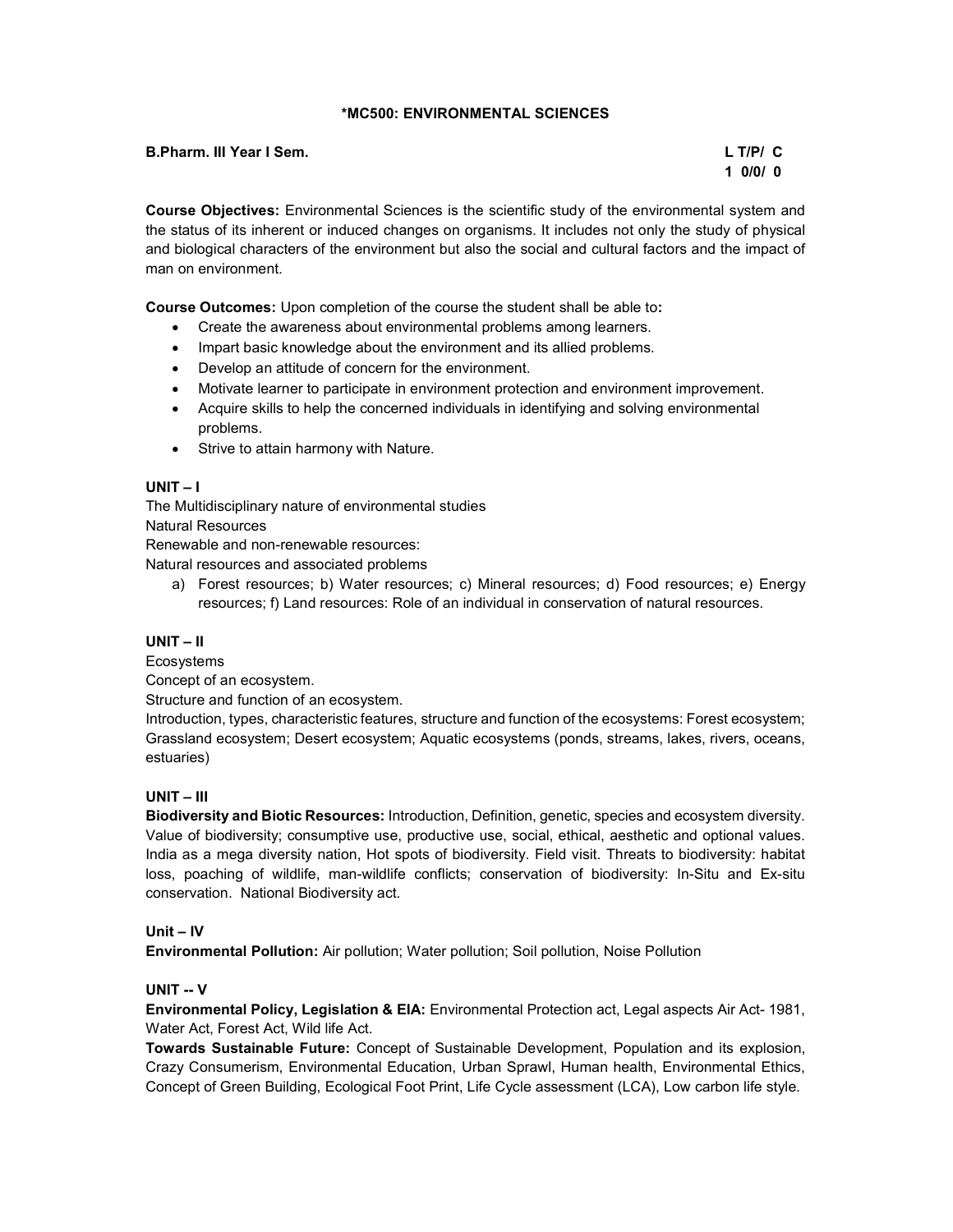### Recommended Books (Latest edition):

- 1. Y.K. Sing, Environmental Science, New Age International Pvt, Publishers, Bangalore
- 2. Agarwal, K.C. 2001 Environmental Biology, Nidi Publ. Ltd. Bikaner.
- 3. Bharucha Erach, The Biodiversity of India, Mapin Publishing Pvt. Ltd., Ahmedabad 380 013, India,
- 4. Text book of environmental science and technology, Dr. M. Anji Reddy.
- 5. Brunner R.C., 1989, Hazardous Waste Incineration, McGraw Hill Inc. 480p
- 6. Clark R.S., Marine Pollution, Clanderson Press Oxford
- 7. Cunningham, W.P. Cooper, T. H. Gorhani, E & Hepworth, M.T. 2001, Environmental Encyclopedia, Jaico Publ. House, Mumbai, 1196p
- 8. De A.K., Environmental Chemistry, Wiley Eastern Ltd.
- 9. Down of Earth, Centre for Science and Environment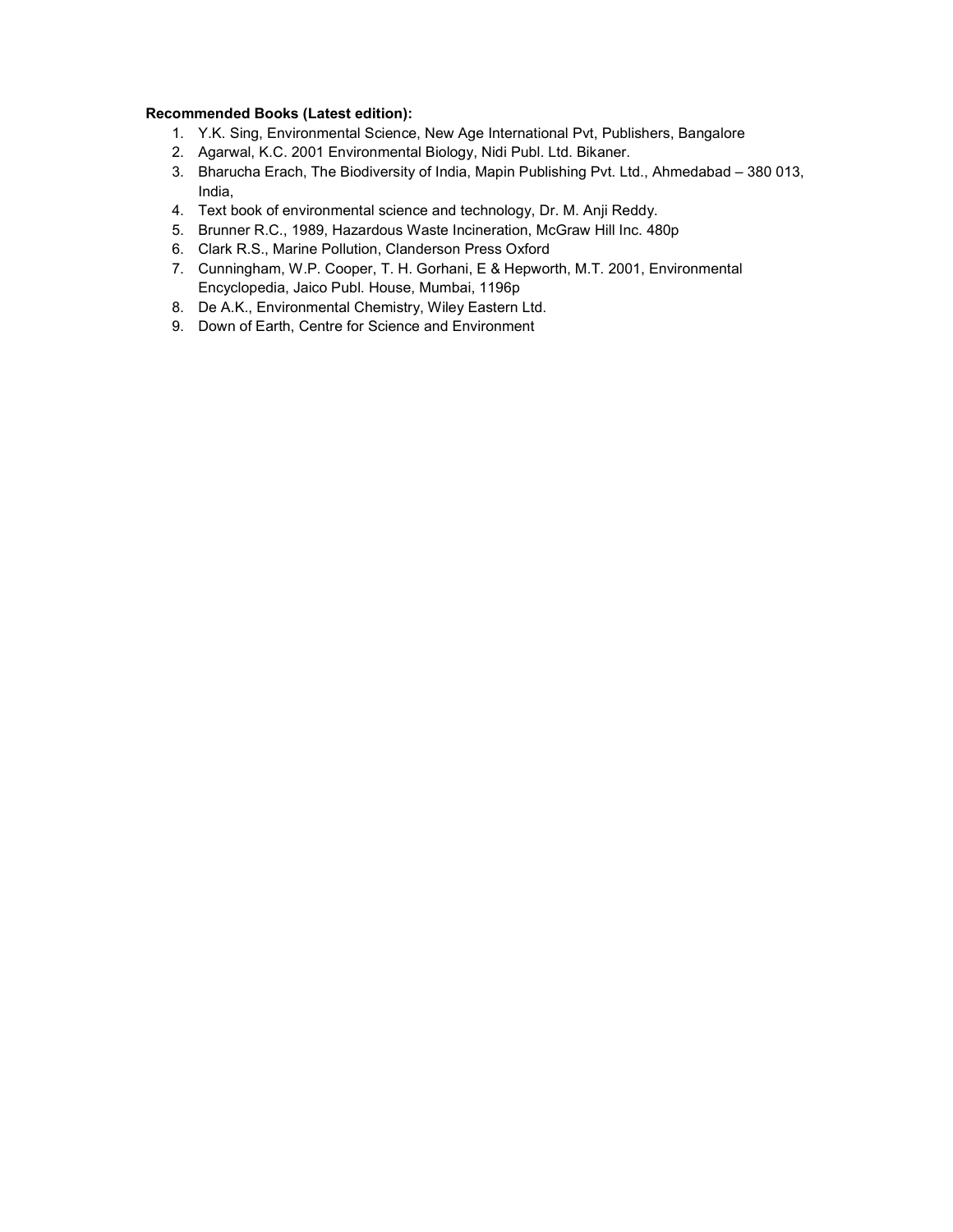#### PS601: MEDICINAL CHEMISTRY – III

| <b>B.Pharm. III Year II Sem.</b> | $L$ T/P/ $C$ |
|----------------------------------|--------------|
|                                  |              |

# $3 \frac{1}{0}$  1/0/ 4

Course Objectives: This subject is designed to impart fundamental knowledge on the structure, chemistry and therapeutic value of drugs. The subject emphasis on modern techniques of rational drug design like quantitative structure activity relationship (QSAR), Prodrug concept, combinatorial chemistry and Computer aided drug design (CADD). The subject also emphasizes on the chemistry, mechanism of action, metabolism, adverse effects, Structure Activity Relationships (SAR), therapeutic uses and synthesis of important drugs.

Course Outcomes: Upon completion of the course student shall be able to

- Understand the importance of drug design and different techniques of drug design.
- Understand the chemistry of drugs with respect to their biological activity.
- Know the metabolism, adverse effects and therapeutic value of drugs.
- Know the importance of SAR of drugs.

Study of the development of the following classes of drugs, Classification, mechanism of action, uses of drugs mentioned in the course, Structure activity relationship of selective class of drugs as specified in the course and synthesis of drugs superscripted by (\*)

### UNIT – I 10 Hours

Antibiotics:

Historical background, Nomenclature, Stereochemistry, Structure activity relationship, Chemical degradation classification and important products of the following classes.

Beta-Lactam antibiotics: Penicillin, Cephalosporins, Beta-Lactamase inhibitors, Monobactams Aminoglycosides: Streptomycin, Neomycin, Kanamycin

Tetracyclines: Tetracycline, Oxytetracycline, Chlortetracycline, Minocycline, Doxycycline

# UNIT – II 10 Hours

# Antibiotics:

Historical background, Nomenclature, Stereochemistry, Structure activity relationship, Chemical degradation, classification and important products of the following classes.

Macrolide: Erythromycin Clarithromycin, Azithromycin.

Miscellaneous: Chloramphenicol\*, Clindamycin.

Prodrugs: Basic concepts and application of prodrugs design.

Antimalarials: Etiology of malaria.

Quinolines: SAR, Quinine sulphate, Chloroquine\*, Amodiaquine, Primaquine phosphate, Pamaquine\*, Quinacrine hydrochloride, Mefloquine.

Biguanides and dihydro triazines: Cycloguanil pamoate, Proguanil.

Miscellaneous: Pyrimethamine, Artesunete, Artemether, Atovoquone.

# UNIT – III 10 Hours – 10 Hours – 10 Hours – 10 Hours – 10 Hours – 10 Hours – 10 Hours

#### Anti-tubercular Agents

Synthetic anti tubercular agents: Isoniazid\*, Ethionamide, Ethambutol, Pyrazinamide, Para amino salicylic acid.\*

Anti-tubercular antibiotics: Rifampicin, Rifabutin, Cycloserine Streptomycine, Capreomycin sulphate. Urinary tract anti-infective agents

Quinolones: SAR of quinolones, Nalidixic Acid, Norfloxacin, Enoxacin,

Ciprofloxacin\*, Ofloxacin, Lomefloxacin, Sparfloxacin, Gatifloxacin, Moxifloxacin

Miscellaneous: Furazolidine, Nitrofurantoin\*, Methanamine.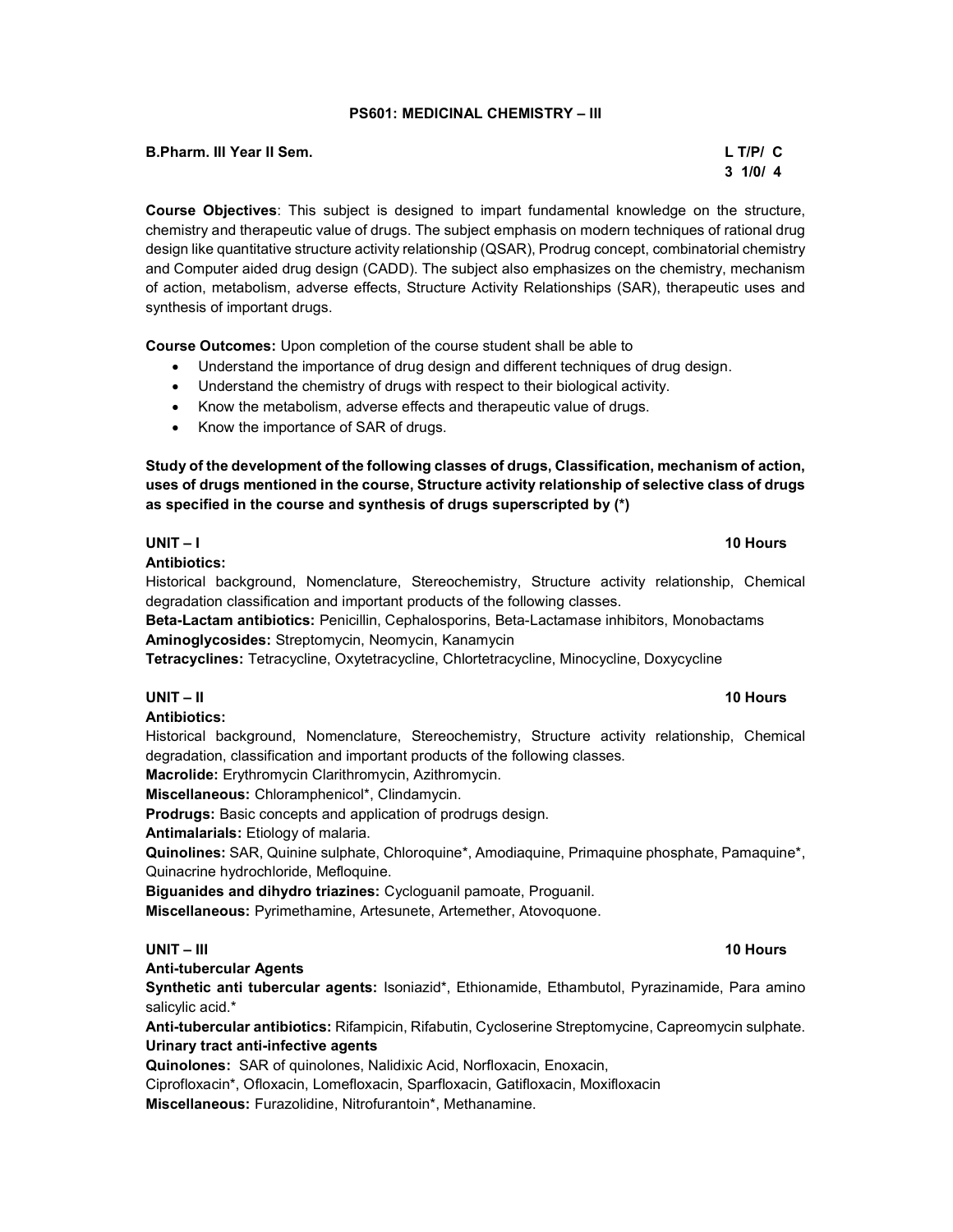Antiviral agents: Amantadine hydrochloride, Rimantadine hydrochloride, Idoxuridine trifluoride, Acyclovir\*, Gancyclovir, Zidovudine, Didanosine, Zalcitabine, Lamivudine, Loviride, Delavirding, Ribavirin, Saquinavir, Indinavir, Ritonavir.

#### UNIT – IV 08 Hours

Antifungal agents:

Antifungal antibiotics: Amphotericin-B, Nystatin, Natamycin, Griseofulvin.

Synthetic Antifungal agents: Clotrimazole, Econazole, Butoconazole, Oxiconazole Tioconozole, Miconazole\*, Ketoconazole, Terconazole, Itraconazole, Fluconazole, Naftifine hydrochloride, Tolnaftate\*.

Anti-protozoal Agents: Metronidazole\*, Tinidazole, Ornidazole, Diloxanide, Iodoquinol, Pentamidine Isethionate, Atovaquone, Eflornithine.

Anthelmintics: Diethylcarbamazine citrate\*, Thiabendazole, Mebendazole\*, Albendazole, Niclosamide, Oxamniquine, Praziquantal, Ivermectin.

### Sulphonamides and Sulfones

Historical development, chemistry, classification and SAR of Sulfonamides:

Sulphamethizole, Sulfisoxazole, Sulphamethizine, Sulfacetamide\*, Sulphapyridine, Sulfamethoxaole\*, Sulphadiazine, Mefenide acetate, Sulfasalazine.

Folate reductase inhibitors: Trimethoprim\*, Cotrimoxazole.

Sulfones: Dapsone\*.

## Introduction to Drug Design

Various approaches used in drug design.

Physicochemical parameters used in quantitative structure activity relationship (QSAR) such as partition coefficient, Hammet's electronic parameter, Tafts steric parameter and Hansch analysis. Pharmacophore modeling and docking techniques.

Combinatorial Chemistry: Concept and applications of combinatorial chemistry: solid phase and solution phase synthesis.

#### Recommended Books (Latest Editions)

1. Wilson and Giswold's Organic medicinal and Pharmaceutical Chemistry.

- 2. Foye's Principles of Medicinal Chemistry.
- 3. Burger's Medicinal Chemistry, Vol I to IV.
- 4. Introduction to principles of drug design- Smith and Williams.
- 5. Remington's Pharmaceutical Sciences.
- 6. Martindale's extra pharmacopoeia.
- 7. Organic Chemistry by I.L. Finar, Vol. II.
- 8. The Organic Chemistry of Drug Synthesis by Lednicer, Vol. 1-5.
- 9. Indian Pharmacopoeia.
- 10. Text book of practical organic chemistry- A.I.Vogel.

# UNIT – V 07 Hours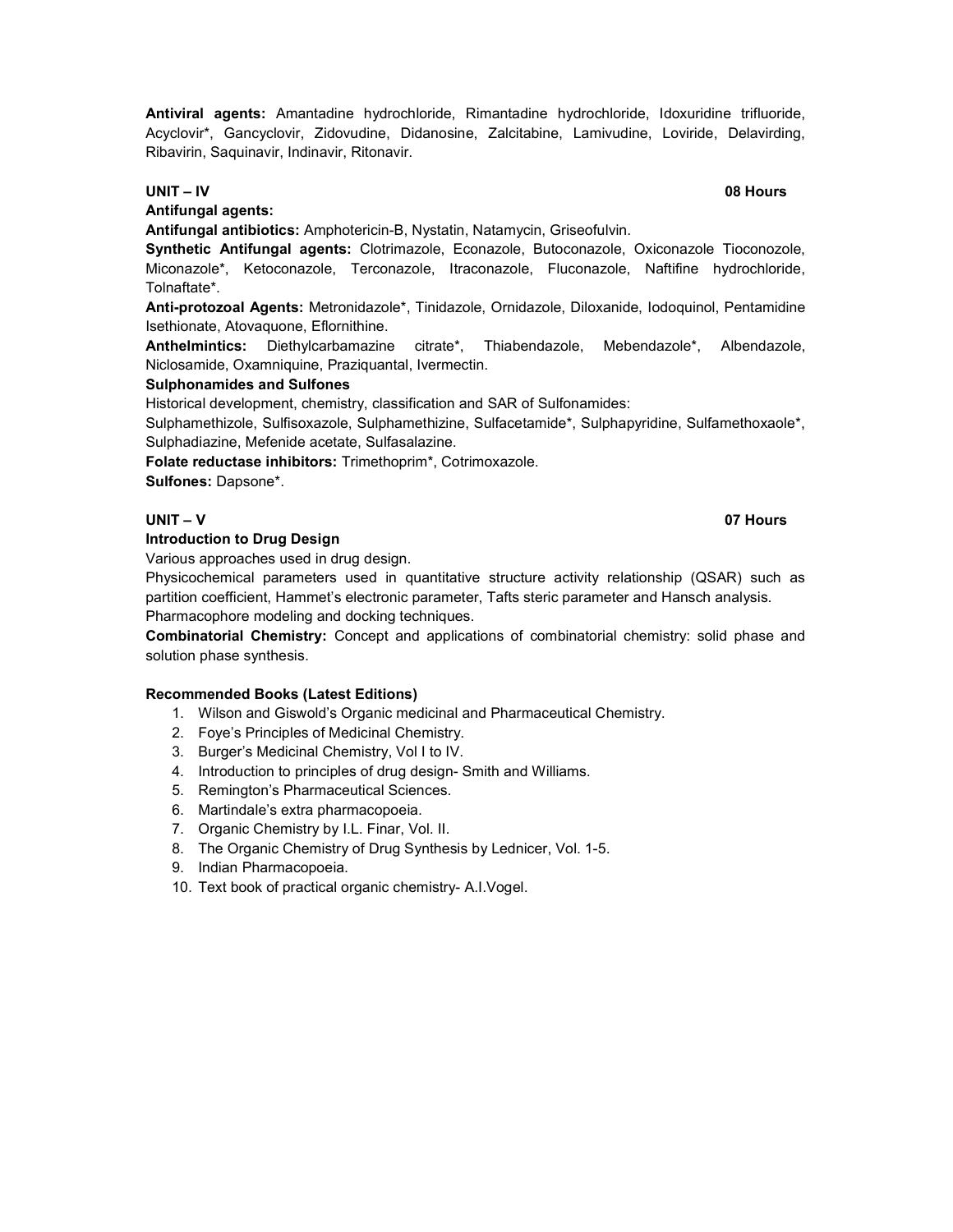# PS602; PHARMACOLOGY - III

# B.Pharm. III Year II Sem. L T/P/ C

Course Objectives: This subject is intended to impart the fundamental knowledge on various aspects (classification, mechanism of action, therapeutic effects, clinical uses, side effects and contraindications) of drugs acting on respiratory and gastrointestinal system, infectious diseases, immuno-pharmacology and in addition, emphasis on the principles of toxicology and chronopharmacology.

Course Outcomes: Upon completion of this course the student should be able to:

- Understand the mechanism of drug action and its relevance in the treatment of different infectious diseases
- Comprehend the principles of toxicology and treatment of various poisonings and appreciate correlation of pharmacology with related medical sciences.

# 1. Pharmacology of drugs acting on Respiratory system

- a. Anti -asthmatic drugs
- b. Drugs used in the management of COPD
- c. Expectorants and antitussives
- d. Nasal decongestants
- e. Respiratory stimulants

### 2. Pharmacology of drugs acting on the Gastrointestinal Tract

- a. Antiulcer agents.
- b. Drugs for constipation and diarrhoea.
- c. Appetite stimulants and suppressants.
- d. Digestants and carminatives.
- e. Emetics and anti-emetics.

# UNIT – II 10 hours

# **Chemotherapy**

- a. General principles of chemotherapy.
- b. Sulfonamides and cotrimoxazole.
- c. Antibiotics Penicillins, cephalosporins, chloramphenicol, macrolides, quinolones and fluoroquinolins, tetracycline and aminoglycosides

# UNIT – III 10 hours and the contract of the contract of the contract of the contract of the contract of the contract of the contract of the contract of the contract of the contract of the contract of the contract of the co

#### **Chemotherapy**

- a. Antitubercular agents
- b. Antileprotic agents
- c. Antifungal agents
- d. Antiviral drugs
- e. Anthelmintics
- f. Antimalarial drugs
- g. Antiamoebic agents

# UNIT – IV 08 hours

- 1. Chemotherapy
	- a. Urinary tract infections and sexually transmitted diseases. Chemotherapy of malignancy.

# UNIT- I 10 hours and the contract of the contract of the contract of the contract of the contract of the contract of the contract of the contract of the contract of the contract of the contract of the contract of the contr

 $3 \frac{1}{0}$  1/0/ 4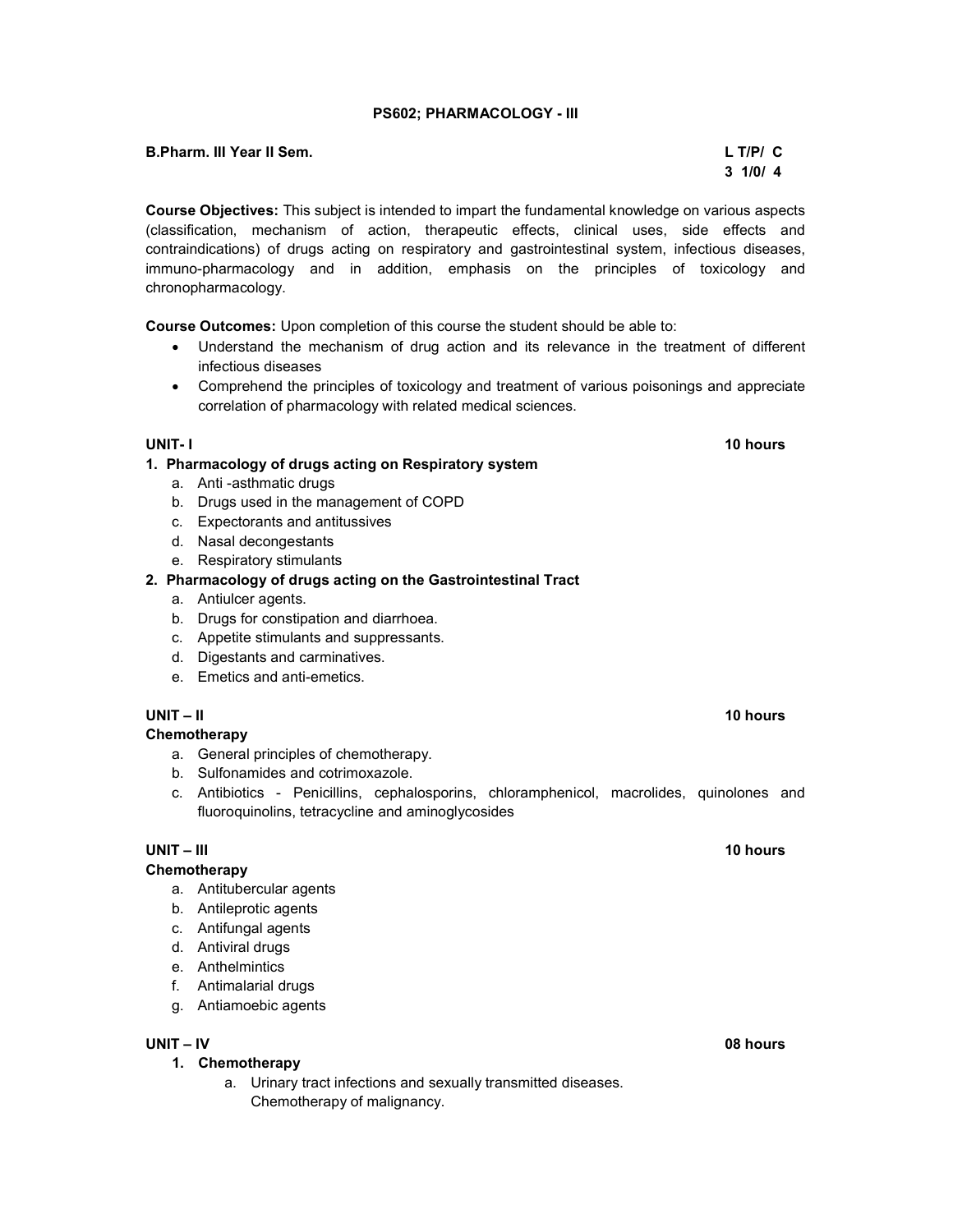# 2. Immunopharmacology

- a. Immunostimulants
- b. Immunosuppressant
- c. Protein drugs, monoclonal antibodies, target drugs to antigen, biosimilars

# UNIT – V 07 hours

# Principles of toxicology

- a. Definition and basic knowledge of acute, subacute and chronic toxicity.
- b. Definition and basic knowledge of genotoxicity, carcinogenicity, teratogenicity and mutagenicity
- c. General principles of treatment of poisoning
- d. Clinical symptoms and management of barbiturates, morphine, organ ophosphosphorus compound and lead, mercury and arsenic poisoning.

# Recommended Books (Latest Editions)

- 1. Rang H. P., Dale M. M., Ritter J. M., Flower R. J., Rang and Dale's Pharmacology,
- 2. Churchill Livingstone Elsevier
- 3. Katzung B. G., Masters S. B., Trevor A. J., Basic and clinical pharmacology, Tata Mc Graw-Hill
- 4. Goodman and Gilman's, The Pharmacological Basis of Therapeutics
- 5. Marry Anne K. K., Lloyd Yee Y., Brian K. A., Robbin L.C., Joseph G. B., Wayne A. K., Bradley R.W., Applied Therapeutics, The Clinical use of Drugs. The Point Lippincott Williams & Wilkins
- 6. Mycek M. J, Gelnet S. B and Perper M.M. Lippincott's Illustrated Reviews-Pharmacology
- 7. K. D. Tripathi. Essentials of Medical Pharmacology, , JAYPEE Brothers Medical Publishers (P) Ltd, New Delhi.
- 8. Sharma H. L., Sharma K. K., Principles of Pharmacology, Paras medical publisher Modern Pharmacology with clinical Applications, by Charles R. Craig& Robert,
- 9. Ghosh MN. Fundamentals of Experimental Pharmacology. Hilton & Company, Kolkata,
- 10. Kulkarni SK. Handbook of experimental pharmacology. Vallabh Prakashan,
- 11. N. Udupa and P.D. Gupta, Concepts in Chronopharmacology.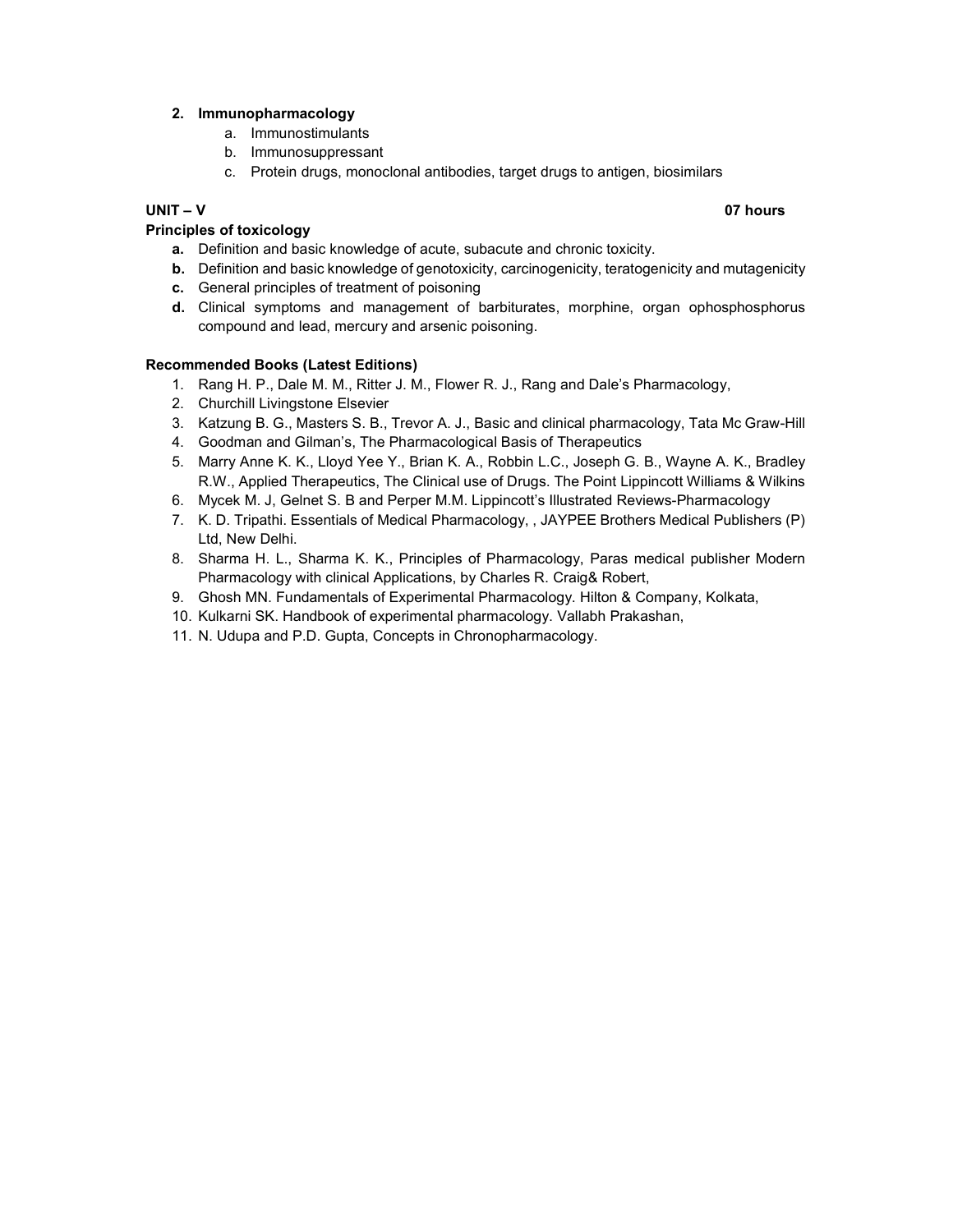# PS603: HERBAL DRUG TECHNOLOGY

## B.Pharm. III Year II Sem. L T/P/ C

Course Objectives: This subject gives the student the knowledge of basic understanding of herbal drug industry, the quality of raw material, guidelines for quality of herbal drugs, herbal cosmetics, natural sweeteners, nutraceutical etc. The subject also emphasizes on Good Manufacturing Practices (GMP), patenting and regulatory issues of herbal drugs

Course Outcomes: Upon completion of this course the student should be able to:

- 1. understand raw material as source of herbal drugs from cultivation to herbal drug product
- 2. know the WHO and ICH guidelines for evaluation of herbal drugs
- 3. know the herbal cosmetics, natural sweeteners, nutraceuticals
- 4. appreciate patenting of herbal drugs, GMP .

### UNIT – I 6 Hours

# 1. Herbs as raw materials

Definition of herb, herbal medicine, herbal drug preparation Source of Herbs

Selection, identification and authentication of herbal materials Processing of herbal raw material

# 2. Biodynamic Agriculture

Good agricultural practices in cultivation of medicinal plants including Organic farming. Pest and Pest management in medicinal plants: Biopesticides/Bioinsecticides.

# 3. General Introduction to Herbal Industry

Herbal drugs industry: Present scope and future prospects.

A brief account of plant based industries and institutions involved in work on medicinal and aromatic plants in India.

# UNIT – II 7 Hours

# 1. Nutraceuticals

General aspects, Market, growth, scope and types of products available in the market. Health benefits and role of Nutraceuticals in ailments like Diabetes, CVS diseases, Cancer, Irritable bowel syndrome and various Gastro intestinal diseases.

Study of following herbs as health food: Alfaalfa, Chicory, Ginger, Fenugreek, Garlic, Honey, Amla, Ginseng, Ashwagandha, Spirulina

2. Herbal-Drug and Herb-Food Interactions: General introduction to interaction and classification. Study of following drugs and their possible side effects and interactions: Hypercium, kava-kava, Ginkobiloba, Ginseng, Garlic, Pepper & Ephedra.

# UNIT - III 10 Hours and the United States of the United States of the United States of the United States of the

# 1. Herbal Cosmetics

Principles and preparation of herbal cosmetics formulations- Shampoos, Dyes, face creams, tooth pastes and Bleaching agents.

# 2. Herbal excipients:

Herbal Excipients – Significance of substances of natural origin as excipients – colorants, sweeteners, binders, diluents, viscosity builders, disintegrants, flavors & perfumes.

# 3. Herbal formulations :

Conventional herbal formulations like syrups, mixtures and tablets and Novel dosage forms like phytosomes

# $3 \frac{1}{0}$  1/0/ 4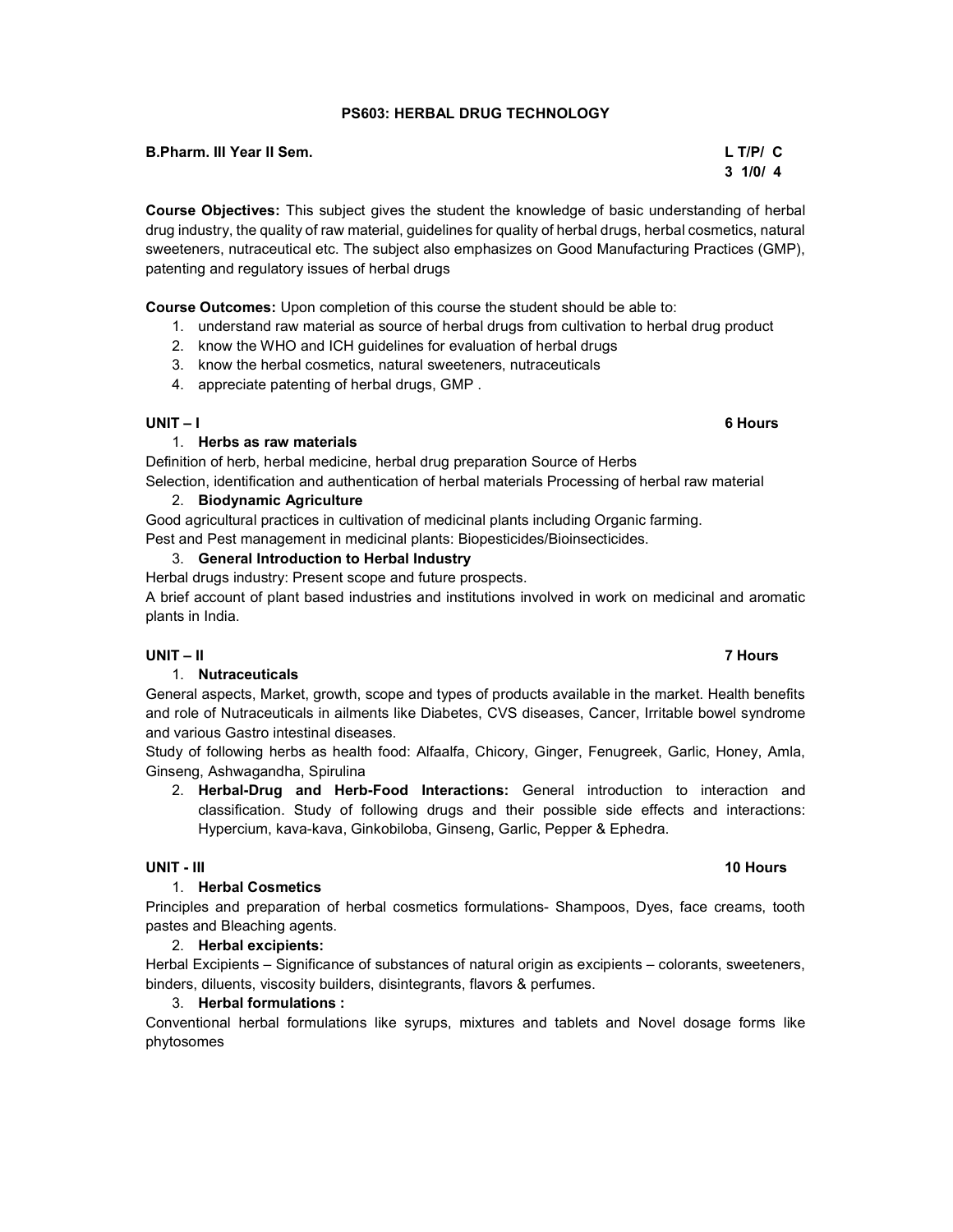# UNIT – IV 10 Hours

# 1. Evaluation of Drugs WHO & ICH guidelines for the assessment of herbal drugs Stability testing of herbal drugs.

# 2. Patenting and Regulatory requirements of natural products:

- a. Definition of the terms: Patent, IPR, Farmers right, Breeder's right, Bioprospecting and Biopiracy
- b. Patenting aspects of Traditional Knowledge and Natural Products. Case study of Curcuma & Neem.
- 3. Regulatory Issues Regulations in India (ASU DTAB, ASU DCC), Regulation of manufacture of ASU drugs - Schedule Z of Drugs & Cosmetics Act for ASU drugs.

### UNIT – V 07 Hours

Schedule T – Good Manufacturing Practice of Indian systems of medicine Components of GMP (Schedule – T) and its objectives

Infrastructural requirements, working space, storage area, machinery and equipment, standard operating procedures, health and hygiene, documentation and records.

# Recommended Books: (Latest Editions)

- 1. Textbook of Pharmacognosy by Trease & Evans.
- 2. Textbook of Pharmacognosy by Tyler, Brady & Robber.
- 3. Pharmacognosy by Kokate, Purohit and Gokhale
- 4. Essential of Pharmacognosy by Dr. S.H. Ansari
- 5. Pharmacognosy & Phytochemistry by V.D. Rangari
- 6. Pharmacopoeal standards for Ayurvedic Formulation (Council of Research in Indian Medicine & Homeopathy)
- 7. Mukherjee, P.W. Quality Control of Herbal Drugs: An Approach to Evaluation of Botanicals. Business Horizons Publishers, New Delhi, India, 2002.
- 8. Herbal drug Technology. By SS Agrawal and M Paridhavi
- 9. Indian Medicinal Plants A compendium of 500 species Vol 1, 11, 111, 1V & V By Arya vaidys sala , Universities Press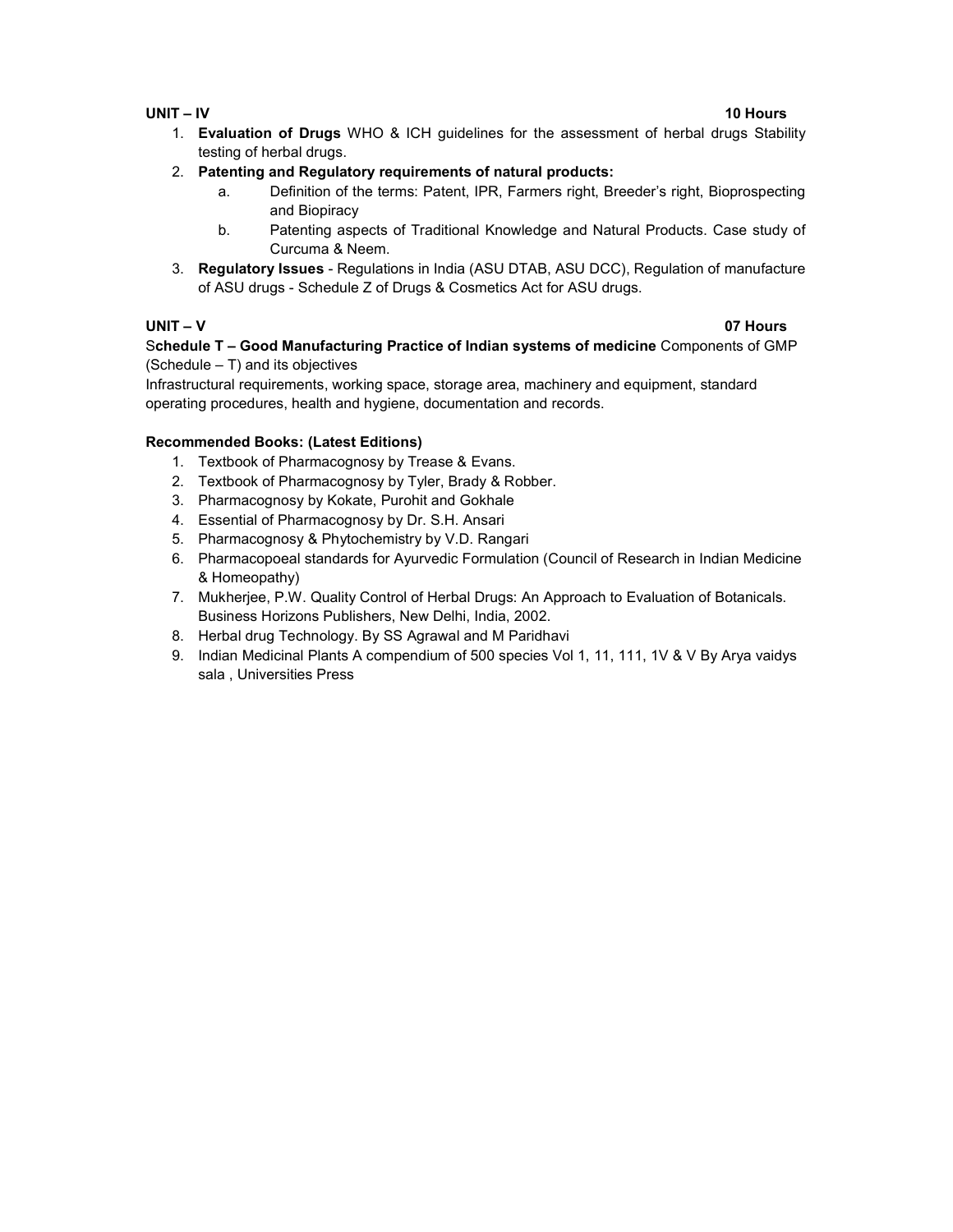# PS604: BIOPHARMACEUTICS AND PHARMACOKINETICS

Course Objectives: This subject is designed to impart knowledge and skills necessary for dose calculations, dose adjustments and to apply Biopharmaceutics theories in practical problem solving. Basic theoretical discussions of the principles of Biopharmaceutics and pharmacokinetics are provided to help the students' to clarify the concepts.

Course Outcomes: Upon completion of the course student shall be able to:

- Understand the basic concepts in biopharmaceutics and pharmacokinetics.
- Use plasma data and derive the pharmacokinetic parameters to describe the process of drug absorption, distribution, metabolism and elimination.
- Critically evaluate biopharmaceutic studies involving drug product equivalency
- Design and evaluate dosage regimens of the drugs using pharmacokinetic and biopharmaceutic parameters.
- Detect potential clinical pharmacokinetic problems and apply basic pharmacokinetic principles to solve them

### Introduction to Biopharmaceutics

Absorption: Mechanisms of drug absorption through GIT, factors influencing drug absorption though GIT, absorption of drug from Non per oral extra-vascular routes, Distribution: Distribution of drugs Tissue permeability of drugs, binding of drugs, apparent, volume of drug distribution, protein binding of drugs, factors affecting protein-drug binding. Kinetics of protein binding, Clinical significance of protein binding of drugs

# UNIT – II 10 Hours

**Metabolism & Excretion:** Drug metabolism and basic understanding of metabolic pathways. Renal excretion of drugs, factors affecting renal excretion of drugs, renal clearance, Non renal routes of drug excretion of drugs

Bioavailability and Bioequivalence: Objectives of bioavailability studies, absolute and relative bioavailability, measurement of bioavailability, in-vitro drug dissolution models, in-vitro, in-vivo correlations, bioequivalence studies, methods to enhance the bioavailability.

# UNIT – III 10 Hours – 10 Hours – 10 Hours – 10 Hours – 10 Hours – 10 Hours – 10 Hours

# Pharmacokinetics:

Introduction to Pharmacokinetics models, Compartment models, Non-compartment models, physiological models, One compartment open model. a. Intravenous Injection (Bolus) b. Intravenous infusion, extra vascular administrations, calculations of Ka,  $K<sub>E</sub>$ . From plasma and urinary excretion data

# UNIT – IV 08 Hours

Multicompartment models: Two compartment open model. IV bolus Multiple – Dosage Regimens:

a). Repititive Intravenous injections – One Compartment Open Model

b). Repititive Extravascular dosing – One Compartment Open model

Nonlinear Pharmacokinetics: a. Introduction, b. Factors causing Non-linearity. c. Michaelis-menton method of estimating parameters, Biotransformation of drugs

#### UNIT – V 07 Hours

### UNIT – I 10 Hours

# $3 \frac{1}{0}$  1/0/ 4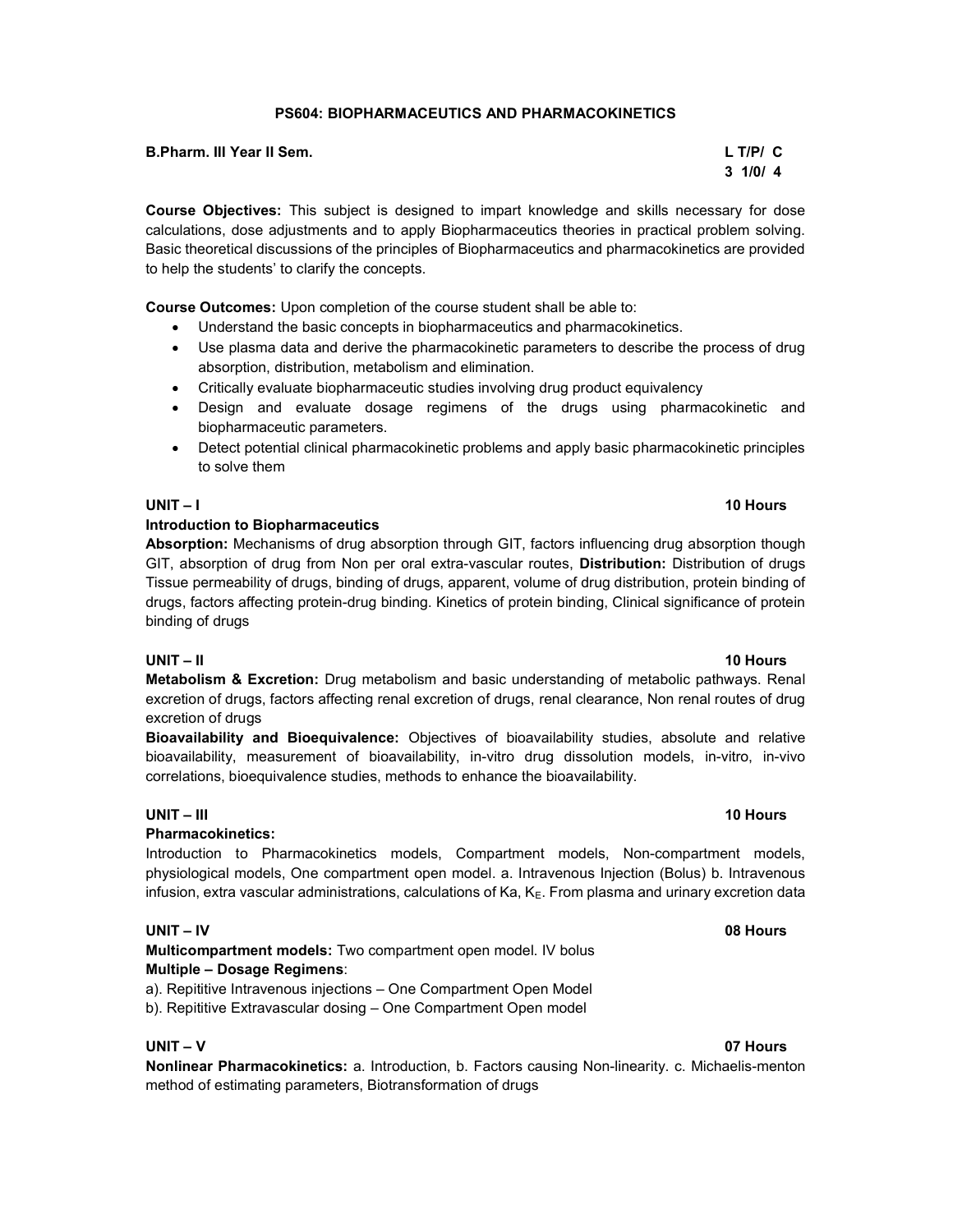### Recommended Books: (Latest Editions)

- 1. Biopharmaceutics and Clinical Pharmacokinetics by, Milo Gibaldi.
- 2. Biopharmaceutics and Pharmacokinetics; By Robert F Notari
- 3. Applied biopharmaceutics and pharmacokinetics, Leon Shargel and Andrew B. C. YU 4th edition, Prentice-Hall International edition. USA
- 4. Bio pharmaceutics and Pharmacokinetics-A Treatise, By D. M. Brahmankar and Sunil B. Jaiswal, Vallabh Prakashan Pitampura, Delhi
- 5. Fundamentals of Biopharmaceutics and pharmacokinetics by Dr. V. Venkateshwarlu
- 6. Pharmacokinetics: By Milo Glbaldi Donald, R. Mercel Dekker Inc.
- 7. Hand Book of Clinical Pharmacokinetics, By Milo Gibaldi and Laurie Prescott by ADIS Health Science Press.
- 8. Biopharmaceutics; By Swarbrick
- 9. Clinical Pharmacokinetics, Concepts and Applications: By Malcolm Rowland and
- 10. Thomas, N. Tozen, Lea and Febrger, Philadelphia, 1995.
- 11. Dissolution, Bioavailability and Bioequivalence, By Abdou H.M, Mack, Publishing Company, Pennsylvania 1989.
- 12. Biopharmaceutics and Clinical Pharmacokinetics-An introduction 4th edition Revised and expanded by Rebort F Notari Marcel Dekker Inn, New York and Basel, 1987.
- 13. Remington's Pharmaceutical Sciences, By Mack Publishing Company, Pennsylvania.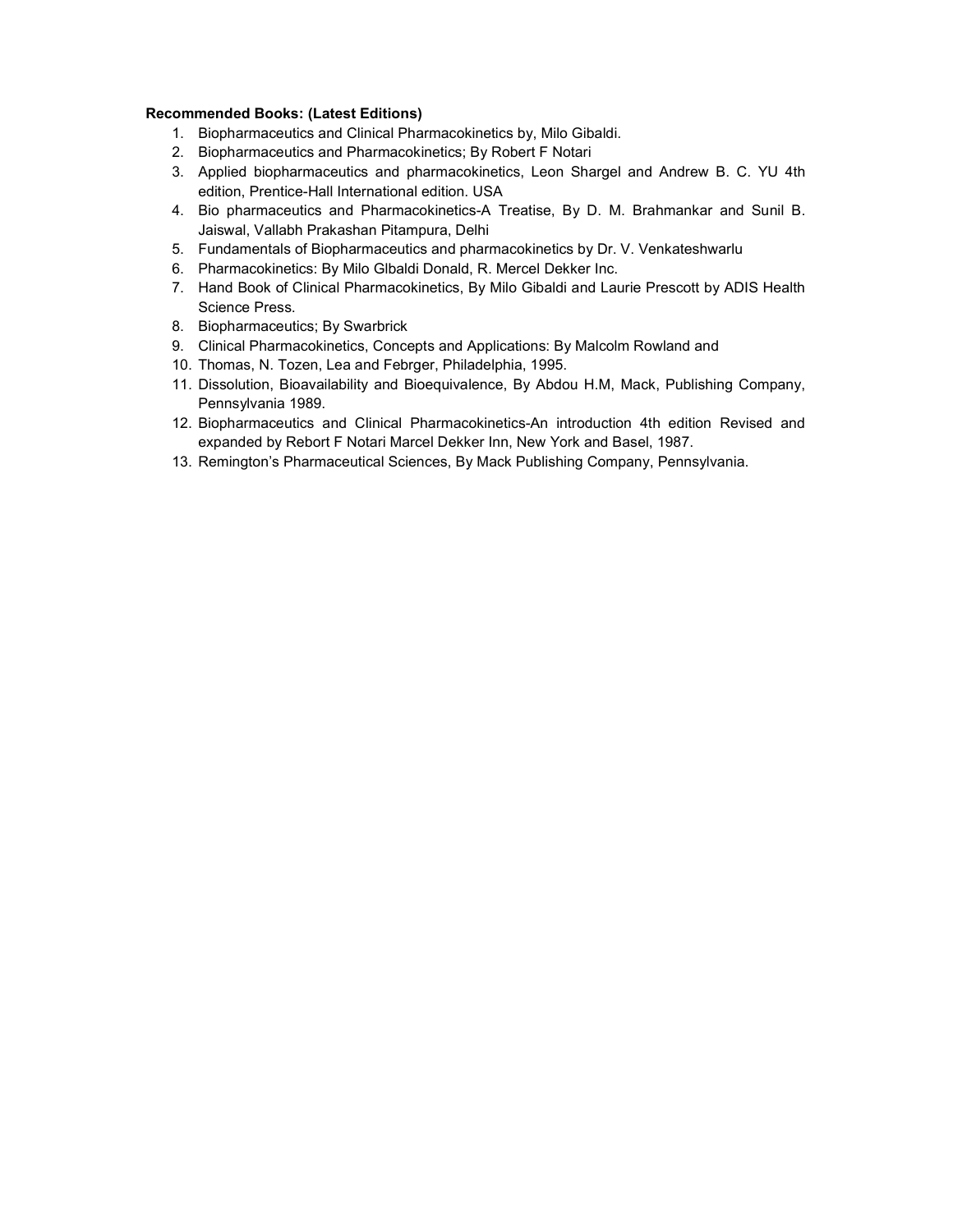# PS605: BP605T PHARMACEUTICAL QUALITY ASSURANCE (Open Elective - II)

 $3 \frac{1}{0}$  1/0/ 4

#### B.Pharm. III Year II Sem. L T/P/ C

Course Objectives: This course deals with the various aspects of quality control and quality assurance aspects of pharmaceutical industries. It covers the important aspects like cGMP, QC tests, documentation, quality certifications and regulatory affairs.

Course Outcomes: Upon completion of the course student shall be able to:

- Understand the cGMP aspects in a pharmaceutical industry
- Appreciate the importance of documentation
- Understand the scope of quality certifications applicable to pharmaceutical industries
- Understand the responsibilities of QA & QC departments

# UNIT – I 10 Hours

1. Quality Assurance and Quality Management concepts: Definition and concept of Quality control, Quality assurance and GMP

2. Total Quality Management (TQM): Definition, elements, philosophies

3. ICH Guidelines: purpose, participants, process of harmonization, Brief overview of QSEM, with special emphasis on Q-series quidelines, ICH stability testing quidelines Quality by design 4. (QbD): Definition, overview, elements of QbD program, tools

5. ISO 9000 & ISO14000: Overview, Benefits, Elements, steps for registration

6. NABL accreditation: Principles and procedure

# UNIT – II 10 Hours

1. Organization and personnel: Personnel responsibilities, training, hygiene and personal records. Premises: Design, construction and plant layout, maintenance, sanitation, environmental control, utilities and maintenance of sterile areas, control of contamination.

2. Equipments and raw materials: Equipments selection, purchase specifications, maintenance, purchase specifications and maintenance of stores for raw materials.

# UNIT – II 10 Hours

Quality Control: Quality control test for containers, rubber closures and secondary packing materials.

Good Laboratory Practices: General Provisions, Organization and Personnel, Facilities, Equipment, Testing Facilities Operation, Test and Control Articles, Protocol for Conduct of a Nonclinical Laboratory Study, Records and Reports, Disqualification of Testing Facilities.

# UNIT – IV 08 Hours

1. Complaints: Complaints and evaluation of complaints, Handling of return good, recalling and waste disposal.

2. Document maintenance in pharmaceutical industry: Batch Formula Record, Master Formula. Record, SOP, Quality audit, Quality Review and Quality documentation, Reports and documents, distribution records.

# UNIT – V 07 Hours

1. Calibration and Validation: Introduction, definition and general principles of calibration, qualification and validation, importance and scope of validation, types of validation, validation master plan. Calibration of pH meter, Qualification of UV-Visible spectrophotometer, General principles of Analytical method Validation.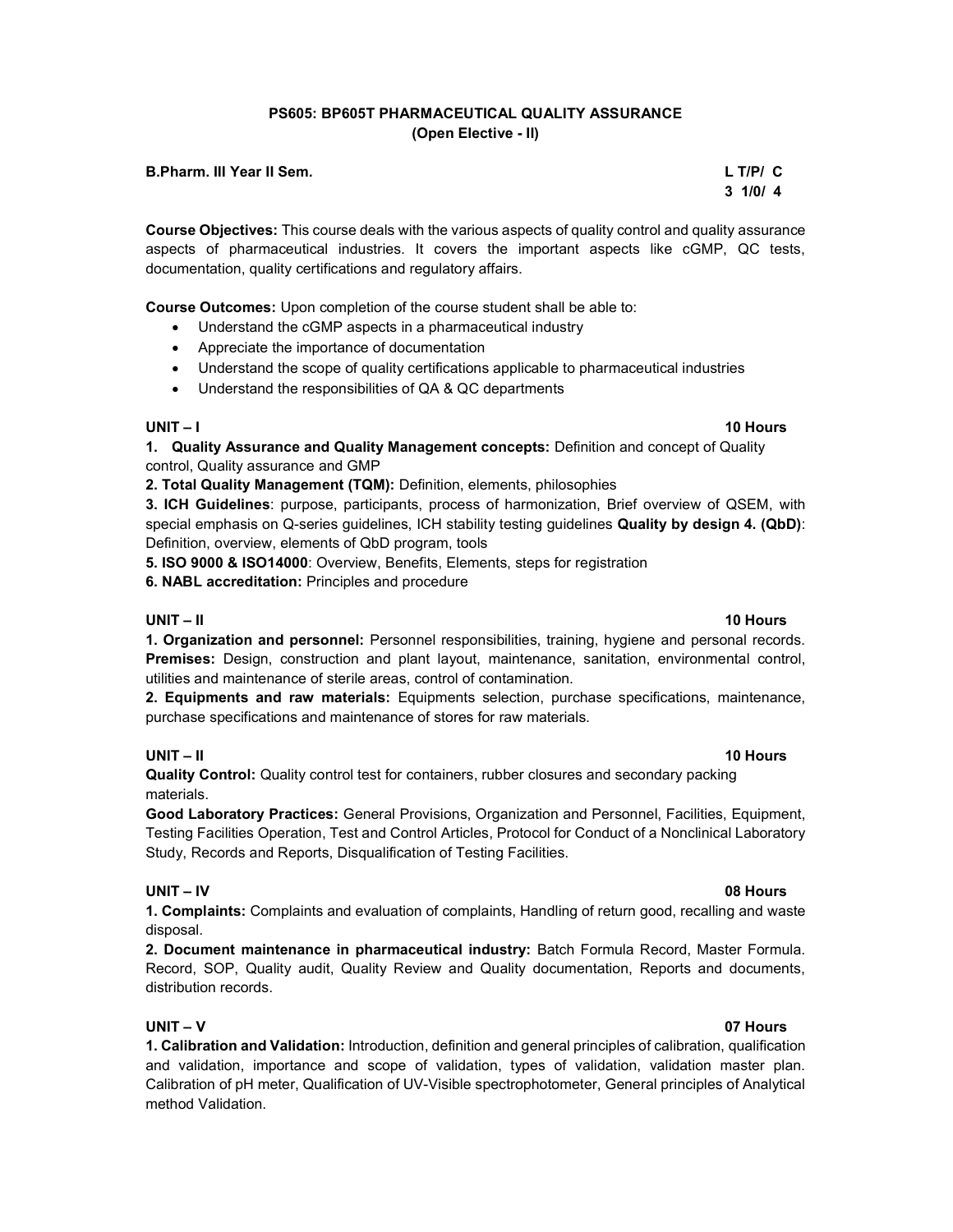## 2. Warehousing: Good warehousing practice, materials management

### Recommended Books: (Latest Edition)

- 1. Quality Assurance Guide by organization of Pharmaceutical Products of India.
- 2. Good Laboratory Practice Regulations, 2<sup>nd</sup> Edition, Sandy Weinberg Vol. 69.
- 3. Quality Assurance of Pharmaceuticals- A compendium of Guide lines and related materials Vol I WHO Publications.
- 4. A guide to Total Quality Management- Kushik Maitra and Sedhan K Ghosh
- 5. How to Practice GMP's P P Sharma.
- 6. ISO 9000 and Total Quality Management Sadhank G Ghosh
- 7. The International Pharmacopoeia Vol I, II, III, IV- General Methods of Analysis and Quality specification for Pharmaceutical Substances, Excipients and Dosage forms
- 8. Good laboratory Practices Marcel Deckker Series
- 9. ICH guidelines, ISO 9000 and 14000 guidelines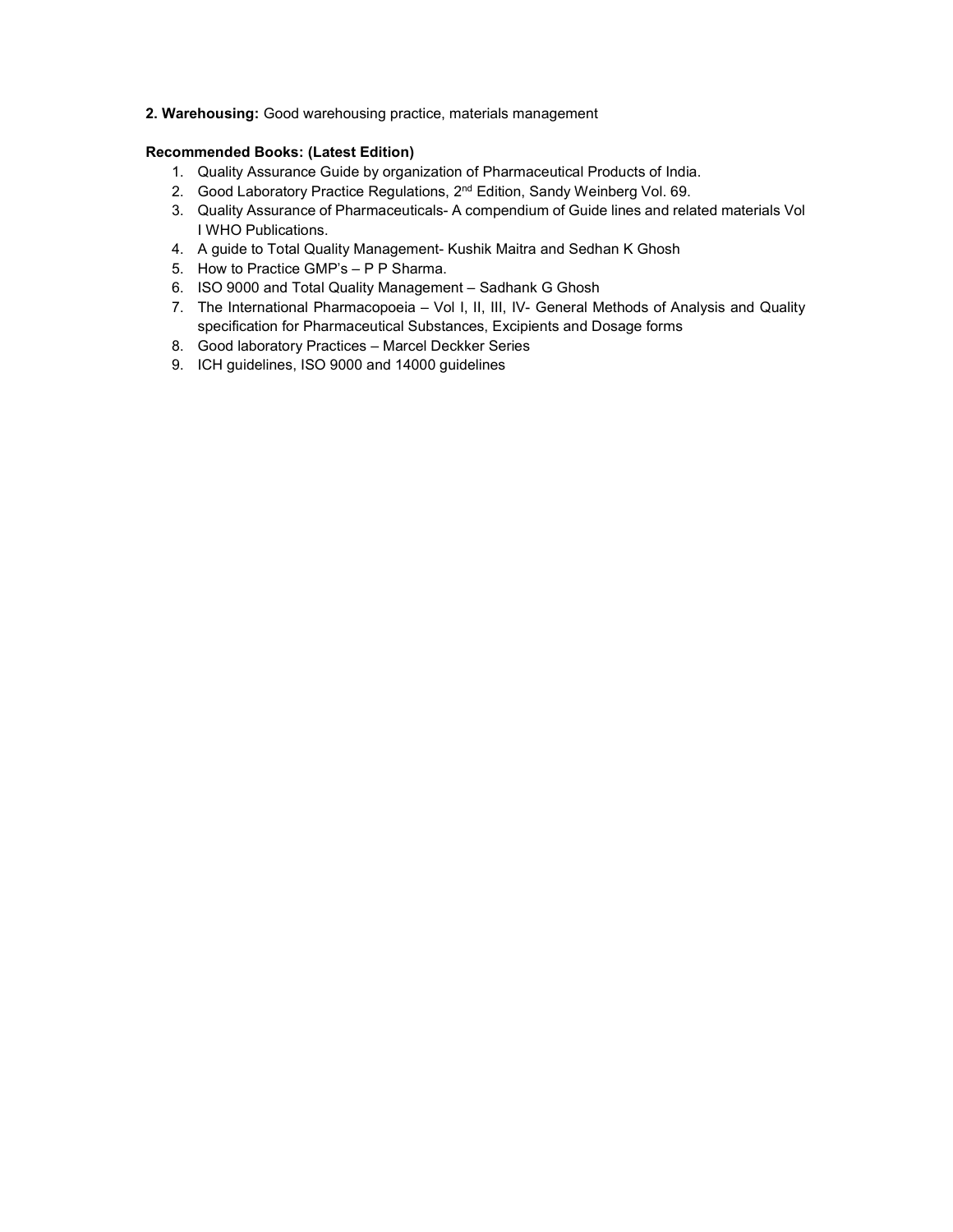# PS606: PHARMACEUTICAL BIOTECHNOLOGY (Open Elective - II)

### B.Pharm. III Year II Sem. L T/P/ C

### Course Objectives:

- Biotechnology has a long promise to revolutionize the biological sciences and technology.
- Scientific application of biotechnology in the field of genetic engineering, medicine and fermentation technology makes the subject interesting.
- Biotechnology is leading to new biological revolutions in diagnosis, prevention and cure of diseases, new and cheaper pharmaceutical drugs.
- Biotechnology has already produced transgenic crops and animals and the future promises lot more.
- It is basically a research-based subject.

Course Outcomes: Upon completion of the subject student shall be able to;

- Understanding the importance of Immobilized enzymes in Pharmaceutical Industries
- Genetic engineering applications in relation to production of pharmaceuticals
- Importance of Monoclonal antibodies in Industries
- Appreciate the use of microorganisms in fermentation technology

### UNIT – I 10 Hours

- a. Brief introduction to Biotechnology with reference to Pharmaceutical Sciences.
- b. Enzyme Biotechnology- Methods of enzyme immobilization and applications.
- c. Biosensors- Working and applications of biosensors in Pharmaceutical Industries.
- d. Brief introduction to Protein Engineering.
- e. Use of microbes in industry. Production of Enzymes- General consideration Amylase, Catalase, Peroxidase, Lipase, Protease, Penicillinase.
- f. Basic principles of genetic engineering.

- a. Study of cloning vectors, restriction endonucleases and DNA ligase.
- b. Recombinant DNA technology. Application of genetic engineering in medicine.
- c. Application of r DNA technology and genetic engineering in the products:
- d. Interferon b) Vaccines- hepatitis- B c) Hormones- Insulin.
- e. Brief introduction to PCR

Types of immunity- humoral immunity, cellular immunity

#### UNIT – III 10 Hours – 10 Hours – 10 Hours – 10 Hours – 10 Hours – 10 Hours – 10 Hours

- a. Structure of Immunoglobulins
- b. Structure and Function of MHC
- c. Hypersensitivity reactions, Immune stimulation and Immune suppressions.
- d. General method of the preparation of bacterial vaccines, toxoids, viral vaccine, antitoxins, serum-immune blood derivatives and other products relative to immunity.
- e. Storage conditions and stability of official vaccines
- f. Hybridoma technology- Production, Purification and Applications

#### UNIT – IV 08 Hours

- a. Immuno blotting techniques- ELISA, Western blotting, Southern blotting.
- b. Genetic organization of Eukaryotes and Prokaryotes
- c. Microbial genetics including transformation, transduction, conjugation, plasmids and transposons.

#### UNIT – II 10 Hours

# $3 \frac{1}{0}$  1/0/ 4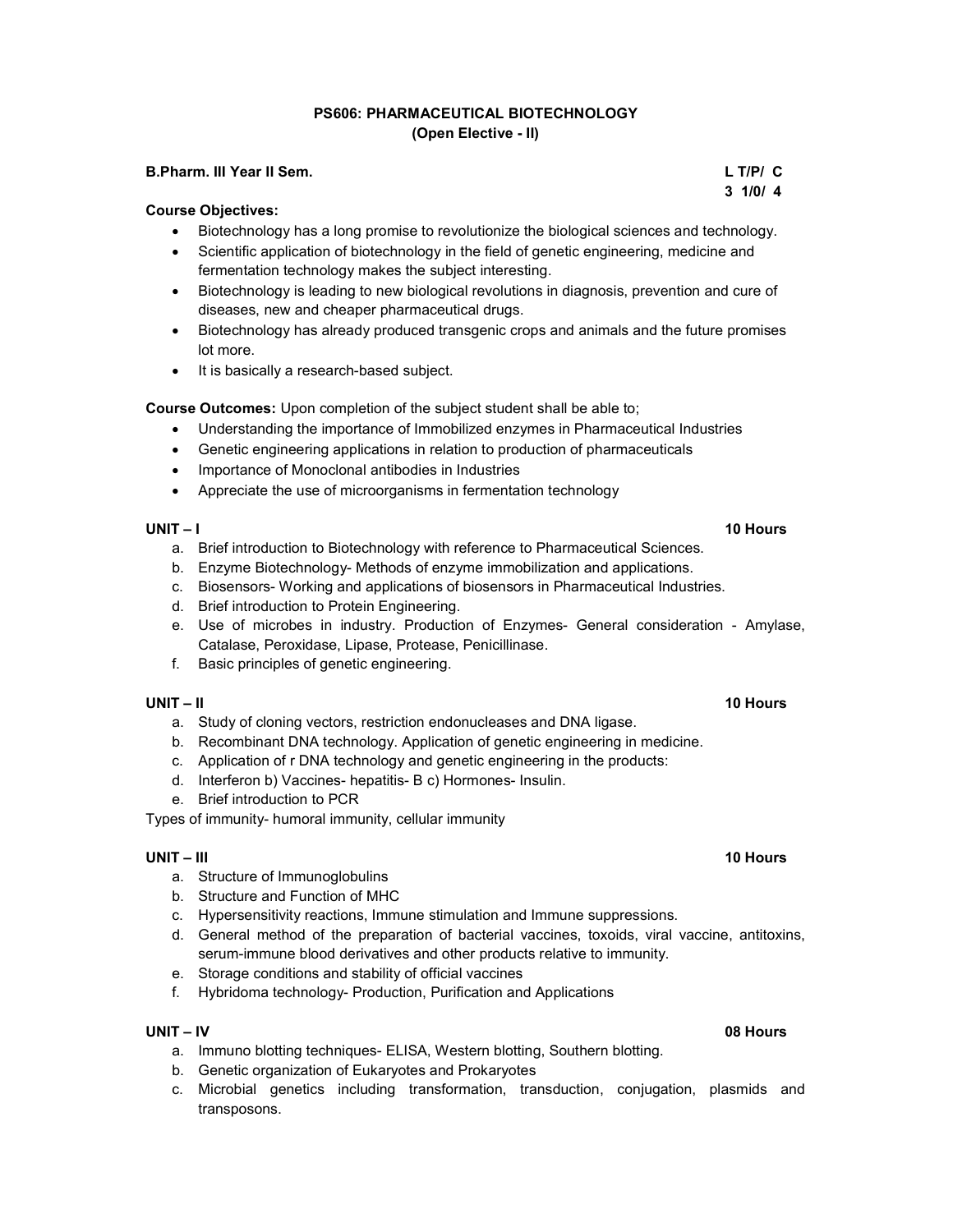- d. Introduction to Microbial biotransformation and applications.
- e. Mutation.

#### UNIT – V 07 Hours

- a. Types of mutation/mutants
- b. Fermentation methods and general requirements, study of media, equipments, sterilization methods, aeration process, stirring.
- c. Large scale production fermenter design and its various controls.
- d. Study of the production of penicillins, citric acid, Vitamin B12, Glutamic acid, Griseofulvin,

## Recommended Books (Latest edition):

- 1. B.R. Glick and J.J. Pasternak: Molecular Biotechnology: Principles and Applications
- 2. of Recombinant DNA: ASM Press Washington D.C.
- 3. RA Goldshy et. al., Kuby Immunology.
- 4. J. W. Goding: Monoclonal Antibodies.
- 5. J.M. Walker and E.B. Gingold: Molecular Biology and Biotechnology by Royal Society of Chemistry.
- 6. Zaborsky: Immobilized Enzymes, CRC Press, Degraland, Ohio.
- 7. S.B. Primrose: Molecular Biotechnology (Second Edition) Blackwell Scientific Publication.
- 8. Stanbury F., P., Whitakar A., and Hall J., S., Principles of fermentation technology, 2nd edition, Aditya books Ltd., New Delhi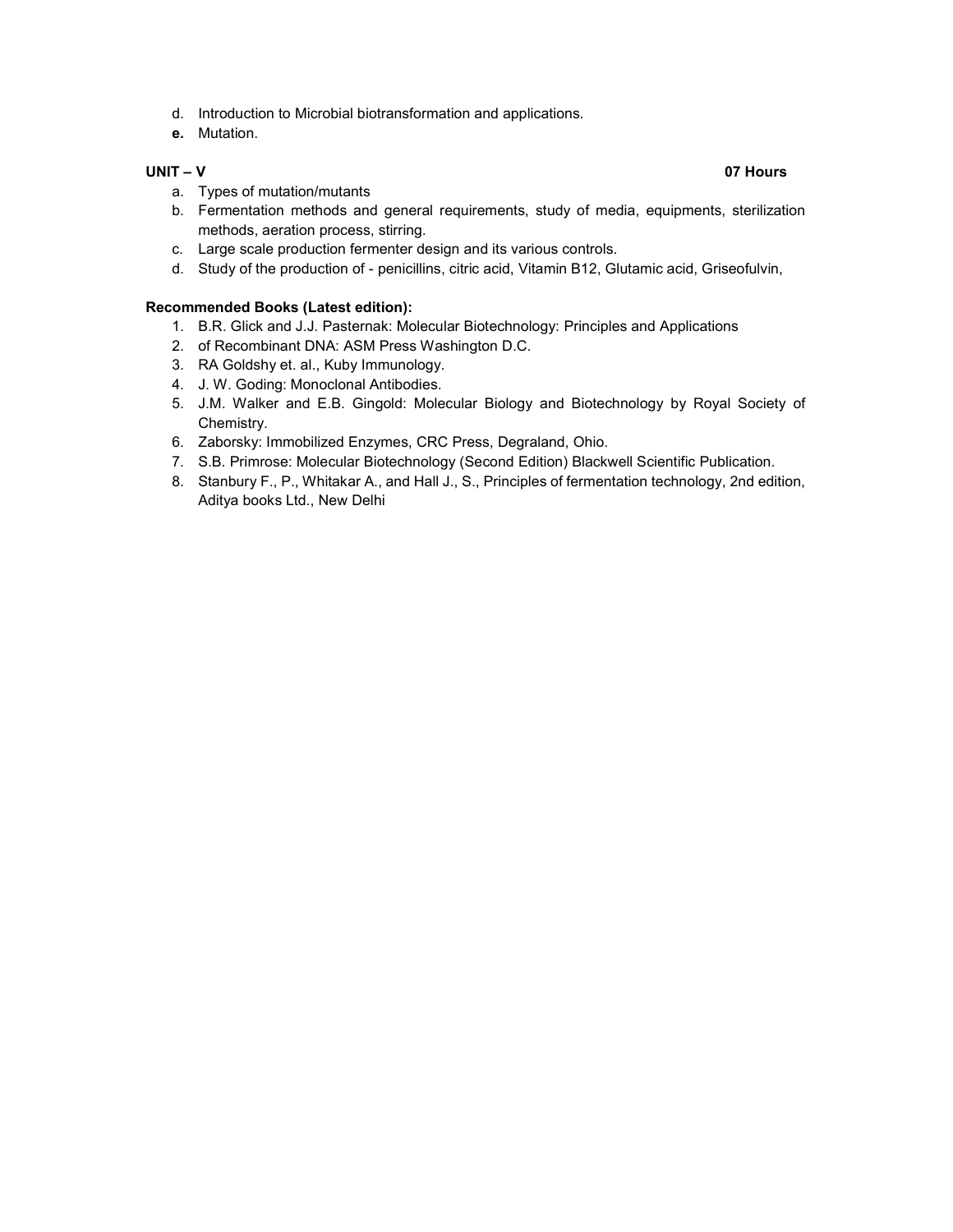# PS607: BIOINFORMATICS (Open Elective - II)

## B.Pharm. III Year II Sem. L T/P/ C

 $3 \frac{1}{0}$  1/0/ 4

Course Objective: This subject is design to impart fundamental knowledge on the principles of bioinformatics

Course Outcomes: Upon completion of the course the student able to understand

- Foundation of bioinformatics
- Sequence comparisons methods
- Genomic applications
- Proteomic and metabolic applications.

### UNIT - I

#### Foundations of bioinformatics

- 1.1 Bioinformatics- a historical perspective
- 1.2 Bioinformaticss data- nucleic acid sequence, protein sequence, protein structure, genome variation data, gene expression data, proteomic data, metabolic pathways and networks
- 1.3 Bioinformatics tools and resources- free online tolls, downloadable free tools, software pakags, bioinformatics web portals
- 1.4 Role of internet in Bioinformatics.

# UNIT - II

### Sequence comparison methods

2.1 Basics of sequence alignment: Match, mismatch, gaps, scoring an alignment (gap penalties (linear & affine gap penalties), sequence relationships (sequence identity, similarity, homology, orthologs, paralogs & xenologs)

2.2 DNA Vs protein sequence alignment (permissible replacement, similarity score, scoring matrices (PAM & BLOSUM)

2.3 multiple-sequence alignment (MSA): significance of MSA

# UNIT - III

#### Genomic Applications:

3.1 Bioinformatics for genome sequencing, first and next generation methods of genome sequencing, de-novo and reference based genome sequencing, genome assembly (reads, contigs &scaffolds) 3.2 Transcript- profiling: expression microarrays (gene array& oligo array), transcriptome sequencing

and RNA- seq analysis small RNA sequencing and analysis

### UNIT - IV

4.1 Genome maps an markers: identification of molecular makers (SSR, STS & SNP markers), linkage Vs physical maps, displaying genome annotation using genome browsers

4.2 Medical application of bioinformatics –understanding diseases and identification of disease genes, disease diagnostics, overview of drug discovery, pharmacogenomics.

# UNIT - V

#### Proteomic and metabolomic applications:

5.1 Protein profiling (2D gels, protein fingerprinting & identification), protein structure analysis

5.2 Protein structure: structure visualization

5.3 Protein: secondary and tertiary structure prediction (homology modelling)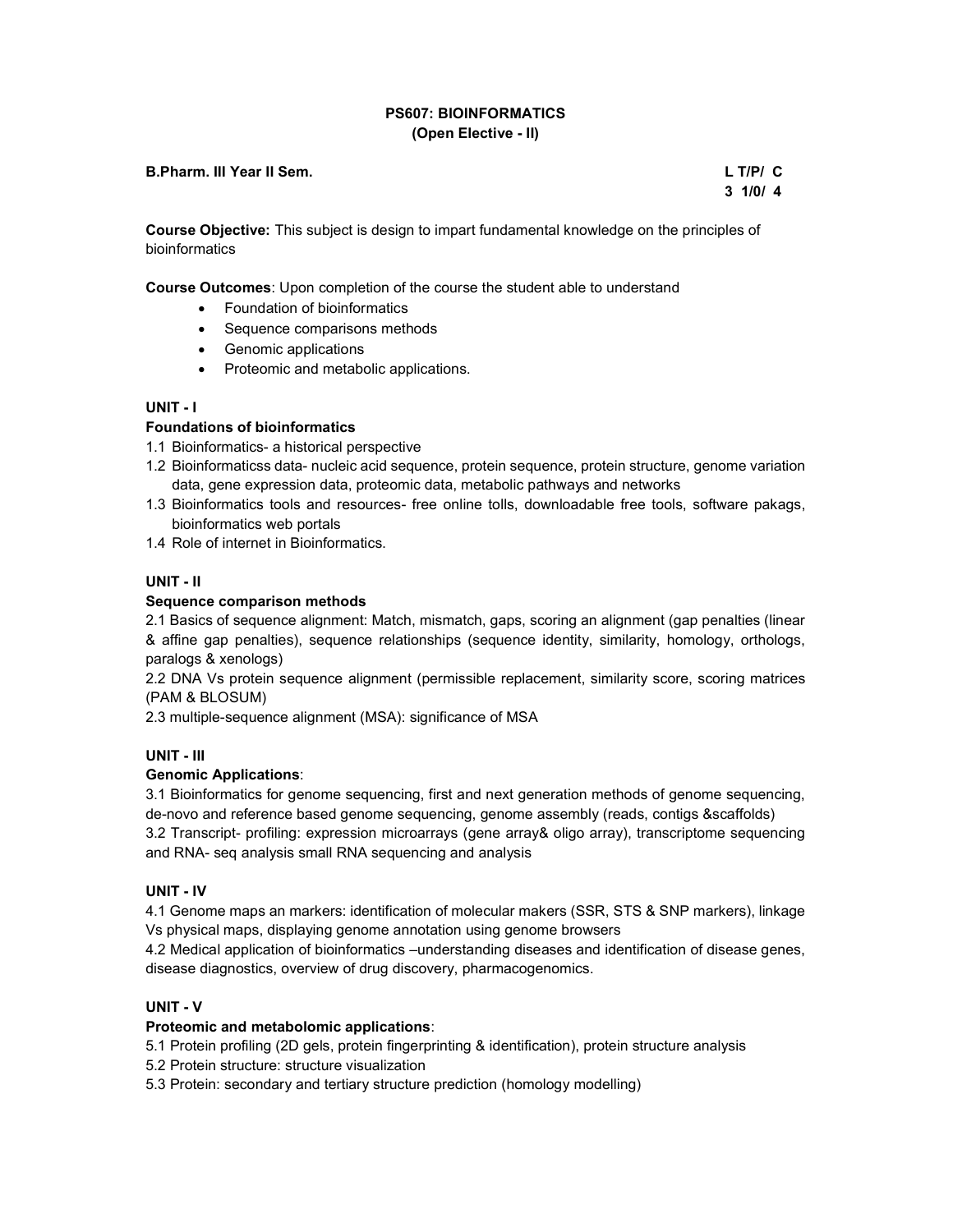# Recommended Books (Latest edition):

- 1. Bioinformatics by B. G. Gurran, R. J. Walker, S.C. Bhatia. CBS Publishers.
- 2. Bioinformatics: Skills & applications by Rastogi, CBS Publishers
- 3. Bioinformatics: Sequence & genome analysis by mount, CBS Publishers
- 4. Bioinformatics and bioprogramming by CN Chaveli
- 5. Bioinformatics (Basics, alogerthmas and applications by Ruchi singh and Richa Sharma
- 6. Essential Bioinformatics Jinxiong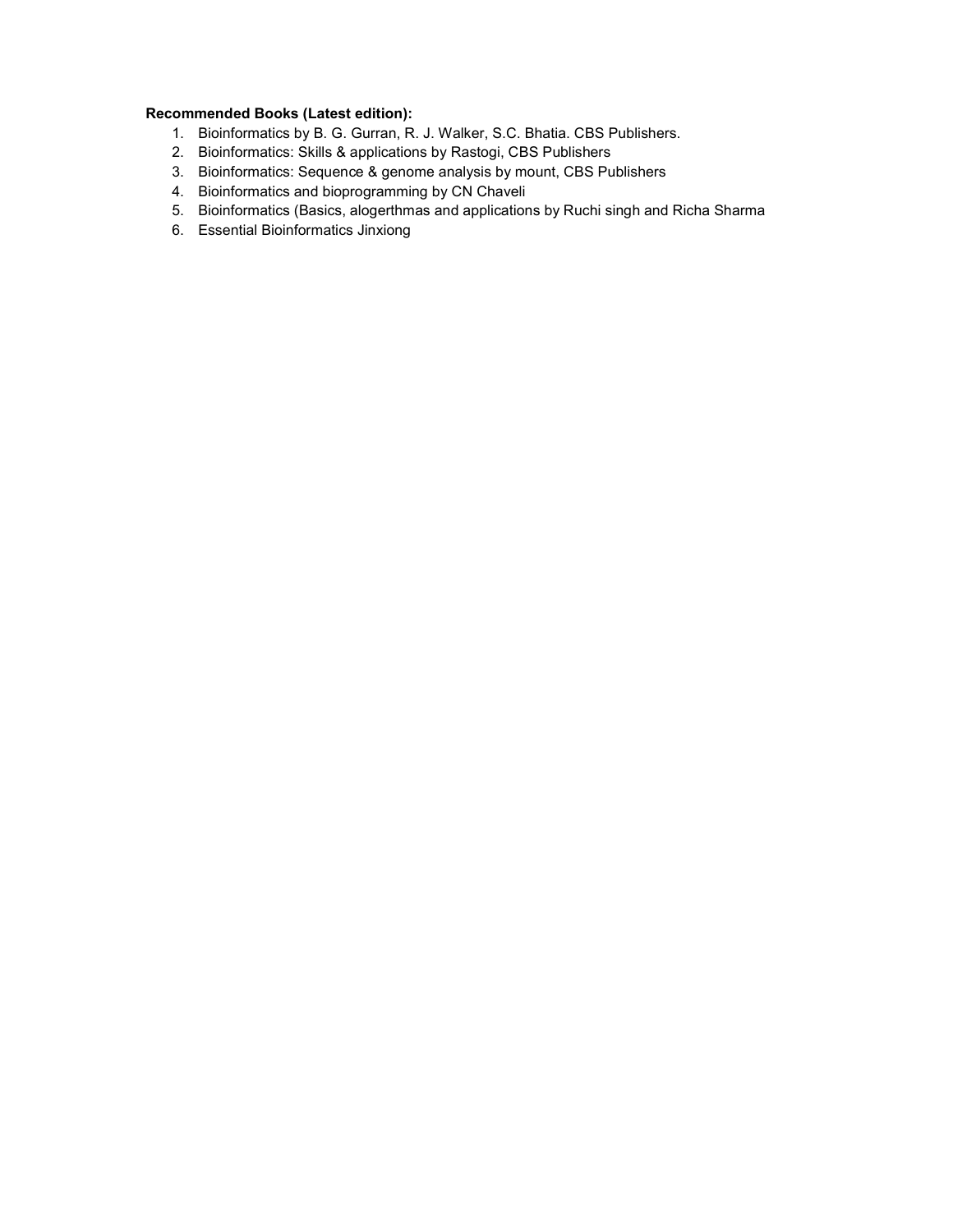# PS608: SCREENING METHODS IN PHARMACOLOGY (Open Elective - II)

#### B.Pharm. III Year II Sem. L T/P/ C

 $3 \frac{1}{0}$  1/0/ 4

Course Objectives: The student is going to study about various techniques involved in screening of drugs for various pharmacological activities and guidelines for handling animals

Course Outcomes: This subject is designed to impart the knowledge on preclinical evaluation of drugs and recent experimental techniques in the drug discovery and development. The subject content helps the student to understand the maintenance of laboratory animals as per the guidelines. The expected outcome are – the students will know how to handle animals and know about various techniques for screening of drugs for different pharmacological activities and guidelines for regulations involved in screening of new drug molecules on animals.

### UNIT - I

Care, handling and breeding technique of laboratory animals. Regulations for laboratory animals, CPSCEA guidelines, alternative to animal studies.

### UNIT - II

Toxiciy test: OECD guidelines, determination of  $LD_{50}$ , acute, sub-acute and chronic toxicity studies.

#### UNIT - III

Organization of screening for pharmacological activity of new substances with emphasis on the evaluation of antipsychotics, antiepileptics and antidepressants.

# UNIT - IV

Screening methods for anti-diabetic, antiulcer, CHF and anti-hypertensive drugs.

### UNIT - V

Screening methods for anti-inflammatory, analgesics and antipyretic drugs.

### Recommended Books (Latest edition):

- 1. Biological standardization by J.H. Burn D.J. Finney and I.G. Goodwin.
- 2. Screening methods in Pharmacology by Robert Turner. A.
- 3. Methods in Pharmacology by Arnold Schwartz.
- 4. Pharmacological screening methods and Toxicology by A Srinivasa Rao and N.Bhagya Lakshmi
- 5. Fundamentals of experimental Pharmacology by M.N. Ghosh.
- 6. Experimental Pharmacology for undergraduates by M C Prabhakara.
- 7. Drug discovery and Evaluation by Vogel H.G.
- 8. Experimental Pharmacology by R.K. Goyal.
- 9. Preclinical evaluation of new drugs by S.K. Gupta.
- 10. Handbook of Experimental Pharmacology, SK. Kulkarni.
- 11. Practical Pharmacology and Clinical Pharmacy, SK. Kulkarni, 3rd Edition.
- 12. Screening Methods in Pharmacology, Robert A. Turner.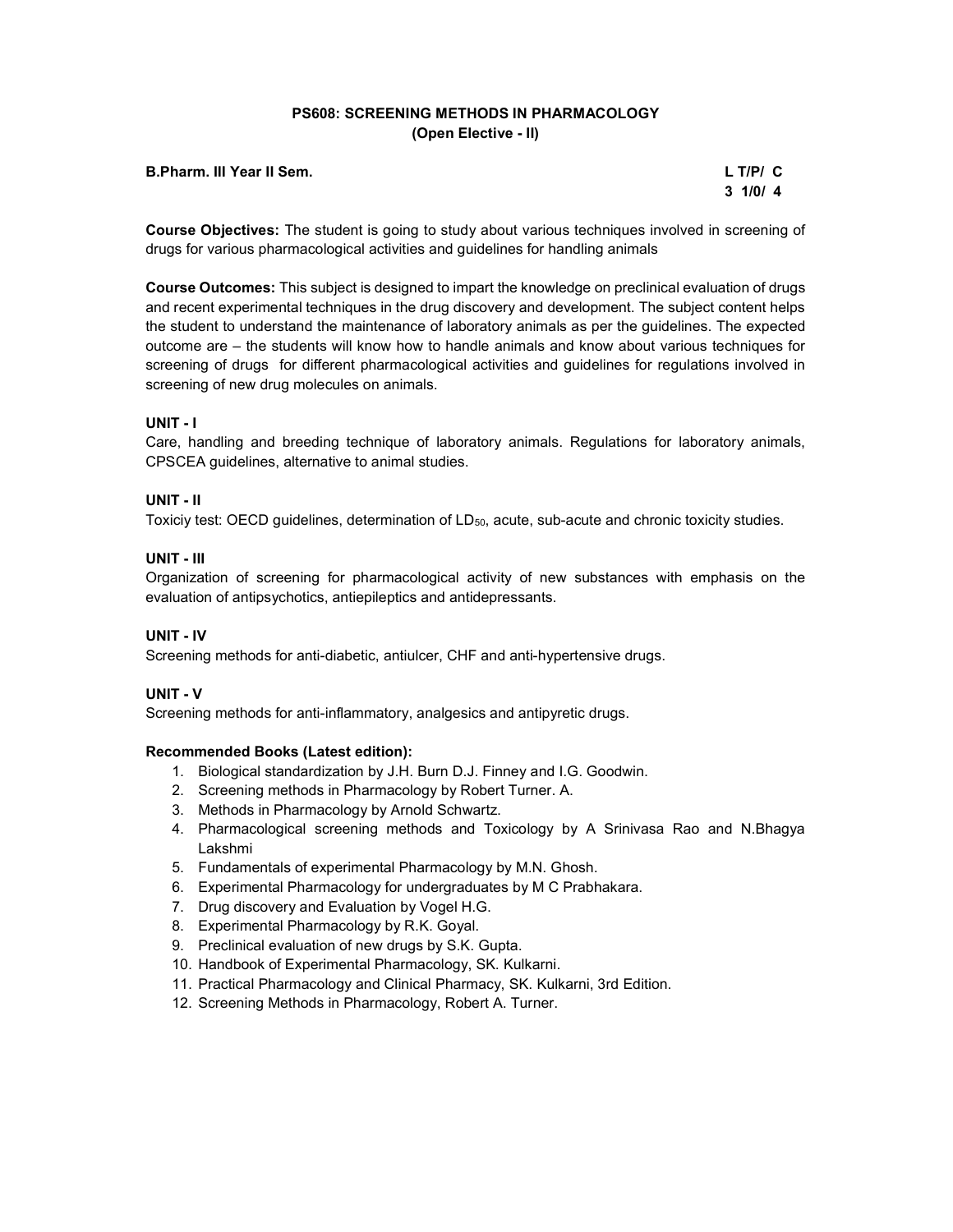# PS609: MEDICINAL CHEMISTRY- III LAB

#### B.Pharm. III Year II Sem. L T/P/ C

 $0\ 0/4/2$ 

# 1. Preparation of drugs and intermediates

- a. Sulphanilamide
- b. 7-Hydroxy, 4-methyl coumarin
- c. Chlorobutanol
- d. Triphenyl imidazole
- e. Tolbutamide
- f. Hexamine

# 2. Assay of drugs

- a. Isonicotinic acid hydrazide
- b. Chloroquine
- c. Metronidazole
- d. Dapsone
- e. Chlorpheniramine maleate
- f. Benzyl penicillin
- 3. Preparation of medicinally important compounds or intermediates by Microwave irradiation technique
- 4. Drawing structures and reactions using chem draw®
- 5. Determination of physicochemical properties such as logP, clogP, MR, Molecular weight, Hydrogen bond donors and acceptors for class of drugs course content using drug design software Drug likeliness screening (Lipinskies RO5)

# Recommended Books (Latest Editions)

- 1. Wilson and Giswold's Organic medicinal and Pharmaceutical Chemistry.
- 2. Foye's Principles of Medicinal Chemistry.
- 3. Burger's Medicinal Chemistry, Vol I to IV.
- 4. Introduction to principles of drug design- Smith and Williams.
- 5. Remington's Pharmaceutical Sciences.
- 6. Martindale's extra pharmacopoeia.
- 7. Organic Chemistry by I.L. Finar, Vol. II.
- 8. The Organic Chemistry of Drug Synthesis by Lednicer, Vol. 1-5.
- 9. Indian Pharmacopoeia.
- 10. Text book of practical organic chemistry- A.I.Vogel.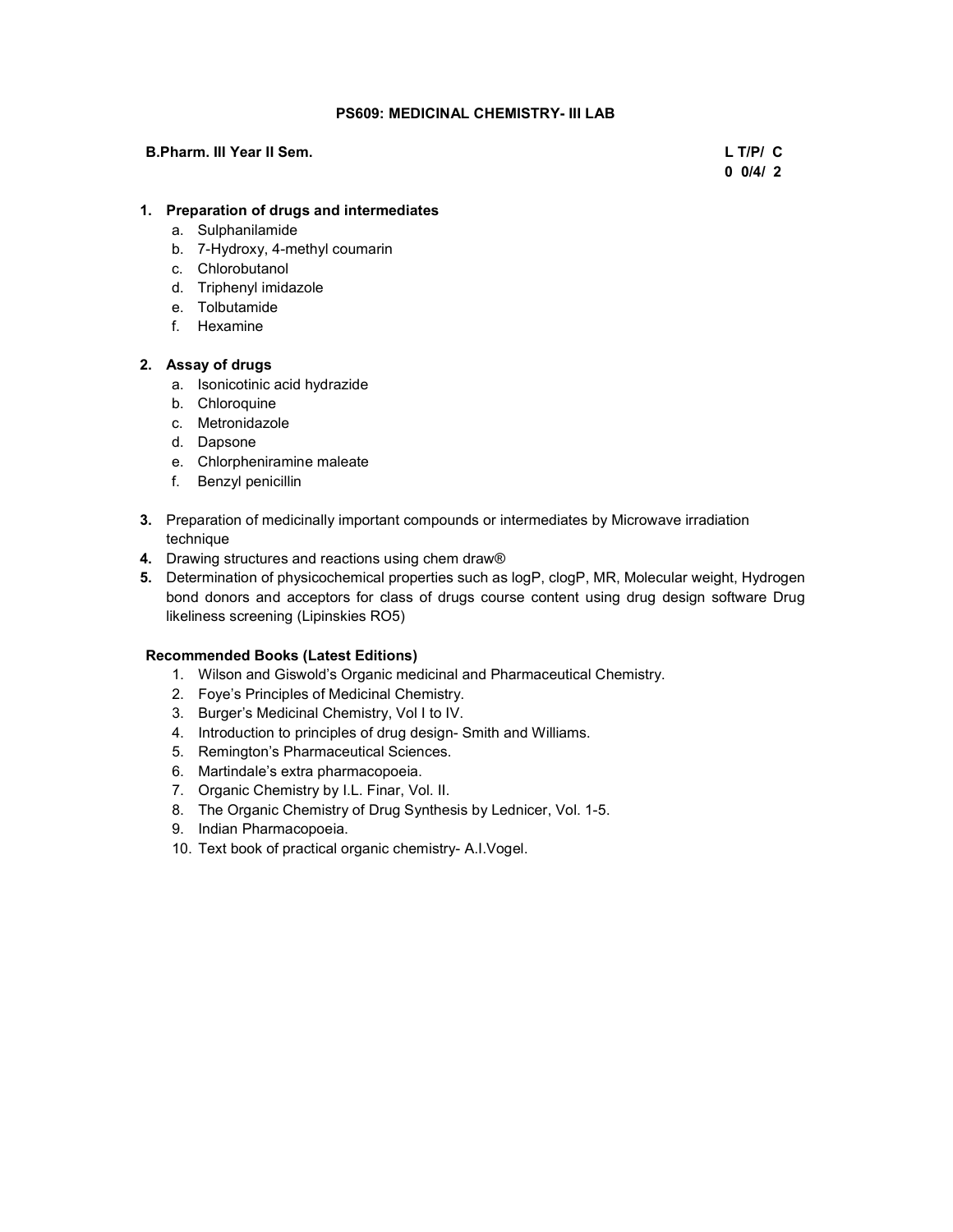### PS610: PHARMACOLOGY - III LAB

#### B.Pharm. III Year II Sem. L T/P/ C

 $0\ 0/4/2$ 

## List of Experiments:

- 1. Dose calculation in pharmacological experiments
- 2. Antiallergic activity by mast cell stabilization assay
- 3. Study of anti-ulcer activity of a drug using pylorus ligand (SHAY) rat model and NSAIDS induced ulcer model.
- 4. Study of effect of drugs on gastrointestinal motility
- 5. Effect of agonist and antagonists on guinea pig ileum
- 6. Estimation of serum biochemical parameters by using semi- autoanalyser
- 7. Effect of saline purgative on frog intestine
- 8. Insulin hypoglycemic effect in rabbit
- 9. Test for pyrogens (rabbit method)
- 10. Determination of acute oral toxicity (LD50) of a drug from a given data
- 11. Determination of acute skin irritation / corrosion of a test substance
- 12. Determination of acute eye irritation / corrosion of a test substance
- 13. Calculation of pharmacokinetic parameters from a given data
- 14. Biostatistics methods in experimental pharmacology (student's t test, ANOVA)
- 15. Biostatistics methods in experimental pharmacology (Chi square test, Wilcoxon Signed Rank test)

\*Experiments are demonstrated by simulated experiments/videos

### Recommended Books (Latest Editions)

- 1. Rang H. P., Dale M. M., Ritter J. M., Flower R. J., Rang and Dale's Pharmacology, Churchill Livingstone Elsevier
- 2. Katzung B. G., Masters S. B., Trevor A. J., Basic and clinical pharmacology, Tata Mc Graw-Hill
- 3. Goodman and Gilman's, The Pharmacological Basis of Therapeutics
- 4. Marry Anne K. K., Lloyd Yee Y., Brian K. A., Robbin L.C., Joseph G. B., Wayne A. K., Bradley R.W., Applied Therapeutics, The Clinical use of Drugs. The Point Lippincott Williams & Wilkins
- 5. Mycek M. J, Gelnet S. B and Perper M.M. Lippincott's Illustrated Reviews-Pharmacology
- 6. K. D. Tripathi. Essentials of Medical Pharmacology, JAYPEE Brothers Medical Publishers (P) Ltd, New Delhi.
- 7. Sharma H. L., Sharma K. K., Principles of Pharmacology, Paras medical publisher Modern Pharmacology with clinical Applications, by Charles R. Craig & Robert,
- 8. Ghosh MN. Fundamentals of Experimental Pharmacology. Hilton & Company, Kolkata,
- 9. Kulkarni SK. Handbook of experimental pharmacology. Vallabh Prakashan,
- 10. N. Udupa and P.D. Gupta, Concepts in Chronopharmacology.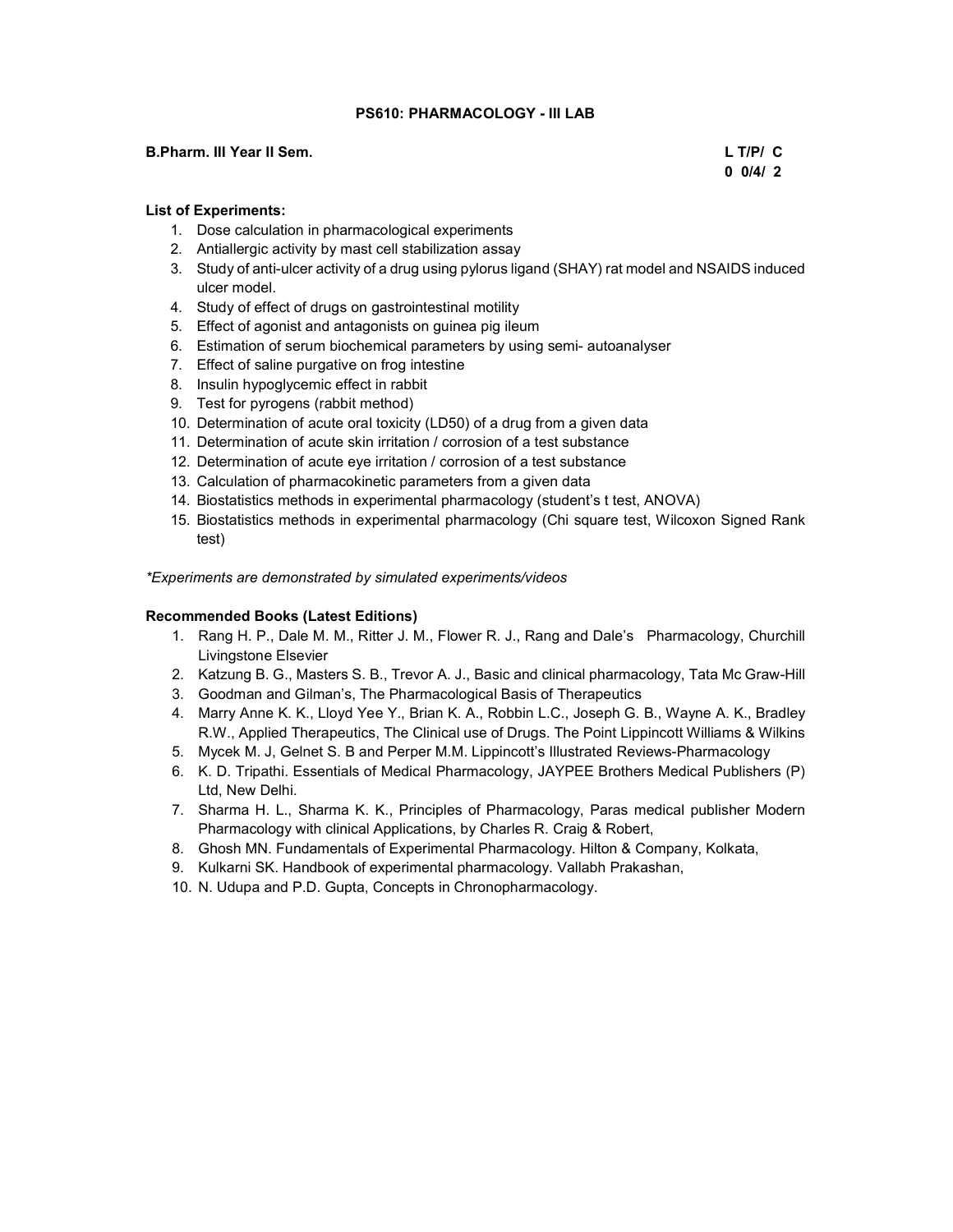# PS611: HERBAL DRUG TECHNOLOGY LAB

#### B.Pharm. III Year II Sem. L T/P/ C

 $0\ 0/4/2$ 

### List of Experiments:

- 1. To perform preliminary phytochemical screening of crude drugs.
- 2. Evaluation of excipients of natural origin
- 3. Incorporation of prepared and standardized extract in cosmetics formulations like creams, lotions, Shampoos and their evaluation.
- 4. Incorporation of prepared and standardized extract in cosmetics formulations like Syrups, Mixtures and tablets and their evaluations as per pharmacopoeial requirements
- 5. Monograph analysis of herbal drugs from recent Pharmacopoeias
- 6. Determination of Aldehyde content
- 7. Determination of phenolic content
- 8. Determination of total alkaloids

#### Recommended Books: (Latest Editions)

- 1. Textbook of Pharmacognosy by Trease & Evans.
- 2. Textbook of Pharmacognosy by Tyler, Brady & Robber.
- 3. Pharmacognosy by Kokate, Purohit and Gokhale
- 4. Essential of Pharmacognosy by Dr.S.H.Ansari
- 5. Pharmacognosy & Phytochemistry by V.D.Rangari
- 6. Pharmacopoeal standards for Ayurvedic Formulation (Council of Research in Indian Medicine & Homeopathy)
- 7. Mukherjee, P.W. Quality Control of Herbal Drugs: An Approach to Evaluation of Botanicals. Business Horizons Publishers, New Delhi, India, 2002.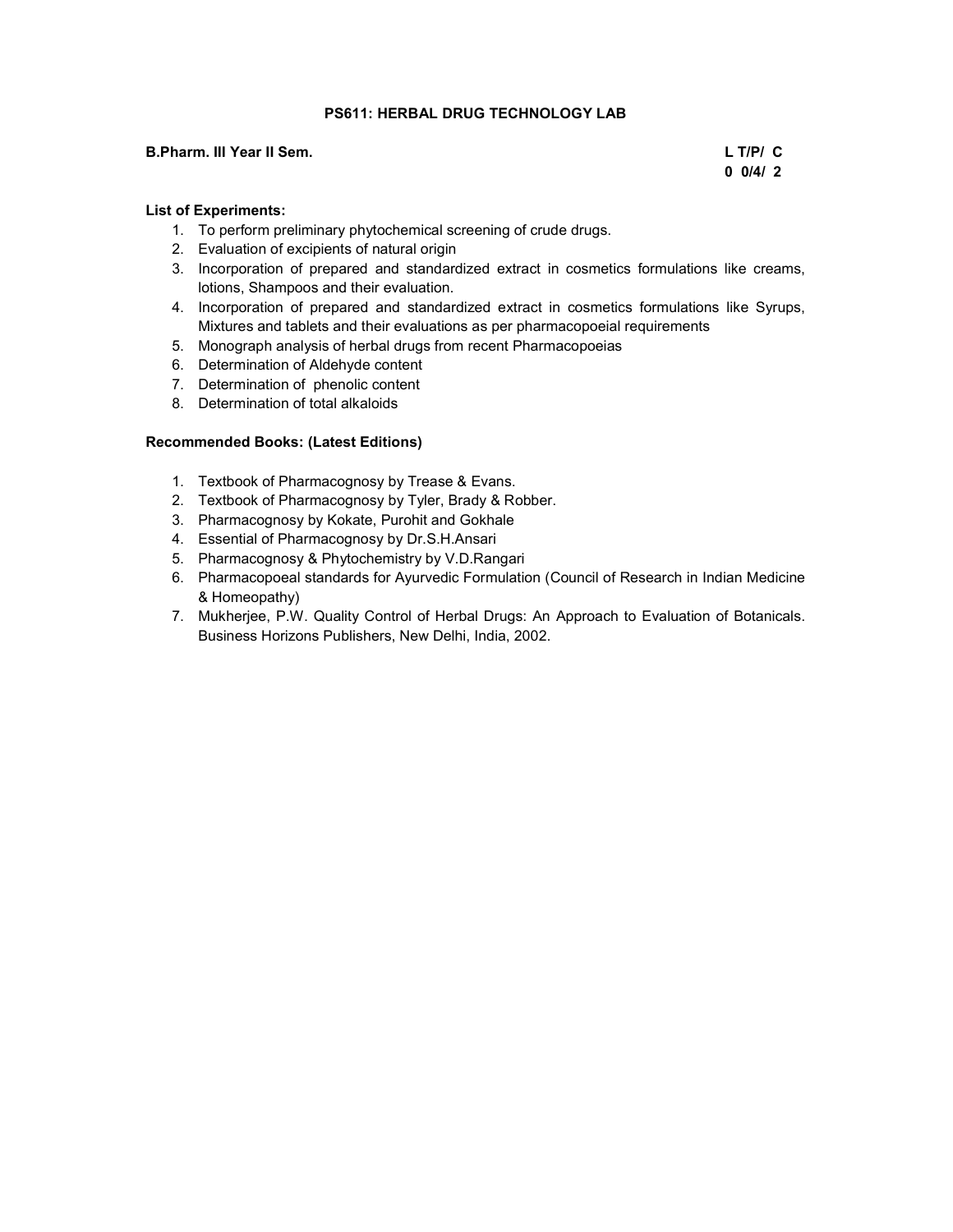# \*MC600: HUMAN VALUES AND PROFESSIONAL ETHICS

| <b>B.Pharm. III Year II Sem.</b> | $L$ T/P/ $C$ |
|----------------------------------|--------------|
|                                  | 1 0/0/0      |

Course Objective: To enable the students to imbibe and internalize the Values and Ethical Behavior in the personal and Professional lives.

Course Outcome: The students will understand the importance of Values and Ethics in their personal lives and professional careers. The students will learn the rights and responsibilities as an employee, team member and a global citizen.

### UNIT - I

Introduction to Professional Ethics: Basic Concepts, Governing Ethics, Personal & Professional Ethics, Ethical Dilemmas, Life Skills, Emotional Intelligence, Thoughts of Ethics, Value Education, Dimensions of Ethics, Profession and professionalism, Professional Associations, Professional Risks, Professional Accountabilities, Professional Success, Ethics and Profession.

# UNIT - II

Basic Theories: Basic Ethical Principles, Moral Developments, Deontology, Utilitarianism, Virtue Theory, Rights Theory, Casuist Theory, Moral Absolution, Moral Rationalism, Moral Pluralism, Ethical Egoism, Feminist Consequentialism, Moral Issues, Moral Dilemmas, Moral Autonomy.

### UNIT - III

Professional ethics in pharmacy: general introduction to code of pharmaceutical ethics, objectives, pharmacists in relation to his job, his trade, to his profession and relation to medicinal professions. Pharmacists oath.

# UNIT - IV

Work Place Rights & Responsibilities, Ethics in changing domains of Research, Engineers and Managers; Organizational Complaint Procedure, difference of Professional Judgment within the Nuclear Regulatory Commission (NRC), the Hanford Nuclear Reservation.

Ethics in changing domains of research - The US government wide definition of research misconduct, research misconduct distinguished from mistakes and errors, recent history of attention to research misconduct, the emerging emphasis on understanding and fostering responsible conduct, responsible authorship, reviewing & editing.

# UNIT - V

Global issues in Professional Ethics: Introduction – Current Scenario, Technology Globalization of MNCs, International Trade, World Summits, Issues, Business Ethics and Corporate Governance, Sustainable Development Ecosystem, Energy Concerns, Ozone Deflection, Pollution, Ethics in Manufacturing and Marketing, Media Ethics; War Ethics; Bio Ethics, Intellectual Property Rights.

# TEXT BOOKS:

- 1. Professional Ethics: R. Subramanian, Oxford University Press, 2015.
- 2. Ethics in Engineering Practice & Research, Caroline Whitbeck, 2e, Cambridge University Press 2015.